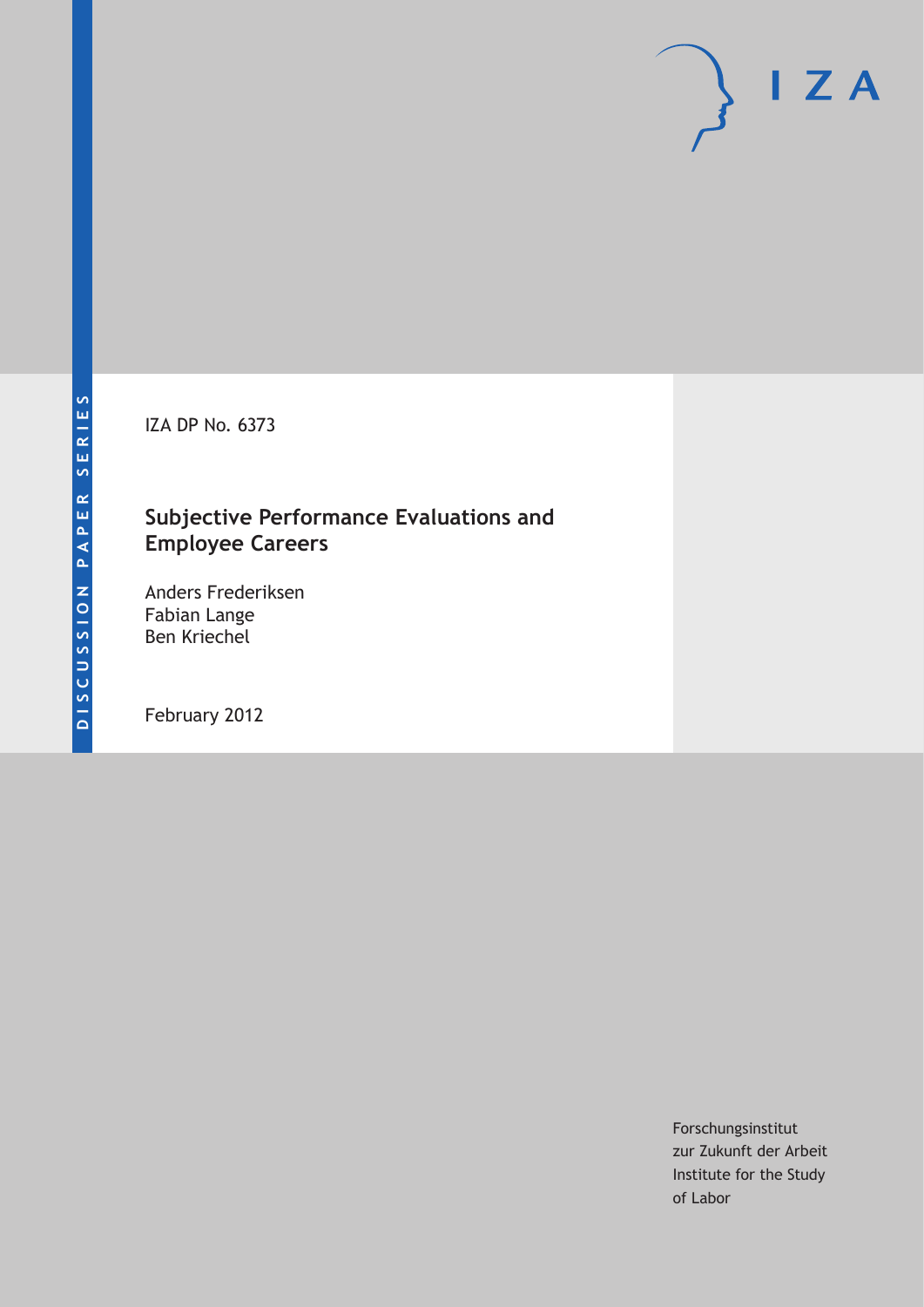# **Subjective Performance Evaluations and Employee Careers**

# **Anders Frederiksen**

*ICOA, Aarhus University, CCP and IZA* 

# **Fabian Lange**

*Yale University, CESifo and IZA* 

# **Ben Kriechel**

*ROA, Maastricht University and IZA* 

Discussion Paper No. 6373 February 2012

IZA

P.O. Box 7240 53072 Bonn Germany

Phone: +49-228-3894-0 Fax: +49-228-3894-180 E-mail: [iza@iza.org](mailto:iza@iza.org)

Any opinions expressed here are those of the author(s) and not those of IZA. Research published in this series may include views on policy, but the institute itself takes no institutional policy positions.

The Institute for the Study of Labor (IZA) in Bonn is a local and virtual international research center and a place of communication between science, politics and business. IZA is an independent nonprofit organization supported by Deutsche Post Foundation. The center is associated with the University of Bonn and offers a stimulating research environment through its international network, workshops and conferences, data service, project support, research visits and doctoral program. IZA engages in (i) original and internationally competitive research in all fields of labor economics, (ii) development of policy concepts, and (iii) dissemination of research results and concepts to the interested public.

IZA Discussion Papers often represent preliminary work and are circulated to encourage discussion. Citation of such a paper should account for its provisional character. A revised version may be available directly from the author.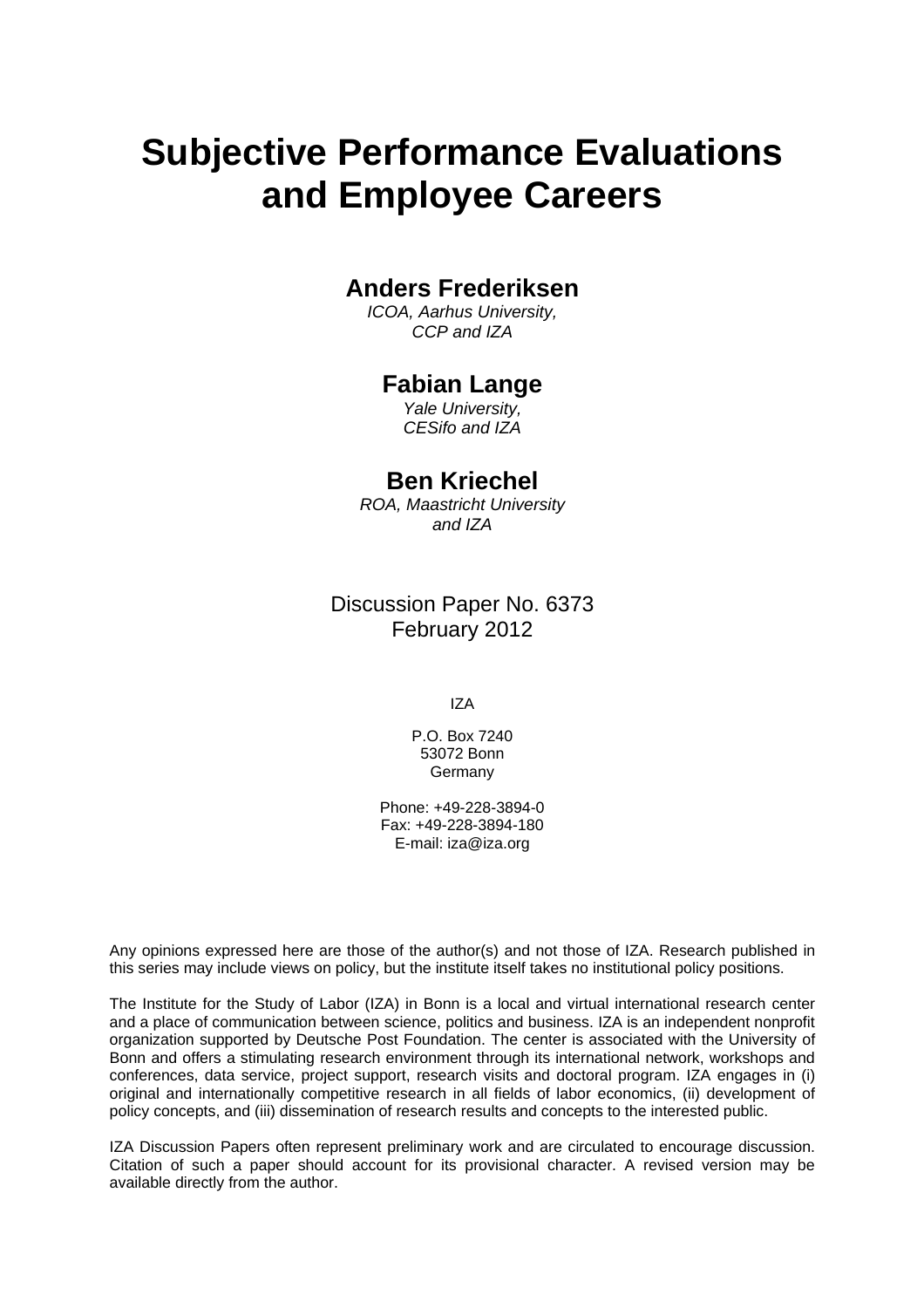IZA Discussion Paper No. 6373 February 2012

# **ABSTRACT**

# **Subjective Performance Evaluations and Employee Careers[1](#page-2-0)**

Firms commonly use supervisor ratings to evaluate employees when objective performance measures are unavailable. Supervisor ratings are subjective and data containing supervisor ratings typically stem from individual firm level data sets. For both these reasons, doubts persist on how useful such data are for evaluating theories in personnel economics and whether findings from such data generalize to the labor force at large. In this paper, we examine personnel data from six large companies and establish how subjective ratings, interpreted as ordinal rankings of employees within narrowly defined peer-groups, correlate with objective career outcomes. We find many similarities across firms in how subjective ratings correlate with earnings, base pay, bonuses, promotions, demotions, separations, quits and dismissals and cautiously propose these as empirical regularities.

JEL Classification: M5

Keywords: subjective performance ratings, personnel data, employee careers

Corresponding author:

 $\overline{a}$ 

Fabian Lange Department of Economics Yale University 37 Hillhouse Ave New Haven, CT 06511 USA E-mail: [fabian.lange@yale.edu](mailto:fabian.lange@yale.edu) 

<span id="page-2-0"></span><sup>1</sup> This project would not have been possible without the exemplary willingness of a number of researchers to share their data. We thank Michael Gibbs for providing access to both the BGH and the GH data, Gerard Pfann for giving access to the Fokker data, and Lucca Flabbi and Andrea Ichino for allowing us to work on the FI data and sharing their code with us. We greatly appreciate the help we have received by all of these in working with and understanding the data. We are also indebted to the two companies referred to in this paper as FT and F for allowing us to work on their data and in particular to the employees in these companies who have made it possible. We are grateful for the comments and discussions we have had with Nikolaj Andreas Halse and Thomas Bech Hansen and members of the CCP network. Michael Lykke Jensen has provided competent research assistance on this project.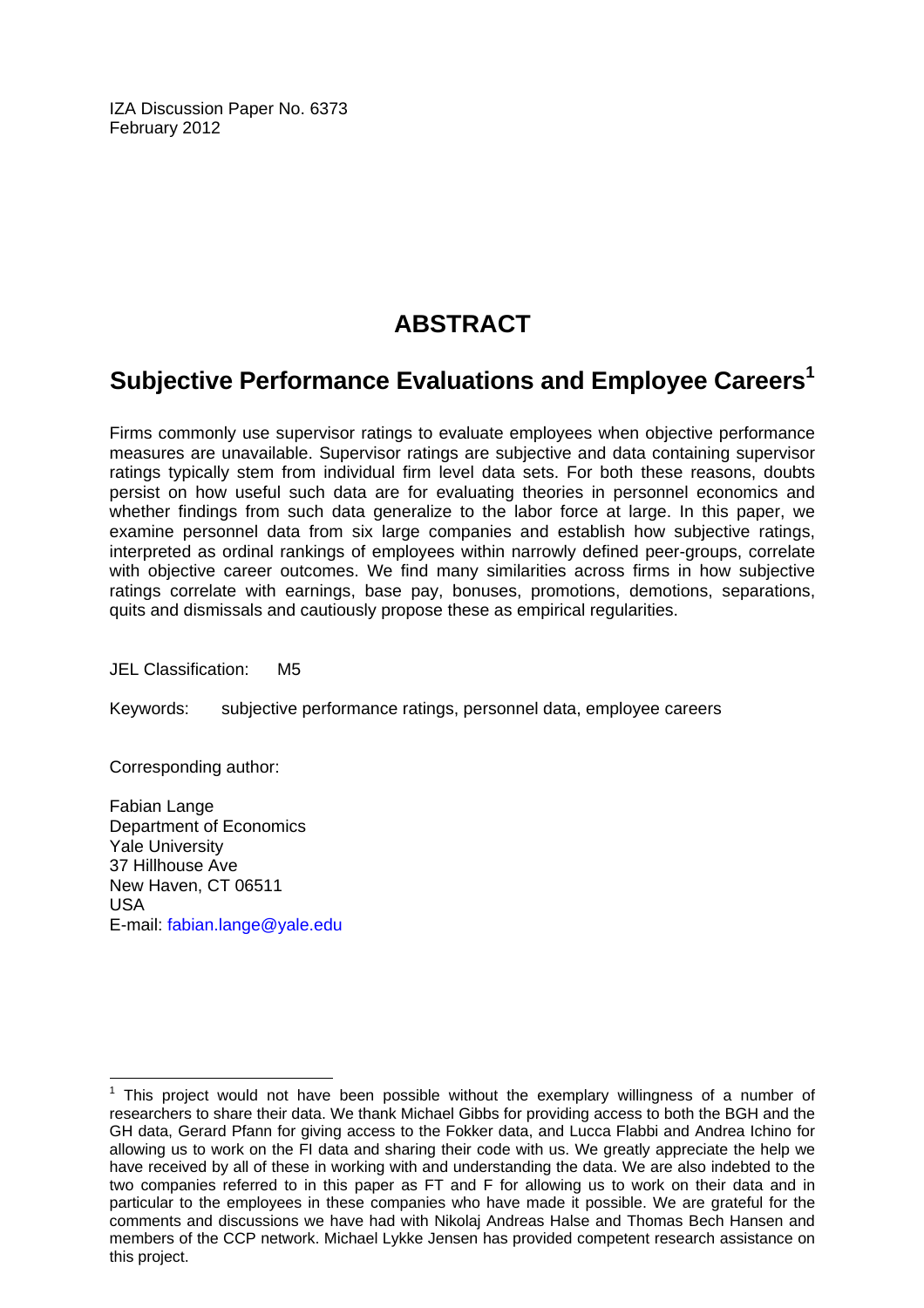### **1. Introduction**

**.** 

How firms motivate and select employees when facing limited information about their actions and characteristics is the central issue in personnel economics. In some settings, firms rely on objective measures of employee performance to form personnel policies and improve corporate performance.<sup>2</sup> However, objective measures are generally not available when workers perform many different tasks in frequently changing environments, when they work in teams or when their actions affect the value of the firm over both the short and long run. In such contexts, supervisors often subjectively evaluate workers' performances. These subjective evaluations are presumably an important tool in creating incentives and screening workers. Unfortunately, empirical research on subjective performance measures is thin, which leads Oyer and Schaefer (2010, p. 11) to conclude that: "there is a great need for more empirical research on the use of implicit contracts and subjective performance evaluation in employment relationships."

A major obstacle in studying the use and consequences of subjective performance ratings is, of course, their subjectivity. Subjective evaluations can be influenced not just by the performance of the worker, but also by the characteristics of the supervisor and by the relationship between the supervisor and the employee. Furthermore, subjective measures are reported on arbitrary metrics. Therefore, abstract concepts such as effort and ability—concepts common in models of moral hazard and adverse selection— may map onto performance ratings in widely varying ways across firms and circumstances. All this makes it difficult to evaluate the standard models in personnel economics using subjective performance ratings. The question arises, whether individual firm data sets containing subjective performance evaluations can be used to test theory and if the empirical results can be generalized. The answer to this question, in part, hinges on whether or not there are empirical regularities across firms in how subjective performance ratings co-move with objective career outcome.

 $2$  Over the last decades, a number of studies have examined the use of objective performance measures. In the most famous of these studies, Lazear (2000) explored how Safelite, a windshield repair-company, used the number of windshields replaced as a measure of performance for its repairmen. This landmark paper showed how a change in the incentive system affected both the sorting and selection of workers and their performance on the job. Other objective performance measures that have been investigated are the number of trees planted (Shearer 2004)) and the amount of fruit picked (Bandiera, Barankay, and Rasul 2005, 2007). These studies considered how objective performance varies with the pay system. A burgeoning literature in education economics uses value-added measures of student test scores to examine issues in selecting and creating incentives for teachers (Barlevy and Neal 2011; Goldhaber and Hansen 2010).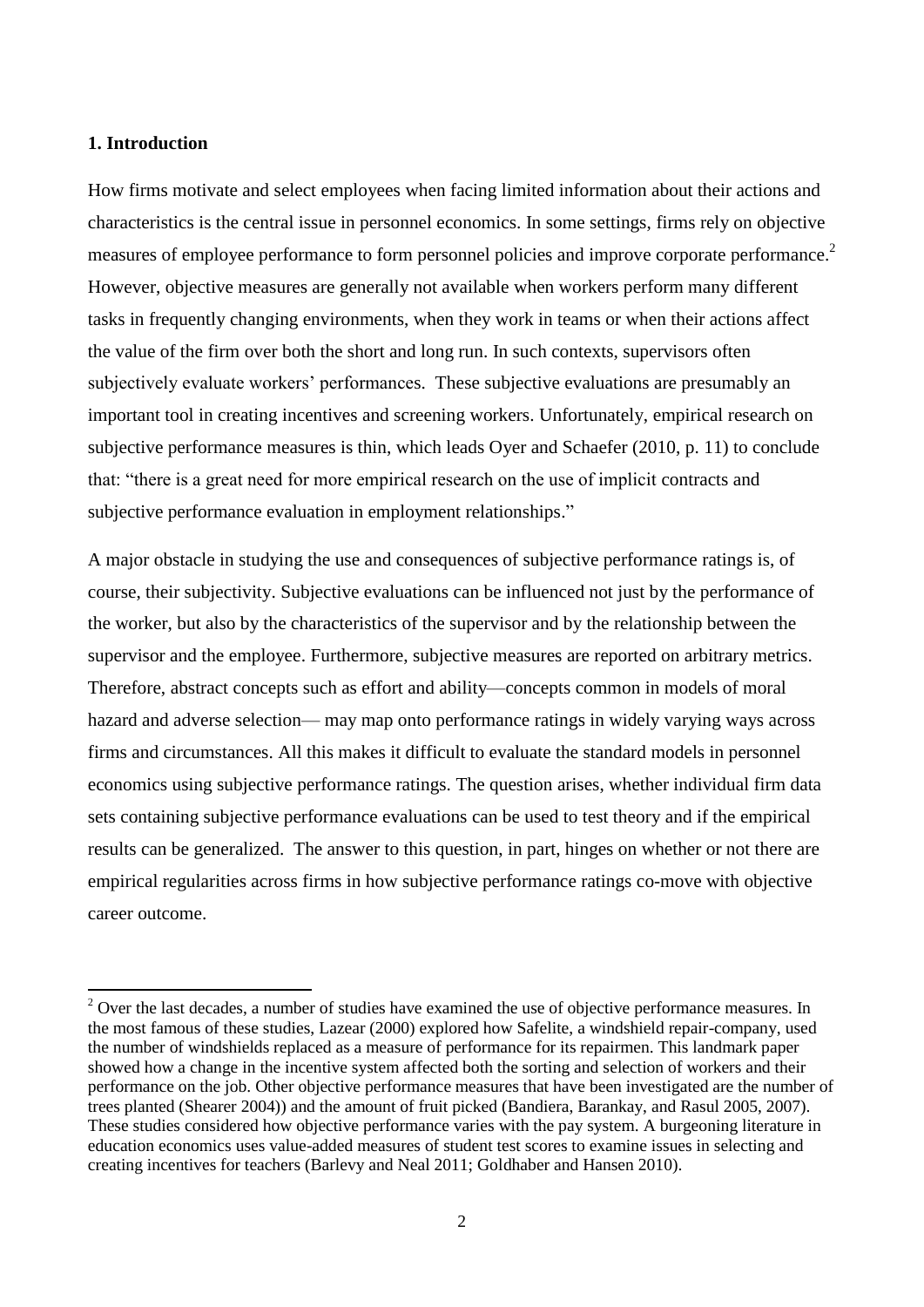In this paper we study personnel data sets from six firms.<sup>3</sup> These data sets cover all data sets in the literature that contain subjective performance evaluation of which we are aware and that we could gain access to. $4$  In isolation, each of these data sets has been studied by us or by other researchers before, but typically the focus was not on performance evaluations. Our main goal is to establish regularities across firm data sets in how subjective performance measures are related to a wide set of career outcomes, including wages, bonus pay, total compensation, demotions, promotions, and separations (sometimes distinguished by dismissals and quits).

The first part of our analysis focuses on how performance ratings on average change with experience – a question that was first taken up by Medoff and Abraham (1980, 1981). In our data, we find that performance ratings increase with experience (within job level) in some firms, decrease in some others, and are non-monotone in still others. Medoff and Abraham found that subjective performance ratings within job levels declined with experience. Medoff and Abraham also found, as do we, that earnings gradients with experience are robust to controlling for performance ratings. How to interpret these findings depends on whether performance ratings are assumed to be comparable across experience levels or whether they are assumed to be ordinal comparisons (―rankings‖) of employees within a more narrow peer-group defined, for instance, by the experience level. While Medoff and Abraham favored the first interpretation we favor the second. The main reason is the differences in the performance-experience gradients that we observe across firms. Our interpretation attributes these differences to differences in the way performance scales are used at different experience levels in the various firms. Once we allow performance measures to contain ―noise‖ our interpretation also accommodates the finding that experience profiles in log earnings regressions are robust to the inclusion of performance ratings. Thus, our interpretation of performance ratings, which accommodates our empirical findings, is that they reflect ordinal

<sup>4</sup> Most notably, the data used in Medoff and Abraham (1980, 1981) is unfortunately not accessible.

1

 $3$  The most prominent dataset we use is the one analyzed by Baker, Gibbs, and Holmström (1993, 1994a,b). These articles inspired important theoretical contributions in personnel economics (e.g., Gibbons and Waldman, 1999, 2006). More recent studies based on this data are Kahn and Lange (2011) and DeVaro and Waldman (2011). We also use data from Gibbs and Hendricks (2004) who examined the role of formal salary systems. While these two datasets are from the United States the remaining datasets are from Europe. Flabbi and Ichino (2001) used data from a large Italian bank to replicate and expand on the analysis of Medoff and Abraham (1980, 1981). Dohmen (2004) and Dohmen, Kriechel, and Pfann (2004) analyzed the personnel records from Fokker, a now defunct Dutch aircraft manufacturer. Frederiksen and Takáts (2011) used data from a large European pharmaceutical company to study the mix and hierarchy of incentives. These data do not include subjective performance evaluations, but for our analysis, we obtained a second wave that included supervisor ratings. The last of our data sets was used by Frederiksen (2010) to analyze explicit and implicit incentives in a large service sector firm.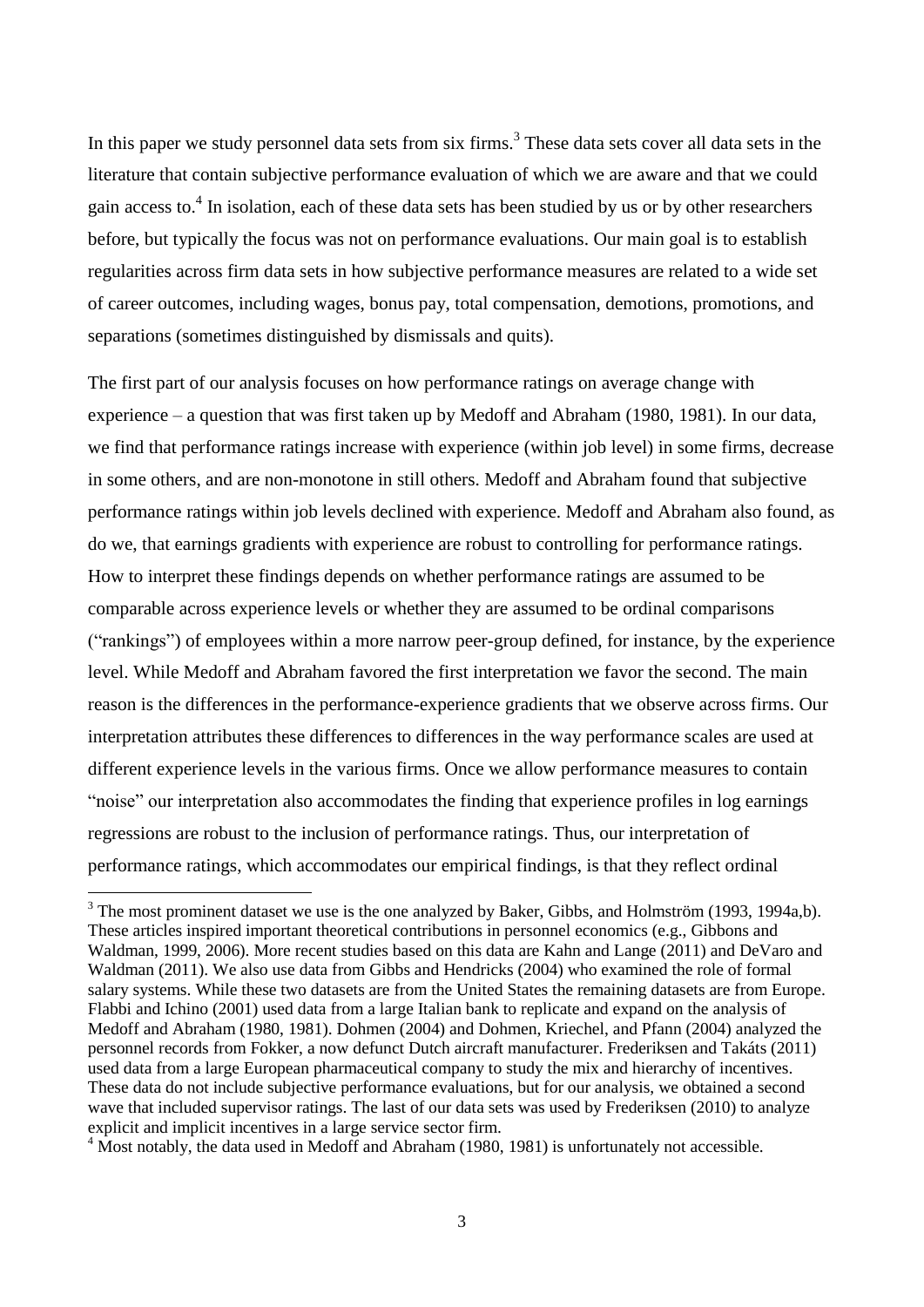measures of employee performance within narrowly defined peer groups (defined by experience, demographics and education).

A number of patterns in the data are sufficiently consistent across firms that we cautiously propose that these are general empirical regularities.

Regarding the distribution of performance ratings, we find that:

- 1. Performance scales tend to be very restricted. With only one exception the companies use either a five or a six point scale. The effective scale is restricted further because supervisors are reluctant to give bad ratings; there is clearly a "Lake Wobegon" effect in which everyone is above average. Typically, more than 95 percent of ratings are concentrated on only three values at the upper end of the ranking scale.
- 2. Experience and tenure fail to explain much of the variation in performance evaluations. Instead, job levels explain a fairly large component of the variation in performance ratings.
- 3. We find, without exception, that the idiosyncratic components of performance ratings that individuals receive are highly correlated at short lags. At one lag, the autocorrelations almost always exceed 0.4, typically exceed 0.6, and sometimes exceed 0.8. The autocorrelations decline with longer lags and tend to be between 0.1 and 0.4 after three or four lags. The autocorrelations in performance evaluations are also found to be higher for more experienced workers.

Using the panel nature of the data, we can evaluate how pay components correlated with past, current, and future performance ratings. Even though there is some variation in these correlation patterns across firms, we do find a number of regularities:

4. In all our firms, performance evaluations are positively correlated with log total compensation, with log base pay and with log bonuses.<sup>5</sup> We also find that the correlations of performance evaluations with base pay, with bonuses, and with total compensation increase with experience.

1

 $<sup>5</sup>$  Throughout the remainder of the paper we will refer to logarithms when using terms such as "base pay",</sup> "bonuses" and "total compensation".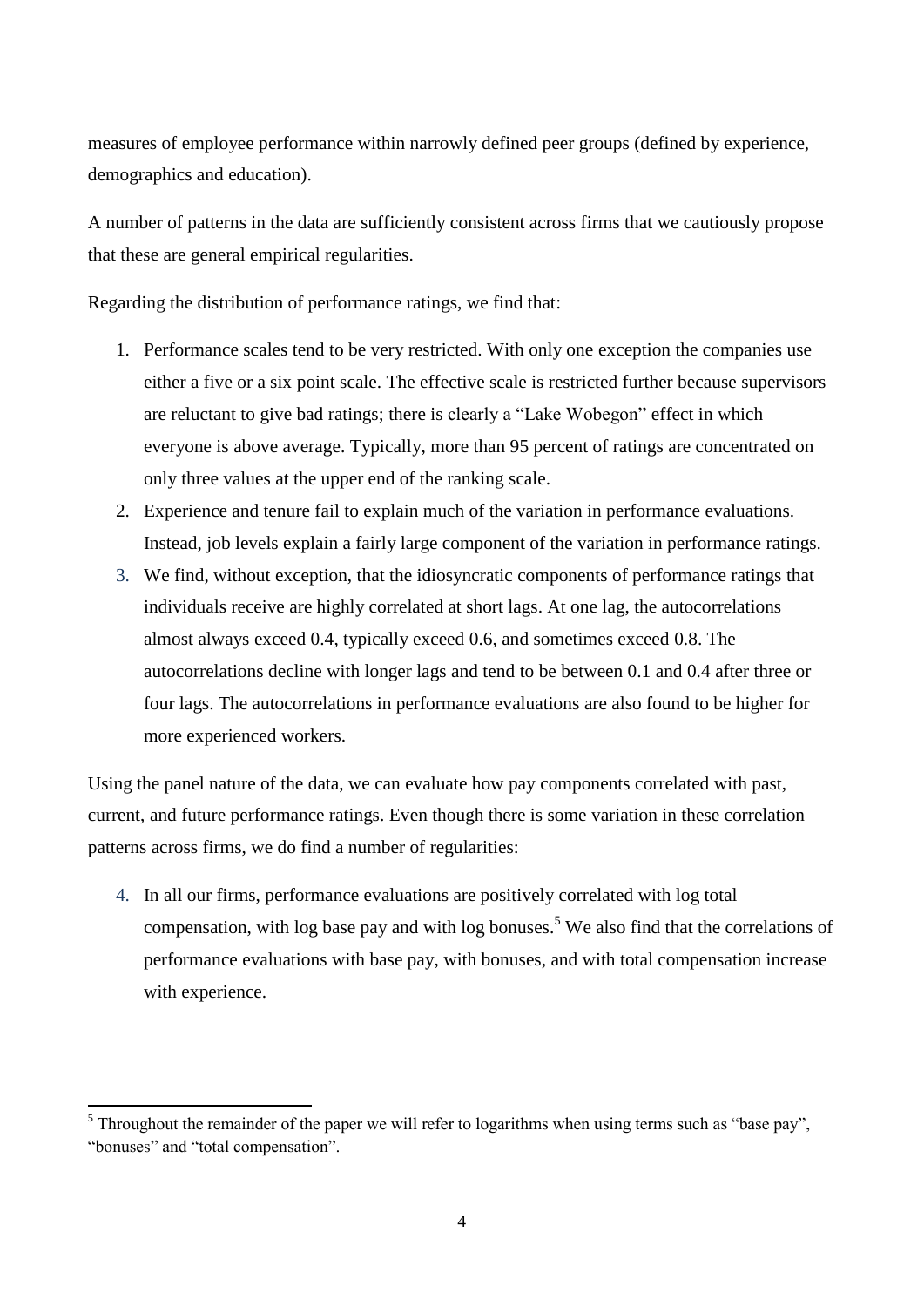- 5. Base pay and total compensation tend to correlate more highly with contemporaneous and past performance evaluations than with future performance evaluations. This finding is present among younger and older employees.
- 6. Bonuses tend to correlate more highly with current than with past and future performance evaluations. These finding could reflect that these firms tie bonuses directly to current performance. In other firms, however, there is little difference in how bonuses correlate with current, past, or future performance ratings.

Performance ratings also influence how employees move internally and out of the firm.

- 7. In all firms, promotions correlate positively and demotions negatively with performance.
- 8. Transitions out of the firm are negatively correlated with performance. In the two firms where we can distinguish dismissals from quits we find that both are negatively correlated with performance ratings, and that the correlation between performance and dismissals is larger.

Our analysis of the six firm-level data sets proceeds as follows. We introduce the firms and present descriptive statistics on subjective performance evaluations in the next section. Section 3 is inspired by the work of Medoff and Abraham (1980, 1981) and considers how subjective performance ratings vary with experience and tenure. In this section, we also take a stand on how to interpret subjective performance evaluations. In Sections 4 and 5, we analyze the autocorrelation patterns of performance and pay separately. In Section 6, we establish how total compensation as well as its components – base pay and bonuses – are related to performance ratings. Sections 7 and 8 address the importance of subjective performance evaluations for employee mobility both internally (promotions and demotions) and exit from the firm (separations, quits and dismissals).

# **2. The Firms**

We analyze personnel data from six large and very diverse companies. The data from these companies has been analyzed by us or by other researcher before, even though typically the focus of the prior studies has not been on performance evaluations. In this Section, we introduce these companies and briefly summarize the research on these data that precedes this study. We also present summary statistics on these data, paying particular attention to the performance evaluations.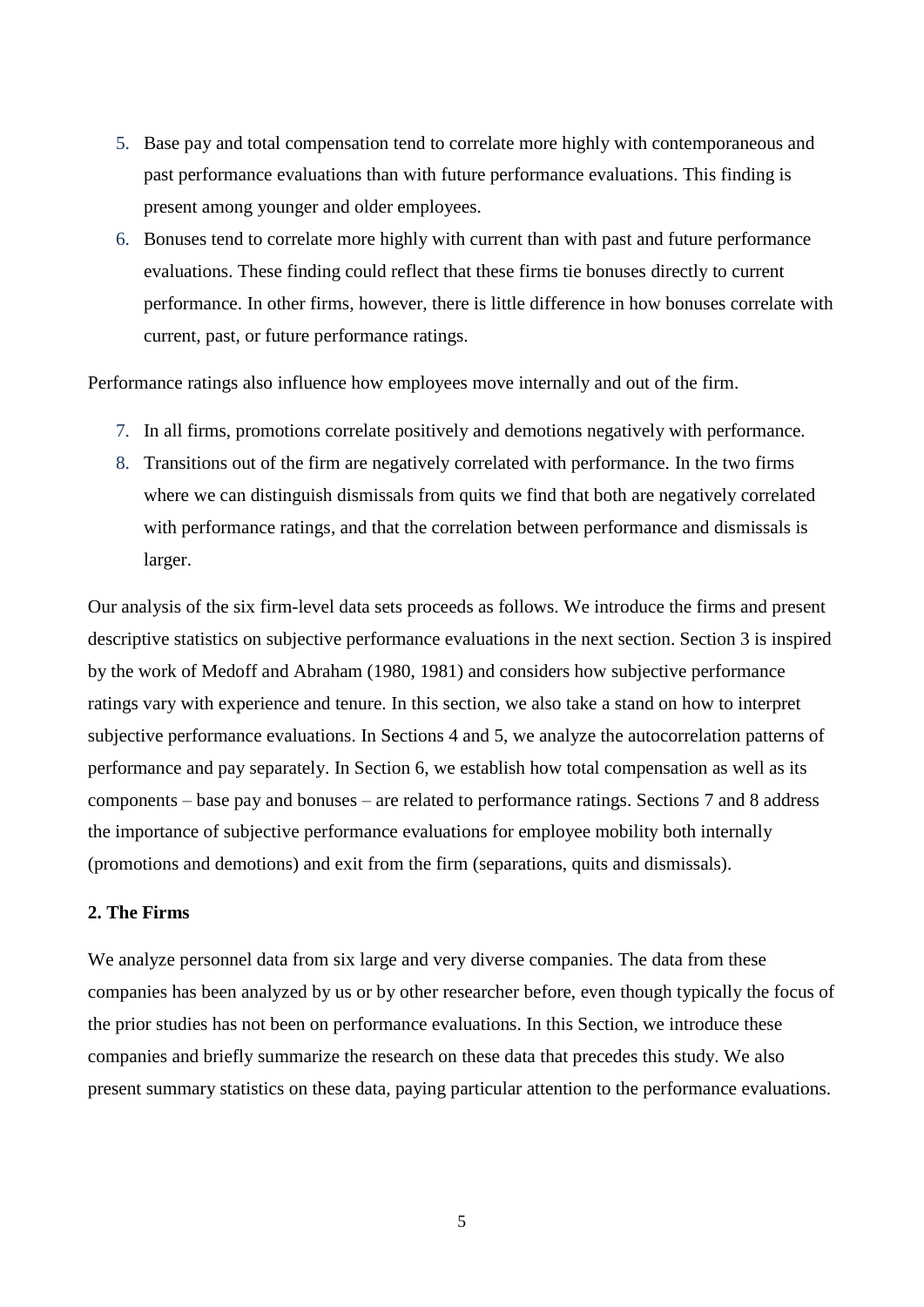With the exception of Fokker, we are not allowed to reveal the identities of the firms in our study. We will therefore use the names of the research teams that first analyzed these data to identify the different companies. We will thus refer to the companies as Baker-Gibbs-Holmstrom (BGH), Gibbs-Hendricks (GH), Flabbi-Ichino (FI), Frederiksen-Takáts (FT), Frederiksen (F), and Fokker,



# **Figure 1. Location, Industry, and Time Period**

The six companies are located in different countries, they operate in different industries and our data covers different time-periods. Figure 1 summarizes these differences. BGH and GH are based in the US, whereas FI, FT, F, and Fokker are located in Europe.<sup>6</sup> The companies span several sectors. BGH and F are in the service sector.<sup>7</sup> FI operates in the financial sector. FT is a

1

<sup>&</sup>lt;sup>6</sup> FI is located in Italy and Fokker operated out of the Netherlands until it went out of business in 1996. FT and F are still in operation and for this reason their precise location and identity remain unavailable.

 $7$  We are restricted from revealing the exact sector.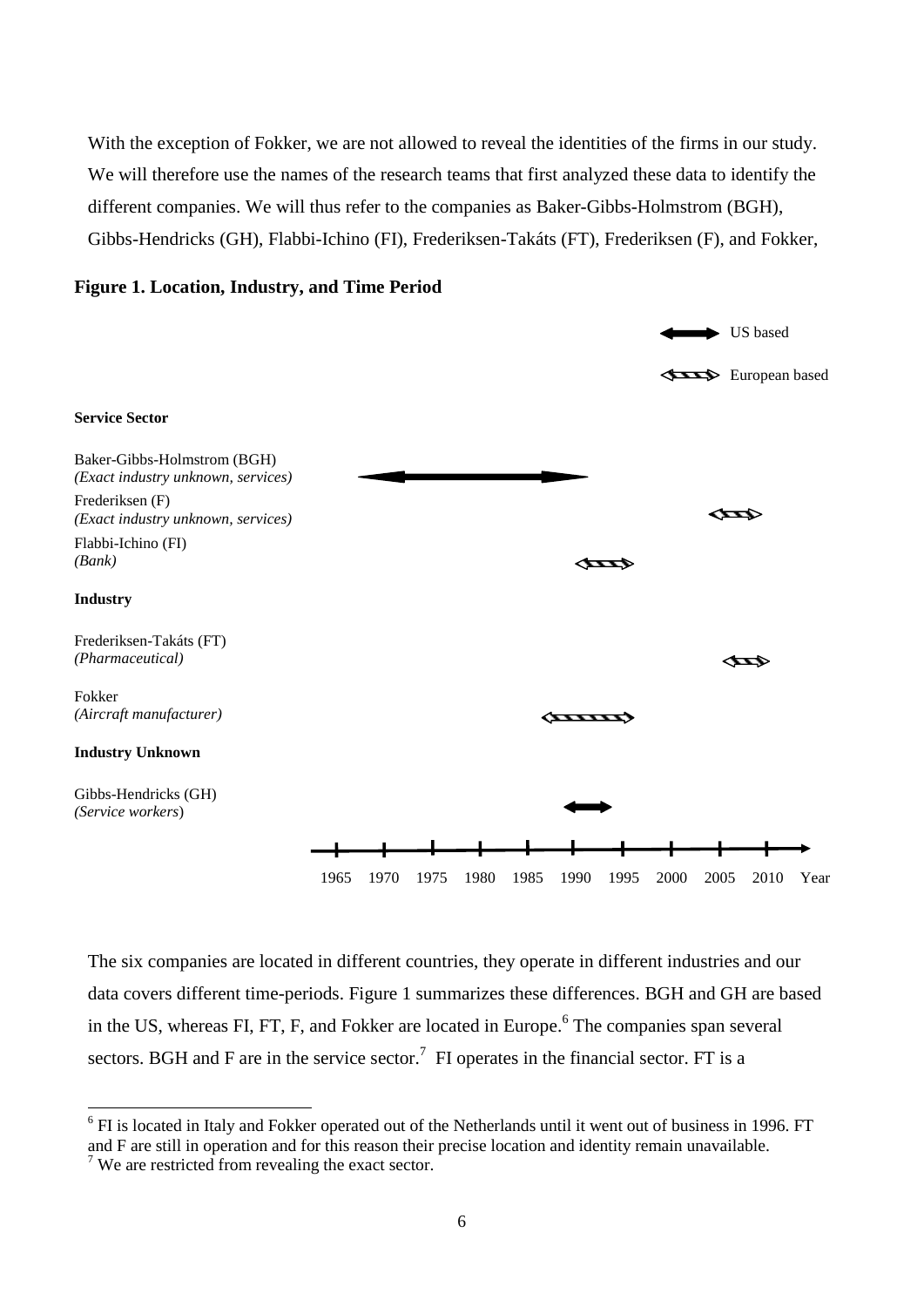pharmaceutical company and Fokker was an aircraft manufacturer. We do not know what industry GH belongs to. The data spans different time periods. BGH's analysis covers the period 1969 to 1988 and thus provides the earliest data available. FI, GH, and Fokker provide data from the late 1980s until the mid-1990s. The most recent data, from FT and F, cover the period from the early 2000s to 2011. On one qualitative aspect, however, the data sets are similar. With the exception of Fokker, a Dutch airplane manufacturer and the pharmaceutical company referred to as FT, both of which have data on blue-collar and white-collar workers alike, the other companies cover only white-collar workers.

We know turn to present the firms in more detail and to briefly summarize the prior research that has been conducted on these data.

#### **Baker-Gibbs-Holmstrom (BGH)**

In two ground-breaking papers, Baker, Gibbs, and Holmstrom (1994a,b) analyzed the personnel data of a U.S. based service-sector firm. The study focused on managerial employees (about 20 percent of the workforce) and covered a period when the firm experienced rapid growth in assets and employees. The authors described the internal personnel structure in detail, and looked for the existence of an "internal labor market." They also considered in an informal way whether the findings were consistent with models of employer learning, human capital acquisition, and simple provision of incentives. In summarizing the findings of BGH, Gibbs (1995) writes that BGH ―concluded that their evidence was inconsistent with simple models of learning and incentives. Instead, they suggested that many of their findings were consistent with a model in which employees accumulate human capital at varying rates."

BGH did not analyze the use of subjective performance ratings in this firm. That was first attempted by Gibbs (1995). He showed that performance ratings correlated strongly with pay, pay rises, and promotions, but they did not predict exit from the firm. Similar to BGH and based on the same data, Kahn and Lange (2011) reestablished that heterogeneous human capital accumulation is important, but by using the information conveyed in the subjective ratings they also provided evidence that employer learning was taking place at all stages of the employees' careers. That is, employers were trying to "hit a moving target." Our analysis replicates the results in Gibbs (1995), but it also goes beyond his analysis by focusing more on dynamic aspects. Further, the dynamic analysis presented in Section 6 is designed to test whether the core results established in Kahn and Lange (2011) are present in other firms as well.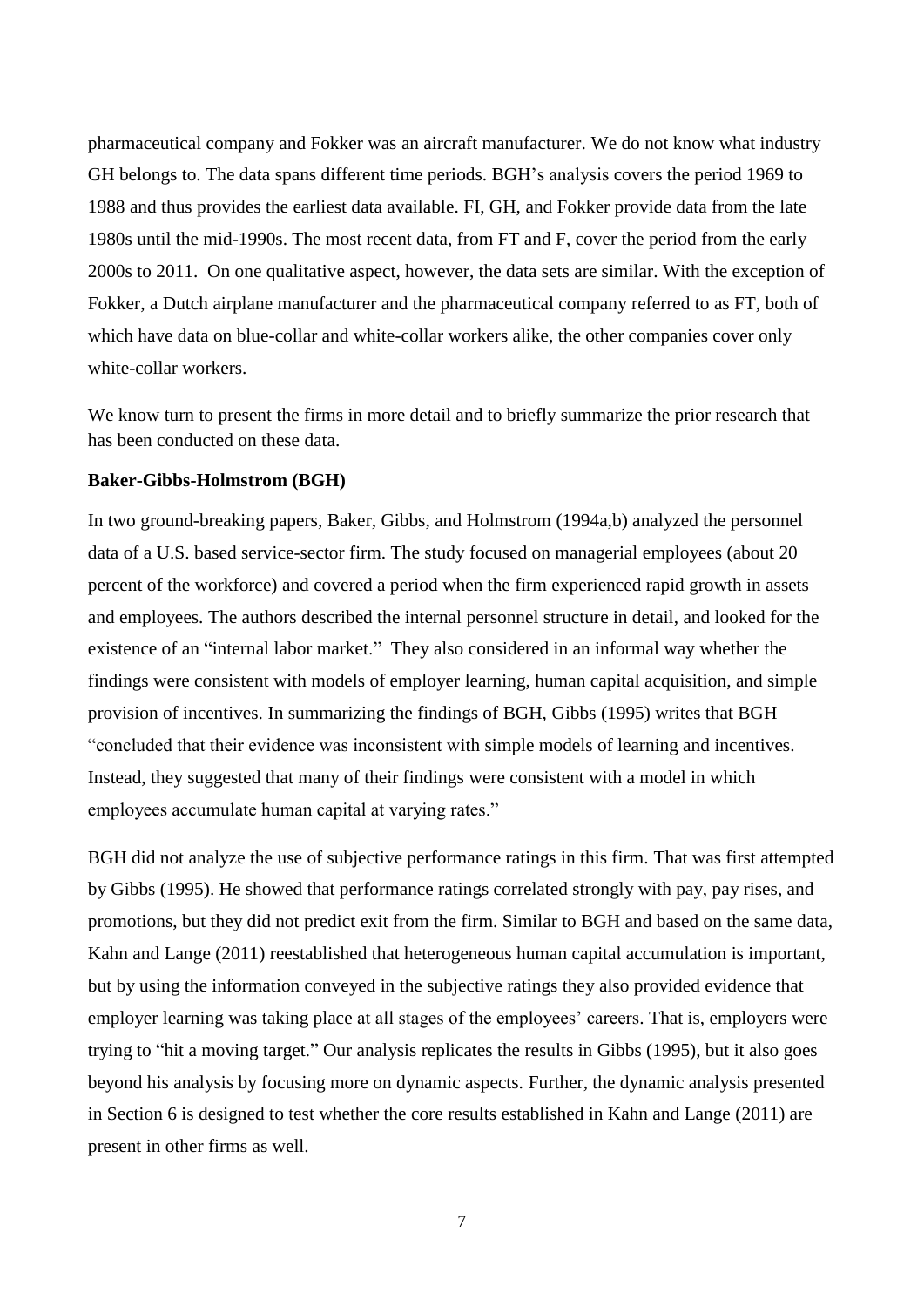Three peculiarities of BGH are worth mentioning. First, no variable in the original data explicitly identified the job hierarchy. Instead, BGH used the internal mobility patterns and some information on job titles to deduce the hierarchy. In our analysis, we rely on the hierarchy identified by BGH in their original work. The second peculiarity is that we have data on base pay an bonuses only for the period after 1981. Before 1981, we only have data on base pay. Bonuses make up a small fraction of total compensation in the later years and for this reason we use the compensation data from the entire 1969 to 1988 period for our analysis of pay. When we look specifically at bonuses and base pay, we restrict the data to those years in which the two types of income are available separately. Third, tenure data can only be calculated precisely for workers entering after 1969, when the sample period starts. Any statistics related to tenure that we present below are based on those observations for which tenure is available. By contrast, experience is measured as potential experience (age minus 6 minus years of schooling). We use this measure of experience in the analysis of all data sets.

As shown in Table 1, BGH consists of 55,754 employee-year observations from a total of 9,747 unique employees. $8$  Average total compensation (in 2000 dollars) is about \$80,000, which far exceeds the average for the U.S. population. $9$  This, as well as the demographics and the high education levels of staff, reflects the focus on managerial employees in this data set.

#### **Gibbs-Hendricks (GH)**

**.** 

Our description of GH is based on Gibbs and Hendricks (2004). The data cover white-collar professional and managerial employees as well as clerical and technical office workers employed in a large U.S. corporation active in several different businesses. The industry is unknown to us. The data, which includes tenure as well as data on compensation, promotions, and demotions spans 1989 to 1993.

Interestingly, GH contains information on the administrative pay system used to set pay (Grade, Hay, and PAQ, as described in GH). Gibbs and Hendricks (2004, p. 75) report that the "nominally different systems -- Hay, Grade, and PAQ – [were] for practical purposes […] very similar in design". These systems assigned target salary ranges for different jobs in the firm and then positioned employees within these ranges using their past location in the range as well as their performance ratings. Gibbs and Hendricks asked to what extent these administrative rules simply

<sup>&</sup>lt;sup>8</sup> In our analysis of the firms we only use employees with experience less than 40.

<sup>&</sup>lt;sup>9</sup> All earnings measures are reported in 2000 dollars equivalents.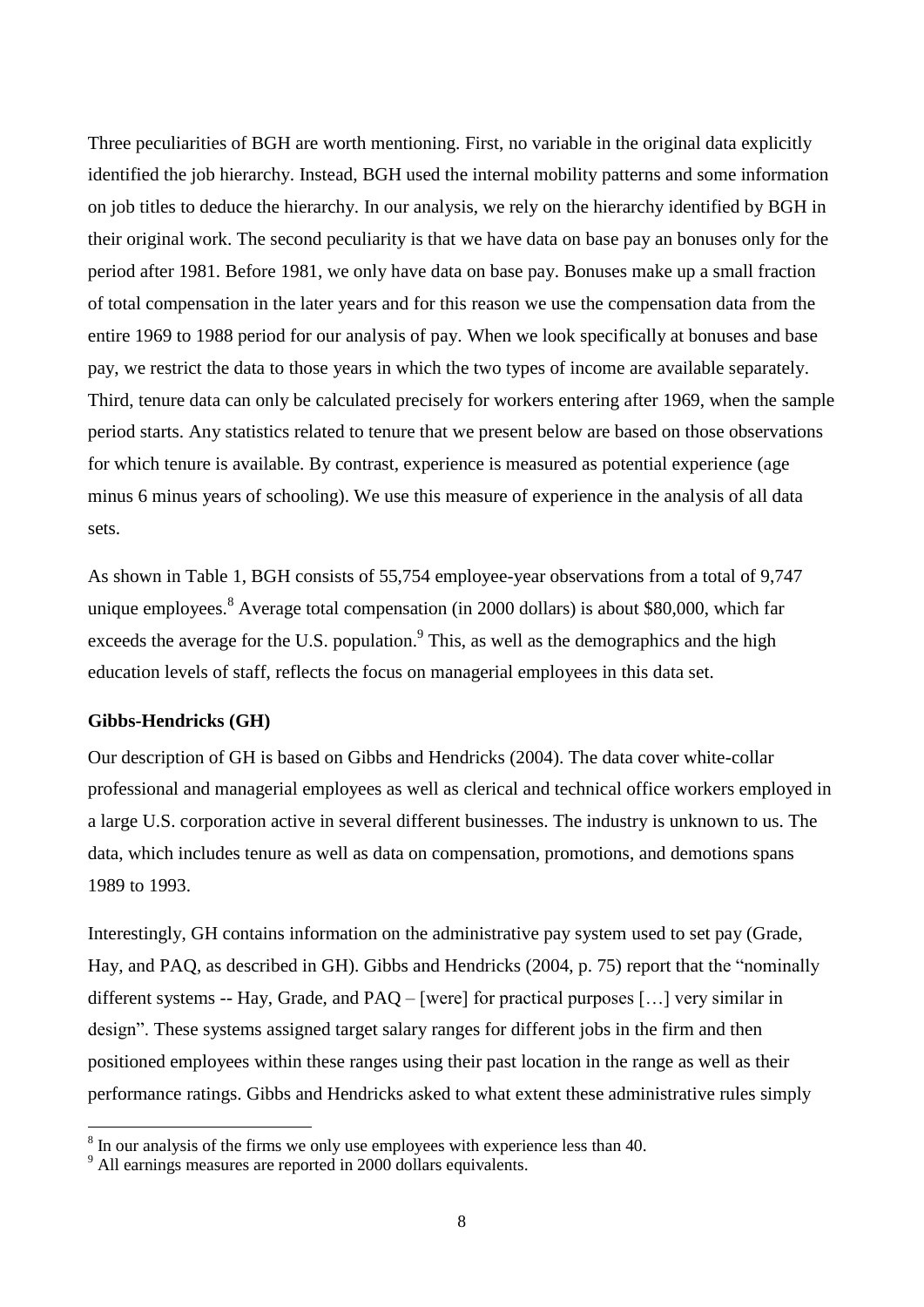reflected market forces (acting as a "veil"). Their findings are somewhat mixed. For instance, they found that no raises often indicated individuals who were bumping up against the top of their salary ranges. However, they also found that supervisors seemed to be using bonuses to partially alleviate these constraints. These constraints could also be avoided by promoting workers to higher salary ranges. Overall, they argued that the firm did not incur large costs from the nominal constraints imposed by the formal salary rules. This is consistent with the view that the ability to assign employees to different salary ranges jobs combined with the use bonuses and some discretion in pay suffices to accommodate market forces.

GH draws on 43,964 employee-year observations from a total of 14,372 unique employees, all of whom have less than 40 years of experience. Employees' average compensation of \$58,000 exceeds the U.S. average. The data contains indicators for promotions and demotions but we cannot distinguish between those in management positions and those not.

## **Fokker**

Fokker was a Dutch airplane manufacturer. The company faced financial trouble after 1991 and underwent several rounds of downsizing before finally going bankrupt in 1996. The data we analyzed span 1987 to 1996. The data consist of both blue-collar and white-collar workers, who were subject to very different personnel regimes. We therefore analyze the blue-collar and whitecollar samples separately. If employees are represented in both groups at different points in time, we dropped them from the analysis. We use 71,086 employee-year observations for the blue-collar workers, from 11,516 unique blue-collar workers. The white-collar sample is smaller, with 25,771 employee-year observation and 4,102 unique individuals.

The performance ratings in this firm were tied to compensation according to a very strict system of rules and regulations. As we show below, these rules are reflected in the correlation patterns between compensation and performance ratings, particularly among blue-collar workers. For a more detailed description of this data, see Dohmen (2004) and Dohmen et al. (2004).

#### **Flabbi – Ichino (FI)**

The company analyzed by Flabbi and Ichino is a large bank operating throughout Italy. Flabbi and Ichino (2001) replicated the analysis by Medoff and Abraham (1980, 1981). We follow Flabbi and Ichino's methods in most aspects when constructing the data set. Over a period of six years from 1990 to 1995, 12,996 unique employees were counted, with a total of 63,390 employee-year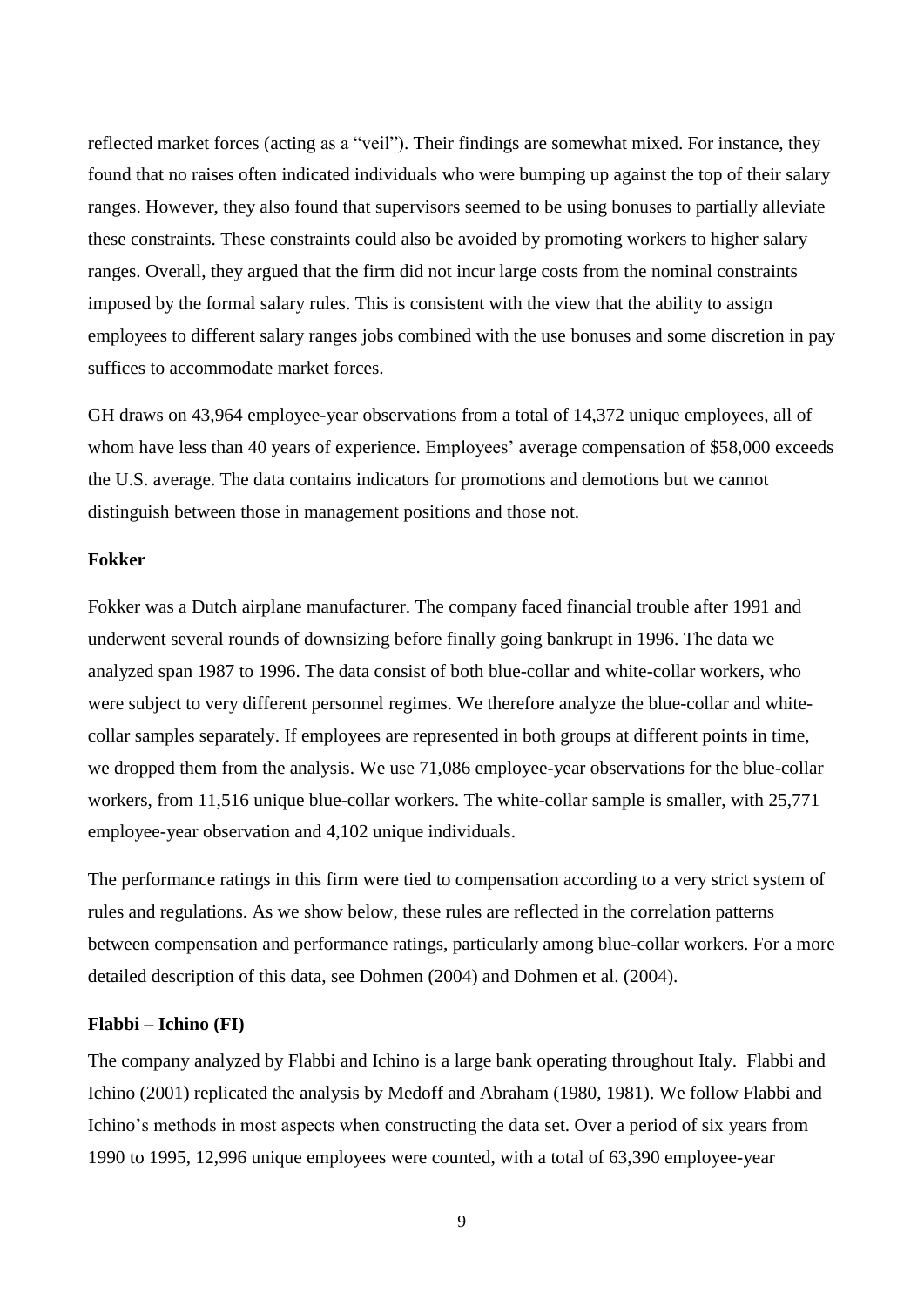observations. Subjective performance evaluations are available only for nonmanagerial workers. As do Flabbi and Ichino, we restrict the sample to males. Reflecting the lower incomes in Italy and the restriction to nonmanagerial employees, average earnings are amount to only about \$29,000.

## **Fredriksen –Takáts (FT)**

The company that FT analyzed is a global pharmaceutical company headquartered in Europe but with production and sales activities on all continents. Frederiksen and Takáts (2011) study the firm's use of incentives and derive a hierarchy of incentives. In particular, they explain why firms often use a complex mix of incentives. That is, in the FT model, firms concerned about employee quality may find it optimal to combine cost-effective incentives such as promotions and bonuses with dismissals. The reason is that even though dismissals are costly, they (like promotions) both provide incentives and contribute to the sorting and selection of employees. Subsequently, Frederisken and Takáts used the model to predict the consequences of promotions and dismissals for the employees' careers and used the FT data to provide support for these predictions.

The data available for analysis contains employees working in the country where the company's headquarter is located and besides these corporate activities they include employees in production, information-technology, and research and development. The data used in the analysis span 2007 to 2011 and thus constitute the most recent data among the six data sets.

The use of a systematic and companywide performance appraisal system is relatively new to the FT firm, and the sample period overlaps with the phasing-in of the performance measurement system. Consequently, only a fraction of employees received performance ratings in the early years. However, by the end of the sample period, more than two-thirds of employees received a rating. The FT data contain all relevant information on compensation and employee mobility, and a unique feature of the data is that we can identify separations as either quits or dismissals. A total of 64,976 employee-year observations are available for analysis, and these are based on information from 17,933 unique individuals. The wage level in this firm was \$46,000.

### **Frederiksen (F)**

The F firm is a service sector firm that Frederiksen (2010) analyzed for implicit and explicit incentives. Using a dynamic moral hazard model, Frederiksen predicted cross-sectional and individual earnings dynamics and the mechanisms leading to earnings growth. The overall conclusion was that the model performed well in explaining early career earnings dynamics. In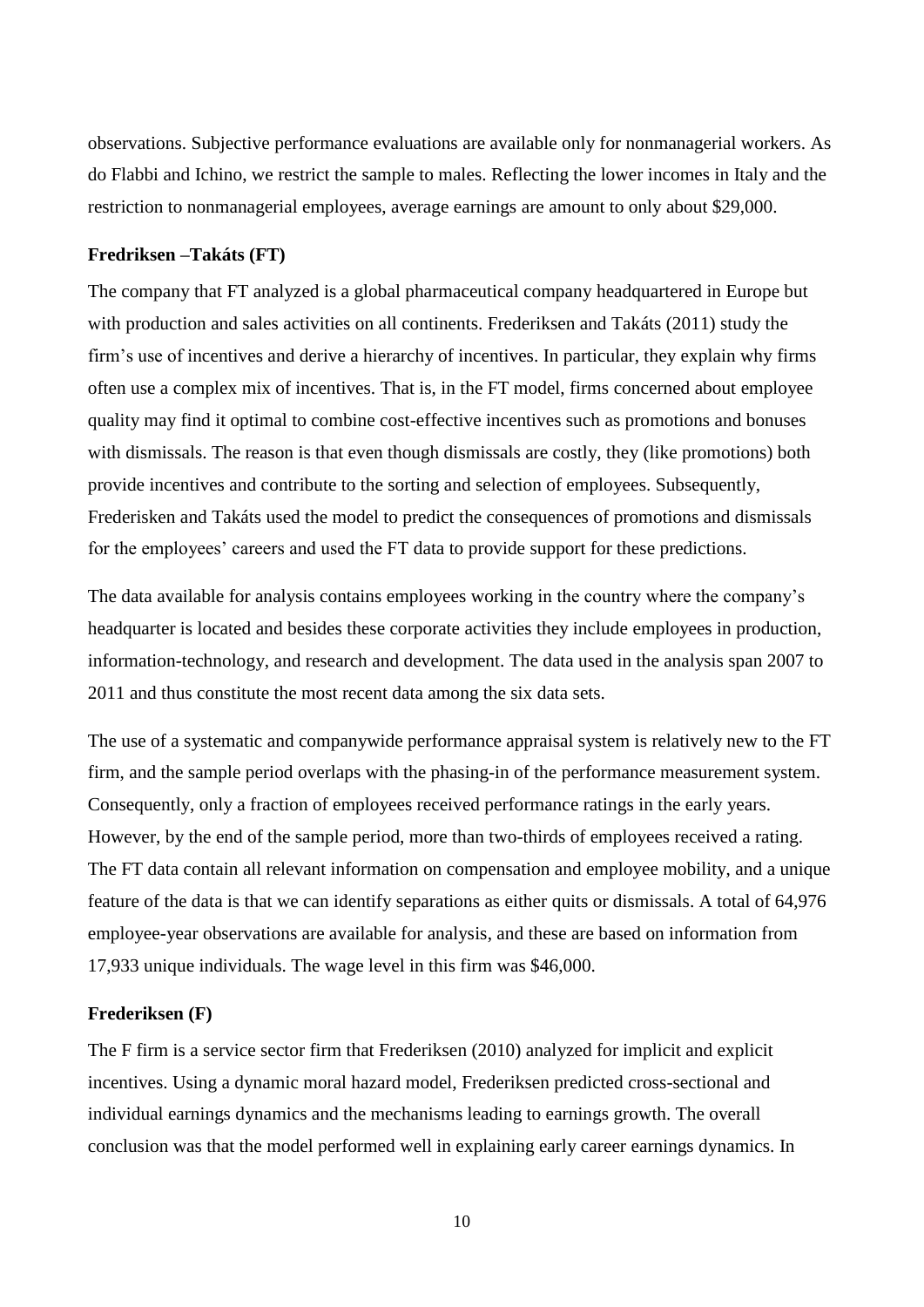particular, he documents that earnings growth heterogeneity was significant among newly recruited employees and that this heterogeneity to a large extent was driven by differences in performance ratings.

The F firm has some international activities but our data cover only domestic operations. The data comprises more than 20,000 unique employees and a total of 89,508 employee-year observations between 2004 and 2009. Average earnings in the firm are close to \$50,000. The data contain all relevant information on performance, compensation, and mobility. Separations can be distinguished as quits and dismissals.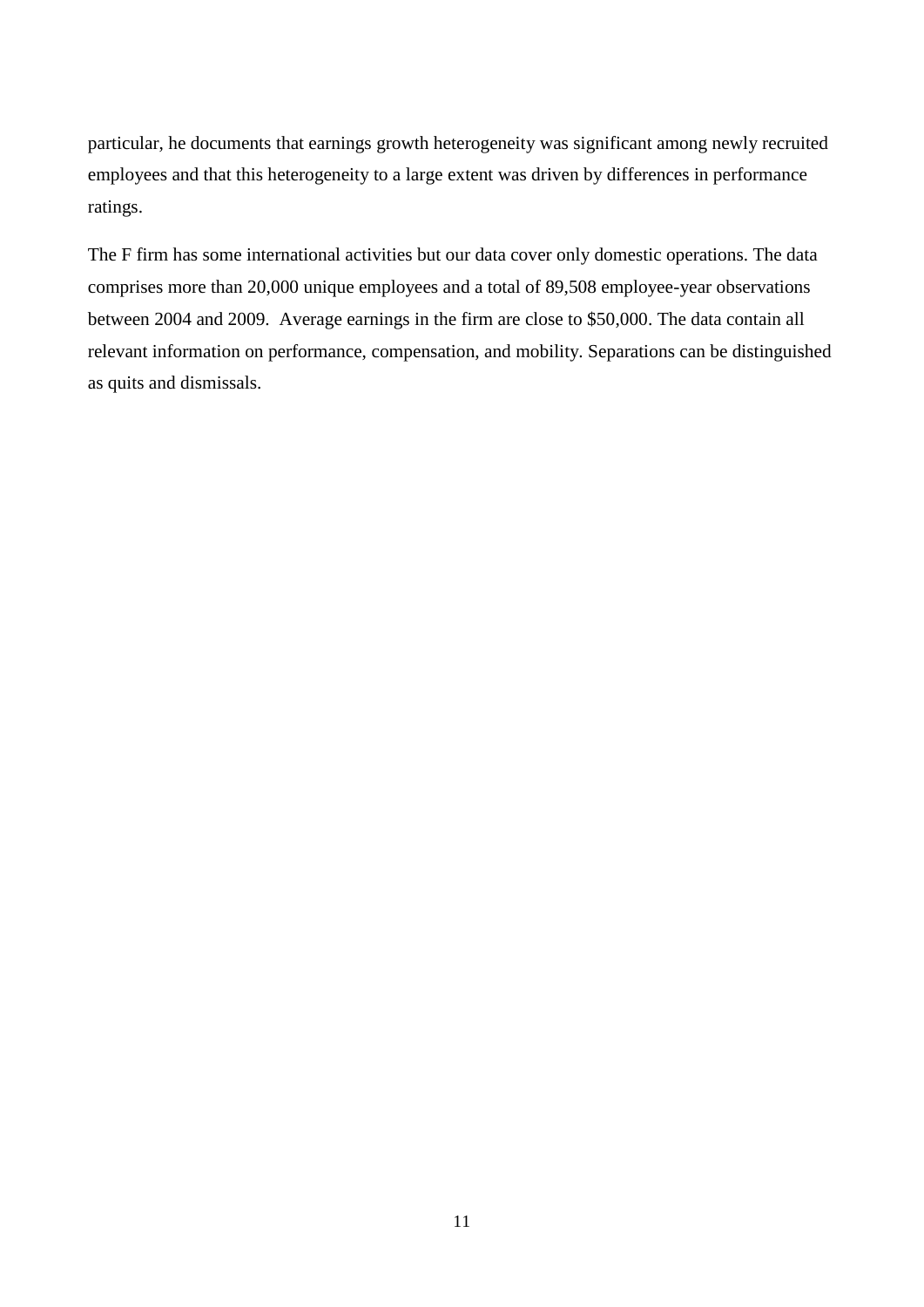|  |  |  |  | <b>Table 1. Descriptive Statistics</b> |  |
|--|--|--|--|----------------------------------------|--|
|--|--|--|--|----------------------------------------|--|

|                                          | $\mathbf{B}\mathbf{G}\mathbf{H}^3$ | <b>GH</b>                     | <b>Fokker</b><br><b>Blue-</b><br><b>Collar</b> | <b>Fokker</b><br>White-<br><b>Collar</b> | FI <sup>4</sup>              | <b>FT</b>           | $\mathbf F$         |
|------------------------------------------|------------------------------------|-------------------------------|------------------------------------------------|------------------------------------------|------------------------------|---------------------|---------------------|
| <b>Unique Employees</b>                  | 9,747                              | 14,372                        | 11,516                                         | 4,102                                    | 12,996                       | 17,933              | 20,183              |
| <b>Observations</b>                      | 55,754                             | 43,964                        | 71,086                                         | 25,771                                   | 63,390                       | 64,976              | 89,508              |
| Observations with<br>performance ratings | 36,428                             | 36,337                        | 70,851                                         | 25,731                                   | 62,428                       | 23,442              | 64,550              |
| <b>Fraction Managers</b>                 | Only<br><b>Managers</b>            | <b>Breakdown</b><br>not clear | Na                                             | Na                                       | Only Non-<br><b>Managers</b> | 0.107               | 0.260               |
| Compensation <sup>1,2</sup>              |                                    |                               |                                                |                                          |                              |                     |                     |
| All employees                            | Na                                 | 57,943<br>(37,055)            | 21,800<br>(4,103)                              | 40,086<br>(12, 851)                      | Na                           | 45,550<br>(25,691)  | 48,334<br>(35, 154) |
| Managers                                 | 80,069<br>(43, 536)                | Na                            | Na                                             | Na                                       | Na                           | 70,921<br>(41,741)  | 60,930<br>(55,211)  |
| Non-managers                             | Na                                 | Na                            | Na                                             | Na                                       | 29,128<br>(5,462)            | 42,566<br>(21, 245) | 43,738<br>(22,261)  |

<sup>1</sup> Averages (with standard deviations in parentheses) obtained using workers with fewer than 40 years of labor market experience.

 $^{2}$  All earnings are in US\$ (2000). U.S. data are deflated using the CPI-U. For the other data sets, we use appropriate deflation indices and convert to US\$ using December 31, 2000, exchange rates.

<sup>3</sup> The BGH data contains only managerial employees, composing about 20 percent of the total workforce. In GH and FI, the distinction between managerial and nonmanagerial employees is not clear from the information provided.

<sup>4</sup> FI data are available from 1975–1995 but performance data are only available from 1990. The statistics reported are based on the period 1990–1995.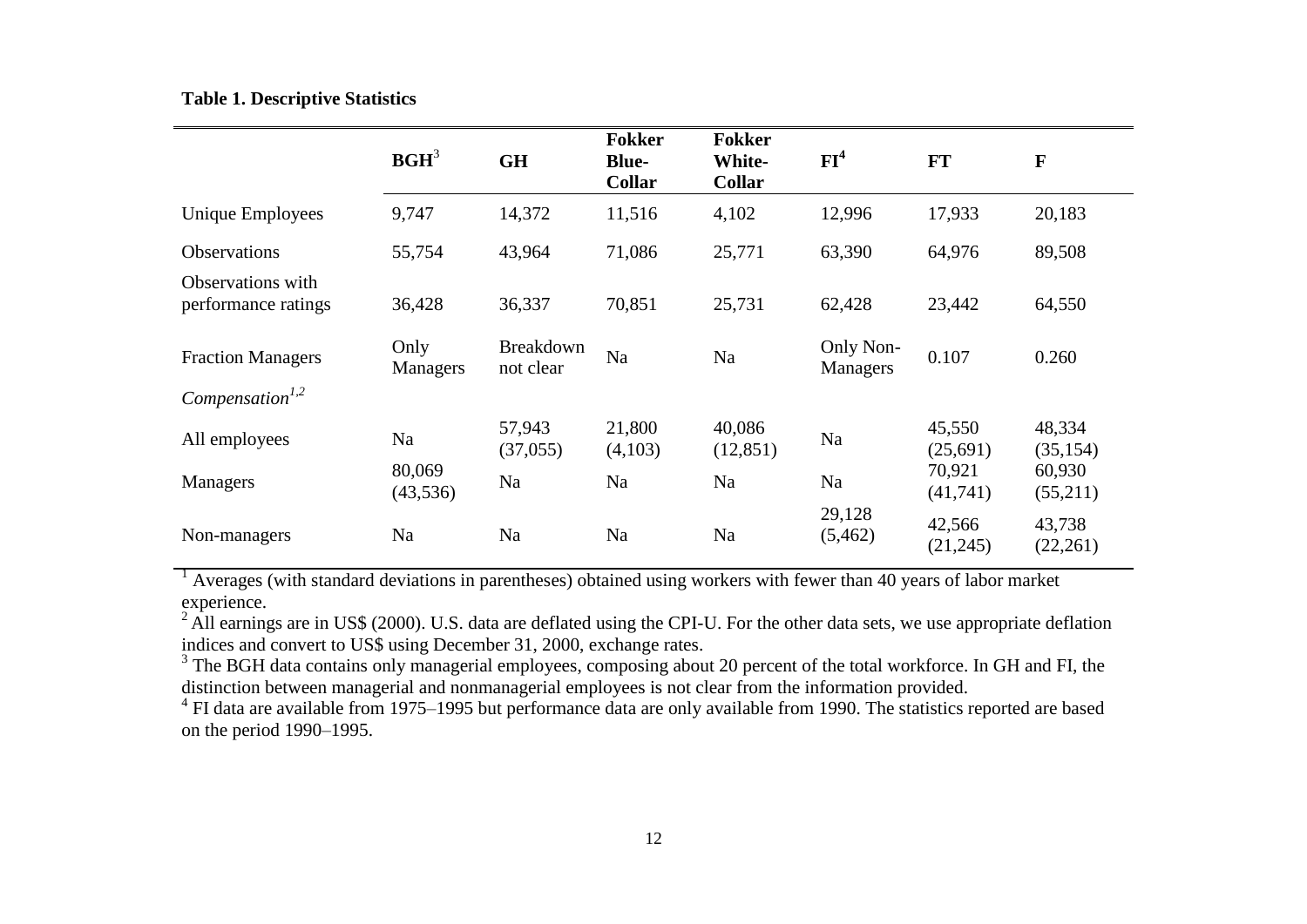#### **Subjective Performance Measures**

Table 2 contains information on the performance scales and distributions used by the companies. With the exception of GH, the scale of the performance measures and their distributions are very similar. Most common is a five-point scale, with 1 corresponding to a low rating and 5 to a high rating. There are, however, other scales as well. For instance, Fokker applied a five-point scale for its white-collar workers and a six-point scale for its blue-collar workers. The only firm applying a substantially different scale is GH, which uses an 18-point scale.

|                     |                         | <b>BGH</b> | GH <sup>1</sup>                      | <b>Fokker</b><br><b>Blue</b><br><b>Collar</b> | <b>Fokker</b><br><b>White</b><br><b>Collar</b> | $FI$    | <b>FT</b> | $\mathbf F$ |
|---------------------|-------------------------|------------|--------------------------------------|-----------------------------------------------|------------------------------------------------|---------|-----------|-------------|
| <b>Rating scale</b> |                         | $1-5$      | 18 levels,<br>but 93%<br>on 6 levels | $1-6$                                         | $1-5$                                          | $2 - 6$ | $1-5$     | $1-5$       |
| Low                 | $\mathbf{1}$            | 0.05       | 25                                   | 0.12                                          | 0.23                                           | Na      | 0.06      | 0.13        |
|                     | $\boldsymbol{2}$        | 0.74       | 18                                   | 1.35                                          | 3.96                                           | 0.06    | 2.60      | 2.58        |
|                     | $\mathbf{3}$            | 17.05      | $\overline{4}$                       | 43.83                                         | 81.33                                          | 2.59    | 50.73     | 42.21       |
|                     | $\overline{\mathbf{4}}$ | 50.00      | 16                                   | 40.53                                         | 14.13                                          | 14.37   | 39.72     | 47.38       |
|                     | 5                       | 32.16      | 24                                   | 12.70                                         | 0.35                                           | 38.01   | 6.89      | 7.70        |
| <b>High</b>         | 6                       | Na         | 6                                    | 1.48                                          | Na                                             | 44.97   | Na        | Na          |

# **Table 2. Distribution of Subjective Performance Measures**

<sup>1</sup> GH applies a 1–18 point scale but six levels account for 93 percent of the ratings. For GH, only the rates pertaining to the six most common ratings are included.

In all firms, performance ratings are concentrated on a subset of the scale. The concentration is most extreme for Fokker white-collar workers, where one category accounts for 81 percent of the ratings. For the other firms, typically all but 3 percent to 4 percent of ratings are concentrated in only three categories. From the distributions, it is clear that managers are very reluctant to give employees low ratings as these are rarely used.

The clear majority of employees is subject to performance appraisals each year. In some cases, however, an employee subgroup is exempted from evaluations. For instance, in FT, systematic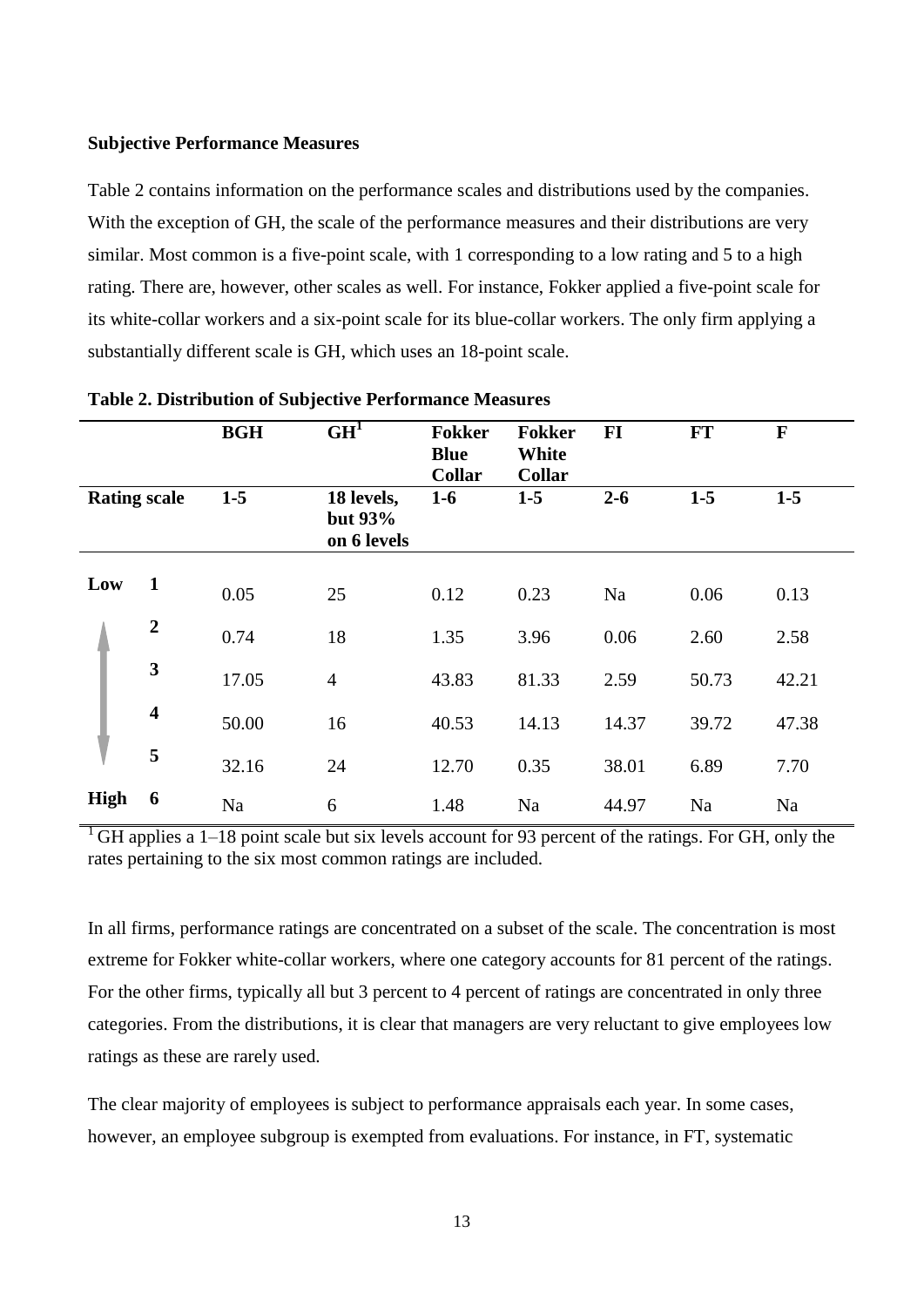performance evaluation is relatively new, and during the phase-in period, the company exempted various employee subgroups from the evaluation program. In other companies, newly recruited employees are unlikely to have performance evaluations. For example, in F, employees do not receive ratings in their first year of employment. It is likely that similar rules are in place in other firms. In any case, the incidence of performance evaluations is not uniform and varies for reasons that are not well understood.<sup>10</sup> In what follows, we treat the incidence of evaluation as exogenous.

# **3. Performance Ratings over the Lifecycle: Medoff and Abraham Revisited**

We begin our analysis of subjective performance ratings by investigating how they are related to experience and tenure. In two well-known papers, Medoff and Abraham (1980, 1981) used personnel records containing subjective performance ratings from three different firms to answer the challenge raised by Mincer  $(1974, p. 11)$  of whether it can be "shown that growth of earnings" under seniority provisions is largely independent of productivity growth." In their data, performance measures decline with experience, holding grade level constant. In addition, controlling for performance ratings did not attenuate the observed earnings-experience gradient.<sup>11</sup> Thus, because they interpreted the subjective performance measures as cardinal measures of productivity, they concluded that "the primary finding ... appears to be at odds with what would be expected, given the human capital interpretation of the experience-earnings profile" (p. 704).

In Tables 3, 4, and 5, we provide evidence on the same question. Table 3 shows that there is no consistent pattern across firms in how mean performance ratings vary with experience, age, and tenure. Performance ratings increase with age, tenure, and experience in FI, they follow an inverted u-shape in GH, FT and F, and they decline in BGH. Within Fokker, performance ratings increase for blue-collar workers whereas among white-collar workers, they are almost perfectly flat.

**.** 

 $10$  Halse et. al. (2011) study the use of performance measures in a global company and discuss why performance evaluations may differ in terms of quality and prevalence across countries.

 $11$  Using the omitted variable bias formula, it should be clear that both of these findings are directly related in that controlling for performance ratings will attenuate the earnings-experience gradient if (a) performance ratings correlate positively with experience and (b) performance ratings correlate positively with wages.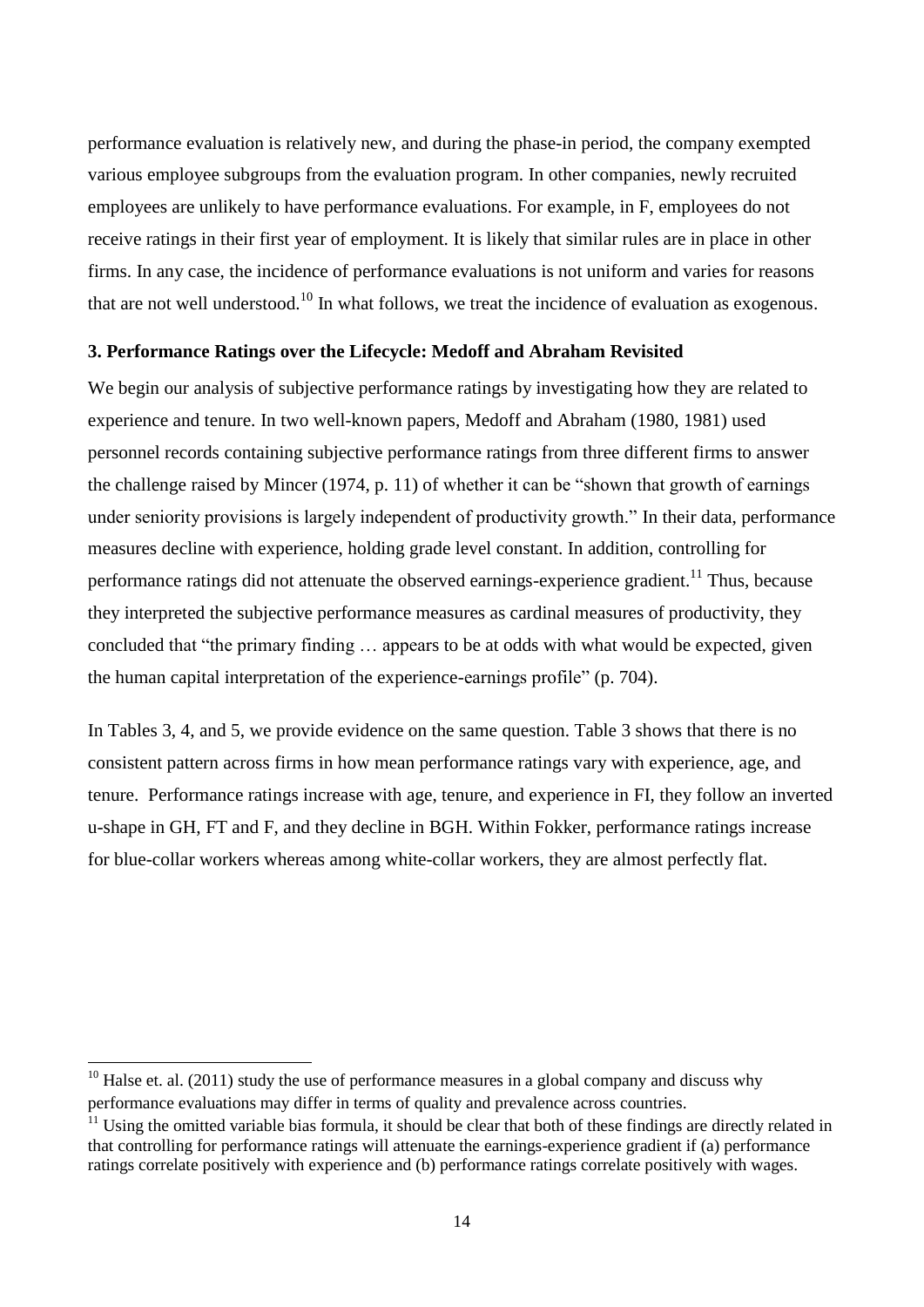|                     | <b>BGH</b> | <b>GH</b> | <b>Fokker</b><br><b>Blue Collar</b> | <b>Fokker</b><br>White<br><b>Collar</b> | $FI$    | FT     | ${\bf F}$ |
|---------------------|------------|-----------|-------------------------------------|-----------------------------------------|---------|--------|-----------|
| <b>Rating scale</b> | $1-5$      | $2 - 15$  | $1-6$                               | $1-5$                                   | $2 - 6$ | $1-5$  | $1-5$     |
| Age:                |            |           |                                     |                                         |         |        |           |
| $-30$               | 4.35       | 8.86      | 3.42                                | 3.09                                    | 4.74    | 3.43   | 3.40      |
|                     | (0.64)     | (1.82)    | (0.59)                              | (0.37)                                  | (0.76)  | (0.64) | (0.64)    |
| $31 - 40$           | 4.20       | 9.26      | 3.79                                | 3.10                                    | 5.26    | 3.54   | 3.68      |
|                     | (0.69)     | (1.91)    | (0.76)                              | (0.463)                                 | (0.75)  | (0.67) | (0.69)    |
| $41 - 50$           | 4.02       | 9.24      | 4.00                                | 3.12                                    | 5.44    | 3.52   | 3.66      |
|                     | (0.73)     | (1.96)    | (0.83)                              | (0.49)                                  | (0.74)  | (0.67) | (0.67)    |
| $51+$               | 3.90       | 9.13      | 4.29                                | 3.11                                    | 5.58    | 3.44   | 3.56      |
|                     | (0.72)     | (1.93)    | (0.91)                              | (0.51)                                  | (0.70)  | (0.66) | (0.66)    |
| <b>Experience:</b>  |            |           |                                     |                                         |         |        |           |
| $1-10$              | 4.33       | 8.98      | 3.38                                | 3.10                                    | 4.76    | 3.48   | 3.42      |
|                     | (0.66)     | (1.84)    | (0.57)                              | (0.37)                                  | (0.74)  | (0.66) | (0.65)    |
| $11-20$             | 4.17       | 9.26      | 3.69                                | 3.10                                    | 5.22    | 3.53   | 3.69      |
|                     | (0.69)     | (1.94)    | (0.73)                              | (0.42)                                  | (0.77)  | (0.67) | (0.69)    |
| $21-30$             | 4.00       | 9.20      | 3.97                                | 3.11                                    | 5.43    | 3.54   | 3.65      |
|                     | (0.73)     | (1.95)    | (0.81)                              | (0.48)                                  | (0.73)  | (0.66) | (0.67)    |
| $31 - 40$           | 3.83       | 9.08      | 4.24                                | 3.11                                    | 5.59    | 3.49   | 3.55      |
|                     | (0.74)     | (1.90)    | (0.90)                              | (0.51)                                  | (0.67)  | (0.68) | (0.66)    |
| <b>Tenure:</b>      |            |           |                                     |                                         |         |        |           |
| $0 - 5$             | 4.18       | 8.87      | 3.35                                | 3.14                                    | 4.66    | 3.49   | 3.47      |
|                     | (0.70)     | (1.85)    | (0.57)                              | (0.50)                                  | (0.74)  | (0.66) | (0.70)    |
| $6 - 10$            | 4.05       | 9.34      | 3.66                                | 3.11                                    | 5.15    | 3.54   | 3.65      |
|                     | (0.71)     | (1.92)    | (0.70)                              | (0.46)                                  | (0.75)  | (0.67) | (0.67)    |
| $11-20$             | 3.97       | 9.36      | 3.94                                | 3.12                                    | 5.35    | 3.51   | 3.70      |
|                     | (0.77)     | (1.95)    | (0.77)                              | (0.43)                                  | (0.75)  | (0.66) | (0.66)    |
| $21+$               | Na         | 9.18      | 4.38                                | 3.08                                    | 5.59    | 3.42   | 3.60      |
|                     |            | (1.92)    | (0.86)                              | (0.40)                                  | (0.68)  | (0.66) | (0.66)    |

**Table 3. Average Performance by Age, Experience, and Tenure**

Note: Experience refers to potential experience calculated as: Age minus 6 minus years of education. For BGH, tenure is only available for individuals entering the sample after 1969 and the tenure statistics are therefore limited to the sample of those individuals.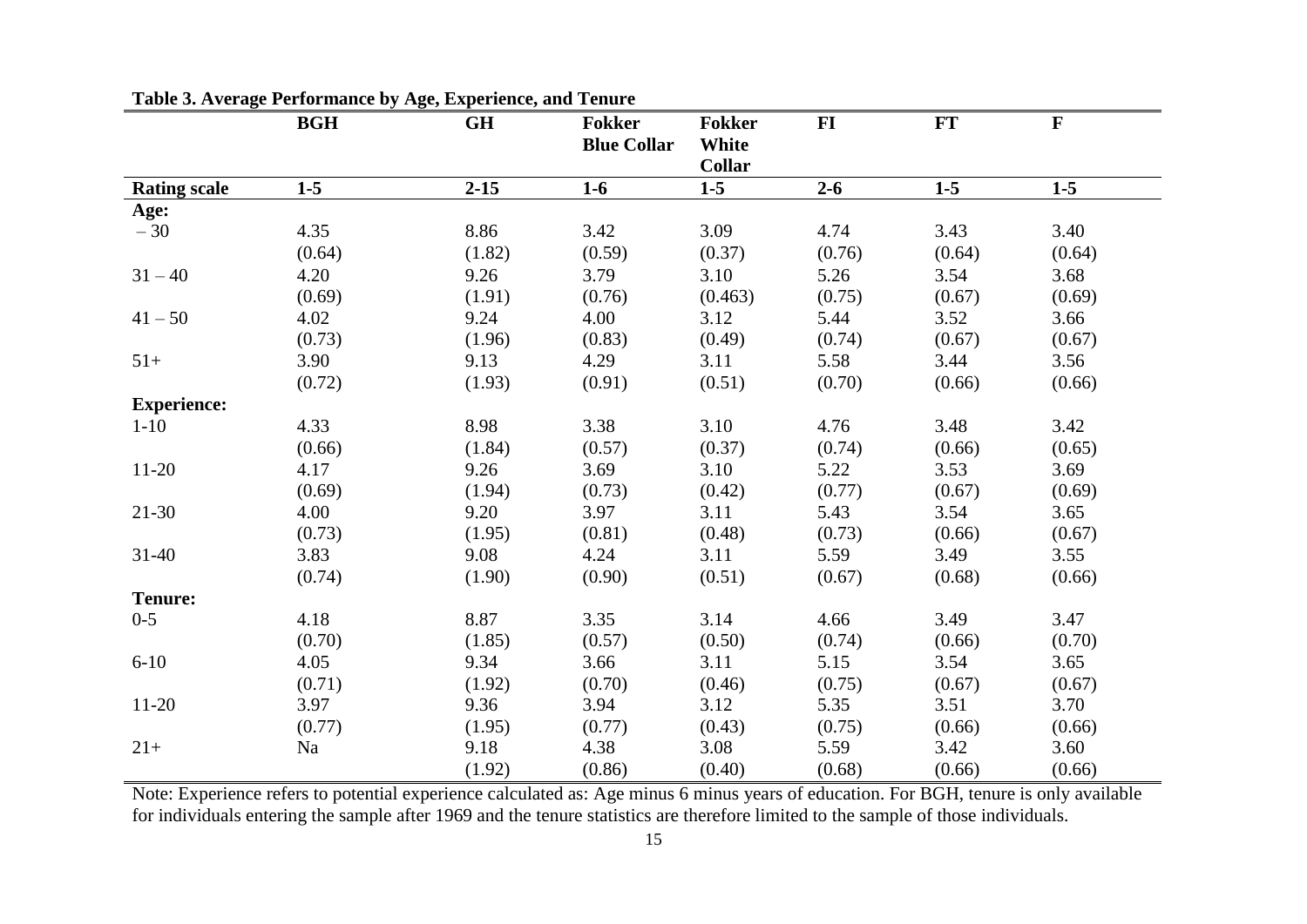Table 4 presents regression results similar to those of Medoff and Abraham (1981). That is, we regress performance ratings on a polynomial in experience, a polynomial in tenure, and controls. Among the controls are year and education dummies, gender, age, and race when appropriate. We orthogonalize tenure using experience and the other controls so that the experience coefficients include any effect that operates through tenure. The tenure coefficients can be interpreted as "within experience" effects of tenure.

As in Table 3, we find that the performance-experience profiles are not stable across firms. At the average level of experience, performance ratings decline for BGH, FT, and F, and they increase for GH, blue-collar Fokker, and FI. The shapes of the quadratic polynomials are more regular; in all firms except BGH and white-collar Fokker the shapes of the quadratic experience and tenure profiles are concave. This implies that performance ratings increase more rapidly among newly hired workers and/or young workers.

We generally find that job-level indicators explain significant fractions of the variation in performance. In BGH, FI, FT, and F, job-level indicators nearly double the R-square. In addition, the estimated performance gradients in experience and tenure are typically quite sensitive to controlling for job levels. In FI, F, and FT, controlling for job levels attenuates the effect of experience on performance ratings by one-third to more than one-half.

It should be noted, however, that in these performance regressions, R-squares are generally low and the standard errors of the regressions are large, indicating substantial variation in performance that does not correlate with either experience or tenure. One explanation is that the performance ratings are noisy measures of actual productivity.

16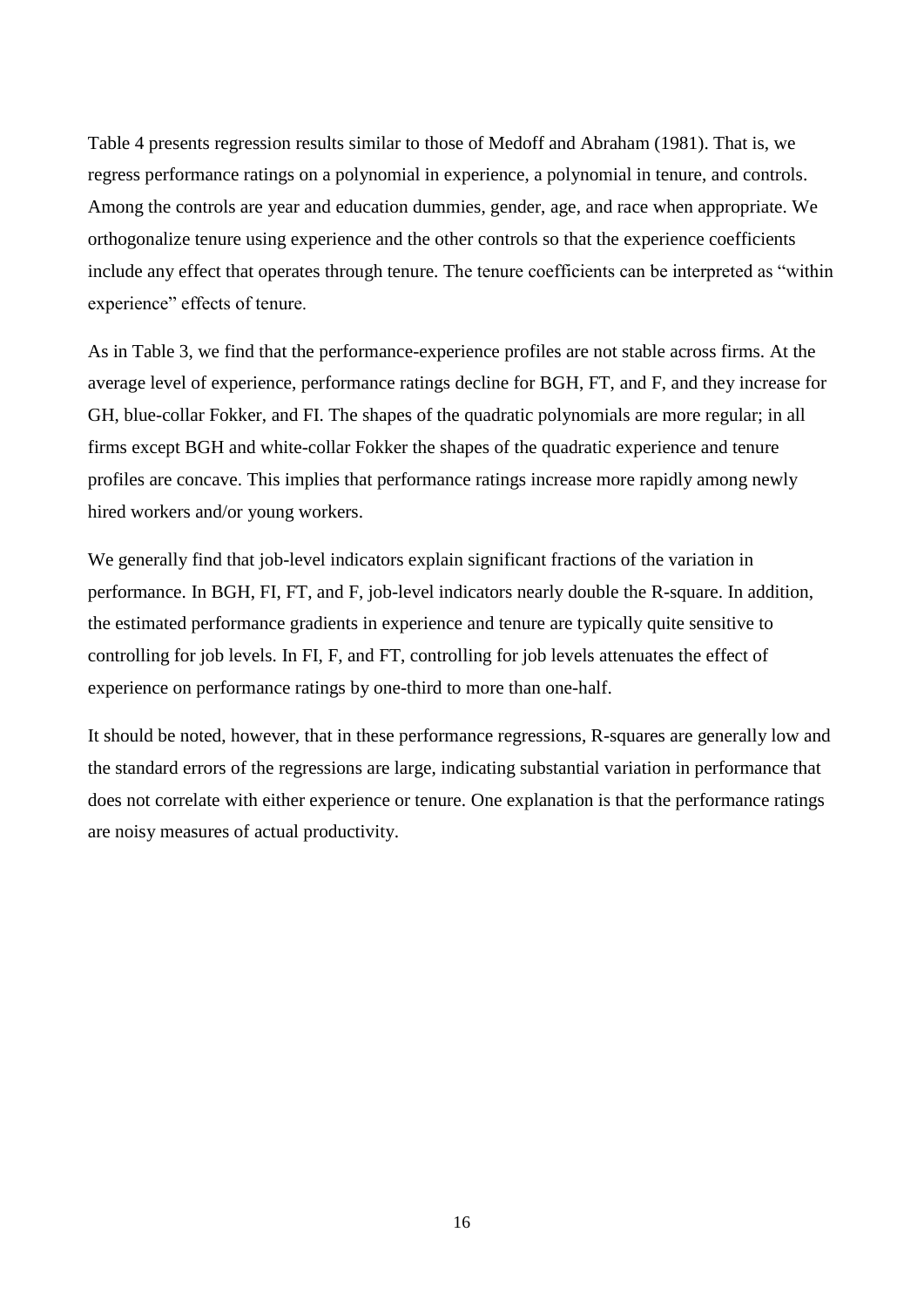|                                     | BGH <sup>1</sup>    |                     | GH <sup>2</sup>     |    | <b>Fokker</b><br><b>Blue Collar</b> |                     | <b>Fokker</b><br><b>White Collar</b> |                     | FI                  |                     | <b>FT</b>           |                     | $\mathbf{F}$        |                     |
|-------------------------------------|---------------------|---------------------|---------------------|----|-------------------------------------|---------------------|--------------------------------------|---------------------|---------------------|---------------------|---------------------|---------------------|---------------------|---------------------|
| <b>Rating Scale</b>                 | $1-5$               |                     | $2 - 15$            |    | $1-6$                               |                     | $1 - 5$                              |                     | $2 - 6$             |                     | $1-5$               |                     | $1 - 5$             |                     |
| Experience                          | $-0.013$<br>(0.002) | $-0.035$<br>(0.002) | 0.071<br>(0.004)    |    | 0.050<br>(0.001)                    | 0.050<br>(0.001)    | 0.002<br>(0.001)                     | $-0.005$<br>(0.001) | 0.070<br>(0.002)    | 0.034<br>(0.002)    | 0.018<br>(0.003)    | 0.010<br>(0.003)    | 0.038<br>(0.001)    | 0.015<br>(0.001)    |
| Experience<br>squared $/ 100$       | $-0.011$<br>(0.004) | 0.028<br>(0.004)    | $-0.162$<br>(0.011) |    | $-0.045$<br>(0.003)                 | $-0.045$<br>(0.003) | $-0.005$<br>(0.003)                  | 0.006<br>(0.004)    | $-0.093$<br>(0.003) | $-0.043$<br>(0.004) | $-0.047$<br>(0.006) | $-0.032$<br>(0.006) | $-0.079$<br>(0.003) | $-0.029$<br>(0.003) |
| orth. tenure                        | $-0.034$<br>(0.003) | $-0.095$<br>(0.004) | 0.101<br>(0.005)    | Na | 0.058<br>(0.001)                    | 0.059<br>(0.001)    | 0.012<br>(0.001)                     | 0.010<br>(0.001)    | 0.078<br>(0.002)    | 0.052<br>(0.242)    | 0.020<br>(0.002)    | 0.015<br>(0.002)    | 0.014<br>(0.001)    | 0.014<br>(0.001)    |
| Orth. tenure<br>squared $/ 100$     | 0.285<br>(0.024)    | 0.489<br>(0.024)    | $-0.322$<br>(0.020) |    | $-0.081$<br>(0.004)                 | $-0.082$<br>(0.004) | $-0.013$<br>(0.004)                  | $-0.010$<br>(0.004) | $-0.157$<br>(0.006) | $-0.129$<br>(0.006) | $-0.048$<br>(0.007) | $-0.034$<br>(0.007) | $-0.027$<br>(0.003) | $-0.024$<br>(0.002) |
| Job level<br>controls               | NO                  | <b>YES</b>          | NO                  |    | NO                                  | <b>YES</b>          | NO                                   | <b>YES</b>          | NO                  | <b>YES</b>          | NO                  | <b>YES</b>          | NO                  | <b>YES</b>          |
| Experience<br>effect at the<br>mean | $-0.016$            | $-0.025$            | 0.019               | Na | 0.037                               | 0.037               | 0.000                                | $-0.003$            | 0.033               | 0.017               | $-0.114$            | $-0.137$            | $-0.132$            | $-0.026$            |
| R-squared                           | 0.09                | 0.17                | 0.04                |    | 0.23                                | 0.23                | 0.01                                 | 0.02                | 0.14                | 0.24                | 0.02                | 0.05                | 0.07                | 0.14                |
| Reg. std.<br>Error                  | 0.68                | 0.65                | 1.89                | Na | 0.65                                | 0.65                | 0.41                                 | 0.41                | 0.73                | 0.69                | 0.66                | 0.65                | 0.64                | 0.62                |
| $\mathbf N$                         | 36,290              | 36,290              | 36,316              |    | 54,761                              | 54,761              | 20,737                               | 20,737              | 62,428              | 62,428              | 23,442              | 23,442              | 54,793              | 54,793              |

**Table 4. Experience and Tenure Profiles of Performance Ratings**

Note: Experience refers to potential experience defined as: Age minus 6 minus years of schooling. In each column, we residualize tenure and tenure-squared using all other controls appearing in that regression. Each regression controls for education in a flexible manner, where the exact education controls depend on the data set used. In addition to education all regressions control for gender and year as well as race dummies when appropriate.

1) In BGH, tenure is not available for those already in the firm in 1969. We substituted a value of 0 for the orthogonalized tenure measure for those with missing tenure.

2) GH does not have data on the hierarchical structure of the firm.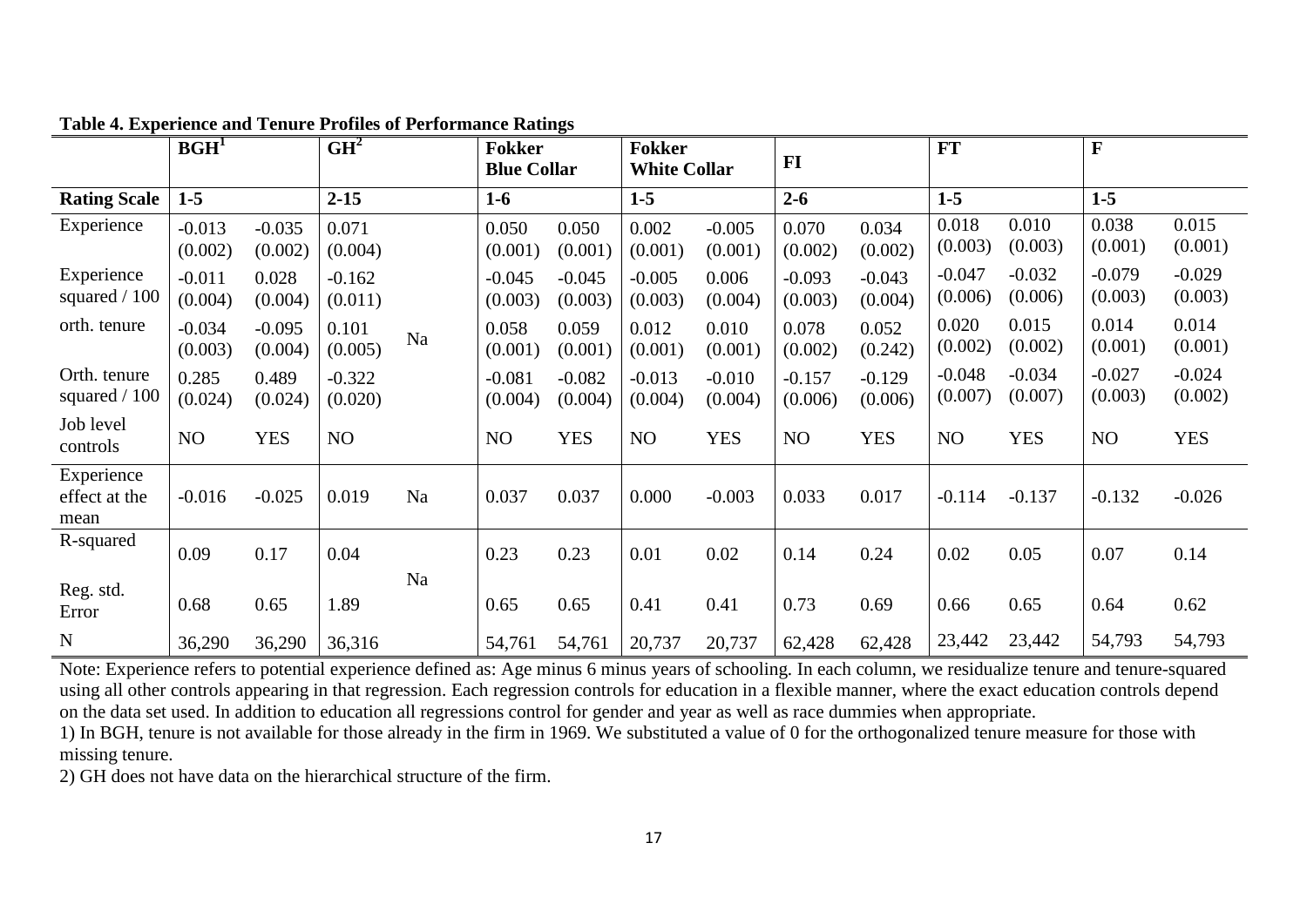In Table 5, we present log earnings regression analogous to Medoff and Abraham (1980, 1981). Medoff and Abraham examined whether log earnings gradients in experience and tenure attenuate when performance ratings are included among the controls.<sup>12</sup> Flabbi and Ichino (2001) replicated these regressions for the FI firm. We consider the same specification for log earnings used in those papers. As do Abraham and Medoff (and FI), we find only weak evidence that controlling for performance evaluations reduces the magnitude of the experience and tenure effects on earnings. Following the interpretation of Medoff and Abraham (1980, 1981) that performance ratings can be used to compare performances across individuals at different experience levels, one would be forced to conclude that earnings do not reflect worker productivity. We prefer a different interpretation of the performance measures.

The results in Tables 3 and 4 show that experience and tenure profiles in performance ratings vary considerably across companies even when controlling for job levels. In addition, the results in Table 5 show that experience profiles in log earnings regressions are not sensitive to including performance ratings. Following Medoff and Abraham (1980), these results would implausibly imply very large differences across firms in how worker productivity evolves with experience and that earnings are unaffected by performance. We believe that the results are better explained if performance ratings are interpreted as noisy measures of relative performance within narrowly defined peer groups—where the peer group is defined by demographics, education, and experience. This interpretation attributes the large difference in the performance-experience gradients across firms to differences in the use of the performance scales at different experience levels across firms. It also accommodates the finding that experience profiles in log earnings regressions are robust to the inclusion of performance ratings.

The next step in our analysis is to examine the data for consistent patterns in the joint distributions of performance ratings and career outcomes. We begin with autocorrelation patterns in performance ratings (Section 4) and then investigate in detail how performance ratings and career outcomes correlate.

1

 $12$  Medoff and Abraham control for job levels in their regressions.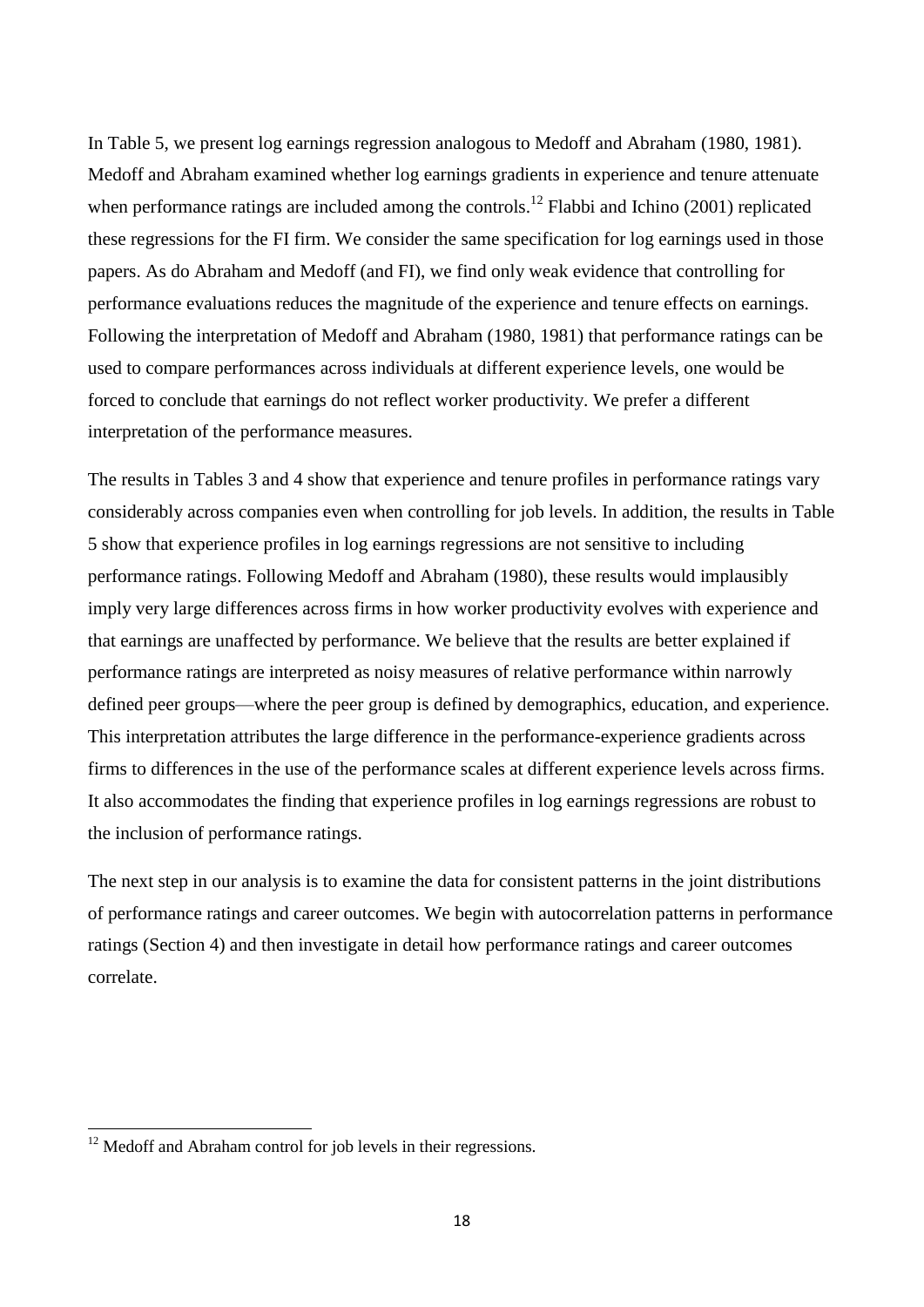| Panel A: BGH, GH, Fokker   |                  |            |            |                 |          |            |          |                            |            |          |                             |            |
|----------------------------|------------------|------------|------------|-----------------|----------|------------|----------|----------------------------|------------|----------|-----------------------------|------------|
|                            | BGH <sup>1</sup> |            |            | GH <sup>2</sup> |          |            |          | <b>Fokker: Blue collar</b> |            |          | <b>Fokker: White collar</b> |            |
| Experience                 | 0.037            | 0.010      | 0.012      | 0.049           | 0.045    |            | 0.050    | 0.046                      | 0.044      | 0.062    | 0.039                       | 0.039      |
|                            | (0.001)          | (0.006)    | (0.001)    | (0.001)         | (0.001)  |            | (0.000)  | (0.000)                    | (0.000)    | (0.001)  | (0.000)                     | (0.000)    |
|                            | $-0.070$         | $-0.020$   | $-0.022$   | $-0.092$        | $-0.085$ |            | $-0.092$ | $-0.086$                   | $-0.084$   | $-0.094$ | $-0.057$                    | $-0.058$   |
| Experience squared / 100   | (0.002)          | (0.001)    | (0.001)    | (0.001)         | (0.002)  |            | (0.000)  | (0.000)                    | (0.000)    | (0.001)  | (0.000)                     | (0.000)    |
| Orth. tenure               | 0.054            | 0.004      | $-0.001$   | 0.039           | 0.036    |            | 0.013    | 0.011                      | 0.010      | 0.015    | 0.010                       | 0.009      |
|                            | (0.002)          | (0.001)    | (0.001)    | (0.001)         | (0.001)  |            | (0.000)  | (0.000)                    | (0.000)    | (0.001)  | (0.000)                     | (0.000)    |
| Orth. tenure squared / 100 | $-0.144$         | 0.027      | 0.011      | $-0.097$        | $-0.085$ |            | $-0.019$ | $-0.018$                   | $-0.015$   | $-0.003$ | $-0.023$                    | $-0.022$   |
|                            | (0.012)          | (0.008)    | (0.008)    | (0.003)         | (0.003)  |            | (0.000)  | (0.000)                    | (0.000)    | (0.002)  | (0.001)                     | (0.001)    |
| <i>Performance rating:</i> |                  |            |            |                 |          |            |          |                            |            |          |                             |            |
|                            |                  |            | Omitted    |                 | Omitted  | Na         |          |                            | Omitted    |          |                             | Omitted    |
| $\overline{2}$             |                  |            | $-0.001$   |                 | $-0.056$ |            |          |                            | 0.010      |          |                             | $-0.041$   |
|                            |                  |            | (0.195)    |                 | (0.005)  |            |          |                            | (0.012)    |          |                             | (0.017)    |
| 3                          |                  |            | 0.091      |                 | $-0.048$ |            |          |                            | 0.030      |          |                             | 0.003      |
|                            |                  |            | (0.194)    |                 | (0.009)  |            |          |                            | (0.012)    |          |                             | (0.017)    |
| 4                          |                  |            | 0.114      |                 | 0.063    |            |          |                            | 0.073      |          |                             | 0.056      |
|                            |                  |            | (0.194)    |                 | (0.005)  |            |          |                            | (0.012)    |          |                             | (0.017)    |
| 5                          |                  |            | 0.165      |                 | 0.095    |            |          |                            | 0.106      |          |                             | 0.115      |
|                            |                  |            | (0.194)    |                 | (0.005)  |            |          |                            | (0.012)    |          |                             | (0.022)    |
| 6                          |                  |            |            |                 | 0.137    |            |          |                            | 0.154      |          |                             |            |
|                            |                  |            |            |                 | (0.008)  |            |          |                            | (0.013)    |          |                             |            |
| Job level effects          | NO               | <b>YES</b> | <b>YES</b> | NO              | NO       | <b>YES</b> | NO       | <b>YES</b>                 | <b>YES</b> | NO       | <b>YES</b>                  | <b>YES</b> |
| R-square                   | 0.394            | 0.737      | 0.742      | 0.293           | 0.626    | Na         | 0.79     | 0.83                       | 0.84       | 0.67     | 0.87                        | 0.88       |
| ${\bf N}$                  | 21,474           | 21,474     | 21,474     | 36,316          | 36,316   | Na         | 54,761   | 54,761                     | 54,761     | 20,737   | 20,737                      | 20,737     |

# **Table 5. Log-Earnings Functions with Pay Grades and Performance Ratings**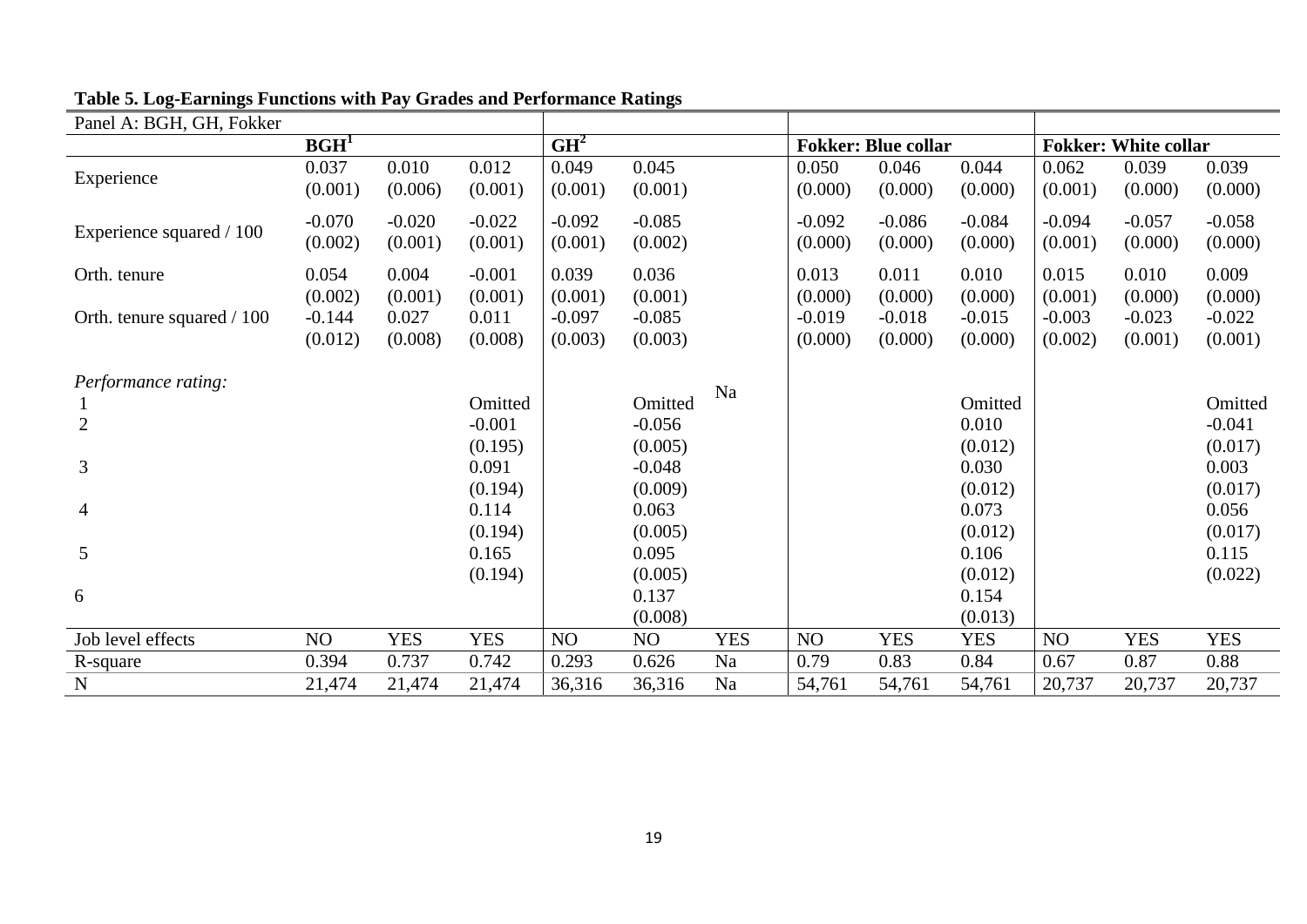| Panel B: FI, FT, F         |           |            |            |          |            |            |              |            |            |
|----------------------------|-----------|------------|------------|----------|------------|------------|--------------|------------|------------|
|                            | <b>FI</b> |            |            | FT       |            |            | $\mathbf{F}$ |            |            |
|                            | 0.016     | 0.001      | 0.001      | 0.081    | 0.069      | 0.068      | 0.034        | 0.004      | 0.003      |
| Experience                 | (0.000)   | (0.000)    | (0.000)    | (0.003)  | (0.003)    | (0.003)    | (0.001)      | (0.000)    | (0.000)    |
| Experience squared / 100   | $-0.009$  | 0.010      | 0.011      | $-0.132$ | $-0.110$   | $-0.105$   | $-0.071$     | $-0.007$   | $-0.006$   |
|                            | (0.000)   | 0.000      | (0.000)    | (0.006)  | (0.006)    | (0.006)    | (0.001)      | (0.001)    | (0.001)    |
| Orth. tenure               | 0.025     | 0.025      | 0.009      | 0.096    | 0.087      | 0.085      | $-0.001$     | $-0.001$   | $-0.001$   |
|                            | (0.000)   | (0.032)    | (0.000)    | (0.002)  | (0.002)    | (0.002)    | (0.000)      | (0.000)    | (0.000)    |
| Orth. tenure squared / 100 | $-0.030$  | $-0.009$   | $-0.001$   | $-0.202$ | $-0.180$   | $-0.175$   | $-0.000$     | 0.001      | 0.002      |
|                            | (0.001)   | (0.000)    | (0.000)    | (0.007)  | (0.007)    | (0.007)    | (0.001)      | (0.001)    | (0.001)    |
|                            |           |            |            |          |            |            |              |            |            |
| Performance rating:        |           |            |            |          |            |            |              |            |            |
|                            |           |            | Omitted    |          |            | Omitted    |              |            | Omitted    |
| $\overline{2}$             |           |            | 0.115      |          |            | $-0.180$   |              |            | $-0.019$   |
|                            |           |            | (0.016)    |          |            | (0.187)    |              |            | (0.025)    |
| 3                          |           |            | 0.165      |          |            | $-0.036$   |              |            | $-0.020$   |
|                            |           |            | (0.016)    |          |            | (0.185)    |              |            | (0.025)    |
| 4                          |           |            | 0.181      |          |            | 0.125      |              |            | 0.030      |
|                            |           |            | (0.016)    |          |            | (0.185)    |              |            | (0.025)    |
| 5                          |           |            | 0.200      |          |            | 0.170      |              |            | 0.134      |
|                            |           |            | (0.016)    |          |            | (0.186)    |              |            | (0.025)    |
| 6                          |           |            |            |          |            |            |              |            |            |
| Grade level controls       | NO        | <b>YES</b> | <b>YES</b> | NO       | <b>YES</b> | <b>YES</b> | NO           | <b>YES</b> | <b>YES</b> |
| R-square                   | 0.622     | 0.806      | 0.811      | 0.478    | 0.506      | 0.512      | 0.240        | 0.671      | 0.683      |
| $\mathbf N$                | 61,825    | 61,825     | 61,825     | 23,442   | 23,442     | 23,442     | 54,785       | 54,785     | 54,785     |

Note: Experience refers to potential experience defined as: Age minus 6 minus years of schooling. In each column, we residualize tenure and tenure-squared using all other controls appearing in that regression. Each regression controls for education in a flexible manner, where the exact education controls depend on the data set used. In addition to education, all regressions control for gender and year as well as race dummies when appropriate.

 $1)$  BGH uses only the years 1981–1988 where full information on log compensation is available.

<sup>2)</sup> GH does not have information on job levels. The regression with performance ratings includes dummies for all performance ratings available in GH. Reported are the effects for the six ratings reported in Table 1.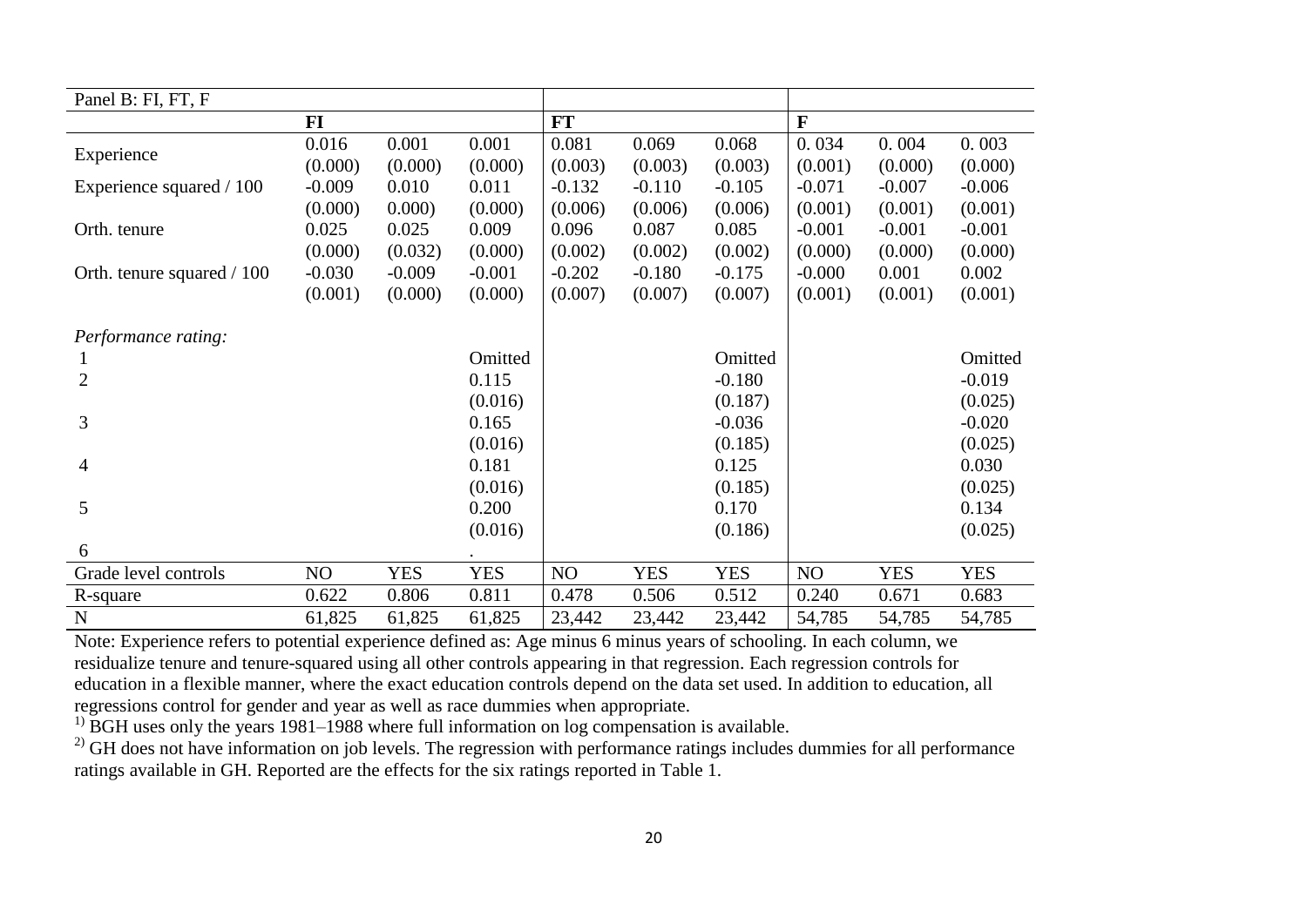#### **4. Correlation Patterns in Performance Ratings**

In this section, we consider the second moments of performance ratings. Subjective ratings are reported on ordinal scales that are necessarily without units. Consequently, the variance of performance ratings does not contain useful information. Our discussion of the second moments therefore concentrates on correlations across time.

In the previous section, we argued that ratings should be interpreted as the employee's relative performance within a peer group. We assume that an employee's peer group in a given year consists of coworkers with the same gender, race, education, and experience. Thus, we use the residuals obtained from regressing performance on detailed experience and year dummies, gender, education, race, and interactions of experience as well as the linear time trend with gender, education, and race. Figure 2, panels A–G, show how (residualized) performance ratings correlate for up to six lags.<sup>13</sup> For each firm, we show the correlations for younger workers (years of experience 1-15) and older workers (years of experience 16-30). These correlations are calculated using the unbalanced panels generated by the personnel data sets, and they are averages across individuals within each of the two experience levels.

These autocorrelations display many robust similarities across companies. To begin, the first-order autocorrelations tend to be high in all six data-sets. They lie between 0.35 and 0.90 for more experienced workers and between 0.35 and 0.70 for younger workers. For all firms and all lags (except for one distant correlation in FT), the correlations are higher among the more experienced workers. The age differences in these correlations are relatively small in BGH, GH, FT, and F. Looking across lags, we find (with one exception for the sixth autocorrelation among young whitecollar employees in Fokker) that all the correlations are positive. Typically they decay to about 0.2 to 0.3 for the higher-order autocorrelations, but among more experienced blue-collar workers in Fokker and among the more experienced employees in FI, the autocorrelations remain quite high. Overall, we find that the autocorrelation patterns in ratings are very similar across all firms, both in the United States and Europe, blue collar and white collar , and regardless when between 1969 to 2010 they were collected.

**.** 

 $13$  For some firms, the period of data collection does not allow us to calculate the autocorrelations across six periods.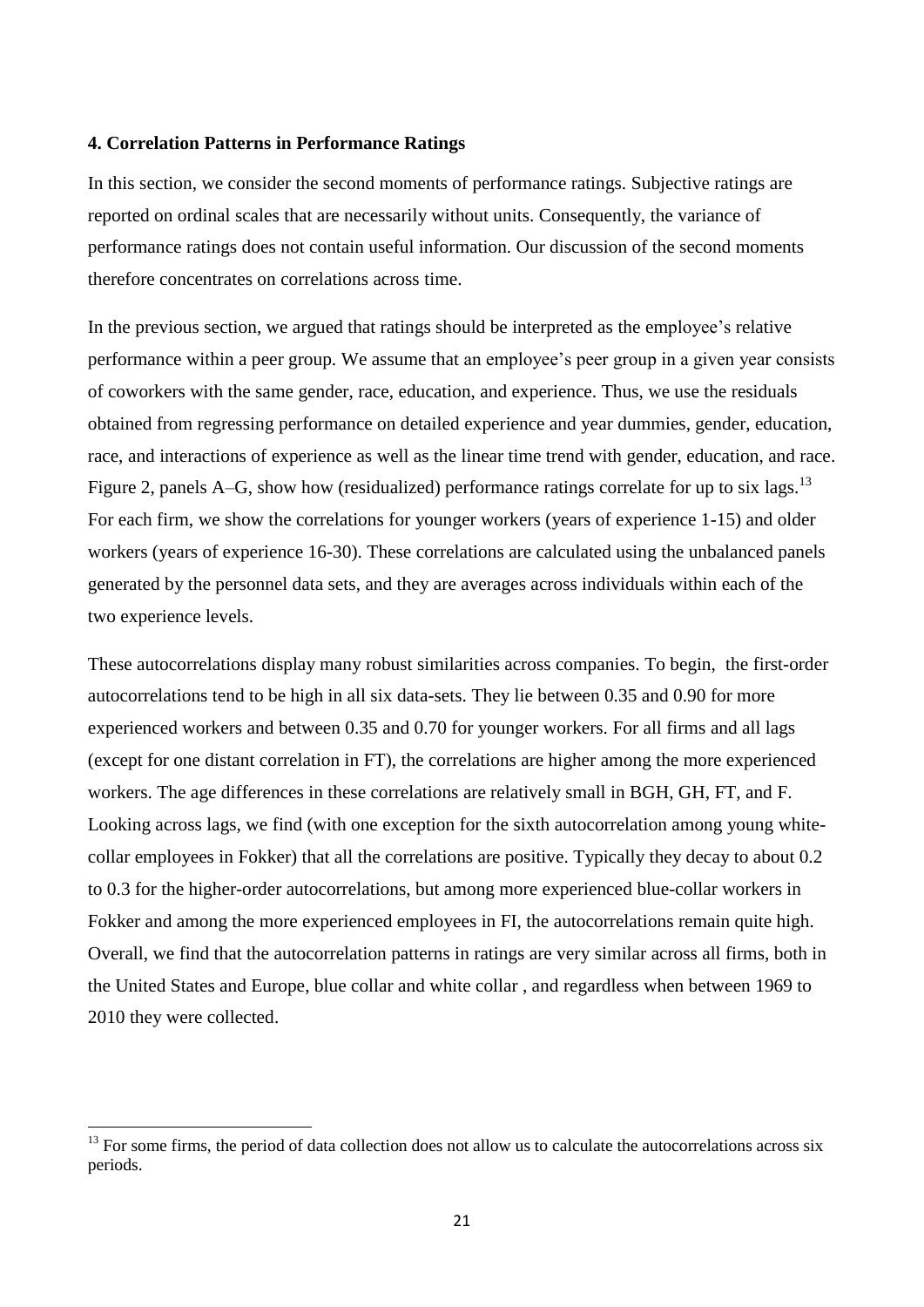

 $\boxed{\bullet\text{ young}}$  o old



 $\boxed{\bullet\text{ young}}$  old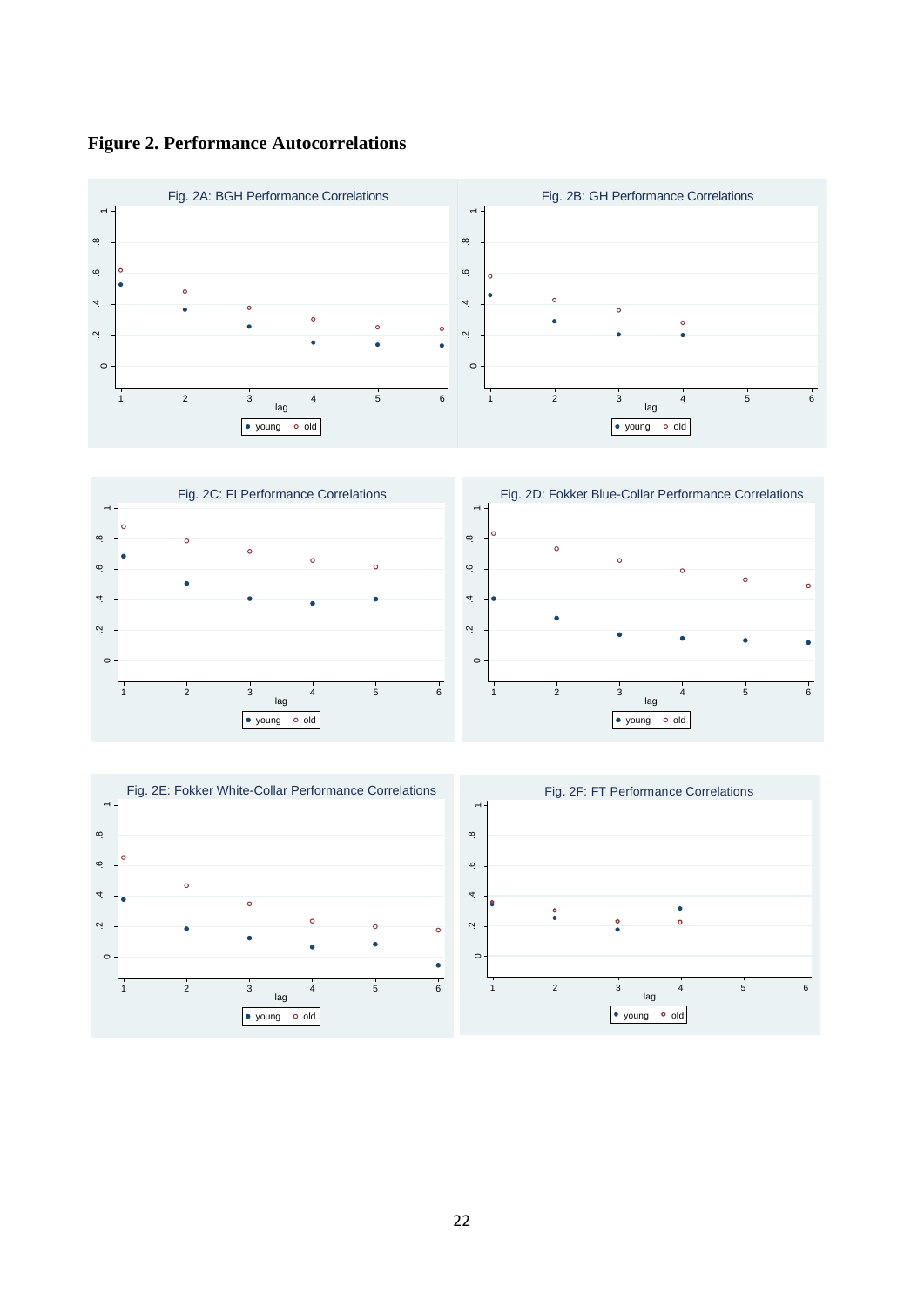

# **5. Correlations Patterns in Compensation Growth**

We next consider how growth in various compensation measures correlates across different lags. In their seminal papers, BGH (1994 a, b) shows that some workers experience consistently faster earnings growth and move more rapidly through the ranks of the firm; they seem to be proceeding as if along a "fast-track." We revisit this question here – both for total compensation and, where possible, base pay and bonuses separately.

We residualize the compensation measures using the same specification we used for the performance measures.<sup>14</sup> Table 6 shows how the growth in a given residualized compensation measure between *t*-1 and *t* correlates with growth in the same measure between t-k-1 and t-k for  $k=1,...,5$ .

The autocorrelation patterns in log total compensation growth vary considerably across companies. In BGH, we see only weak autocorrelations. In other firms, the correlations are negative (GH, FI and F), positive (Fokker), and mixed (FT). A clear tendency, however, is that correlations become weaker with distance.

1

<sup>&</sup>lt;sup>14</sup> We use  $log(bonus+1)$  if bonus is zero.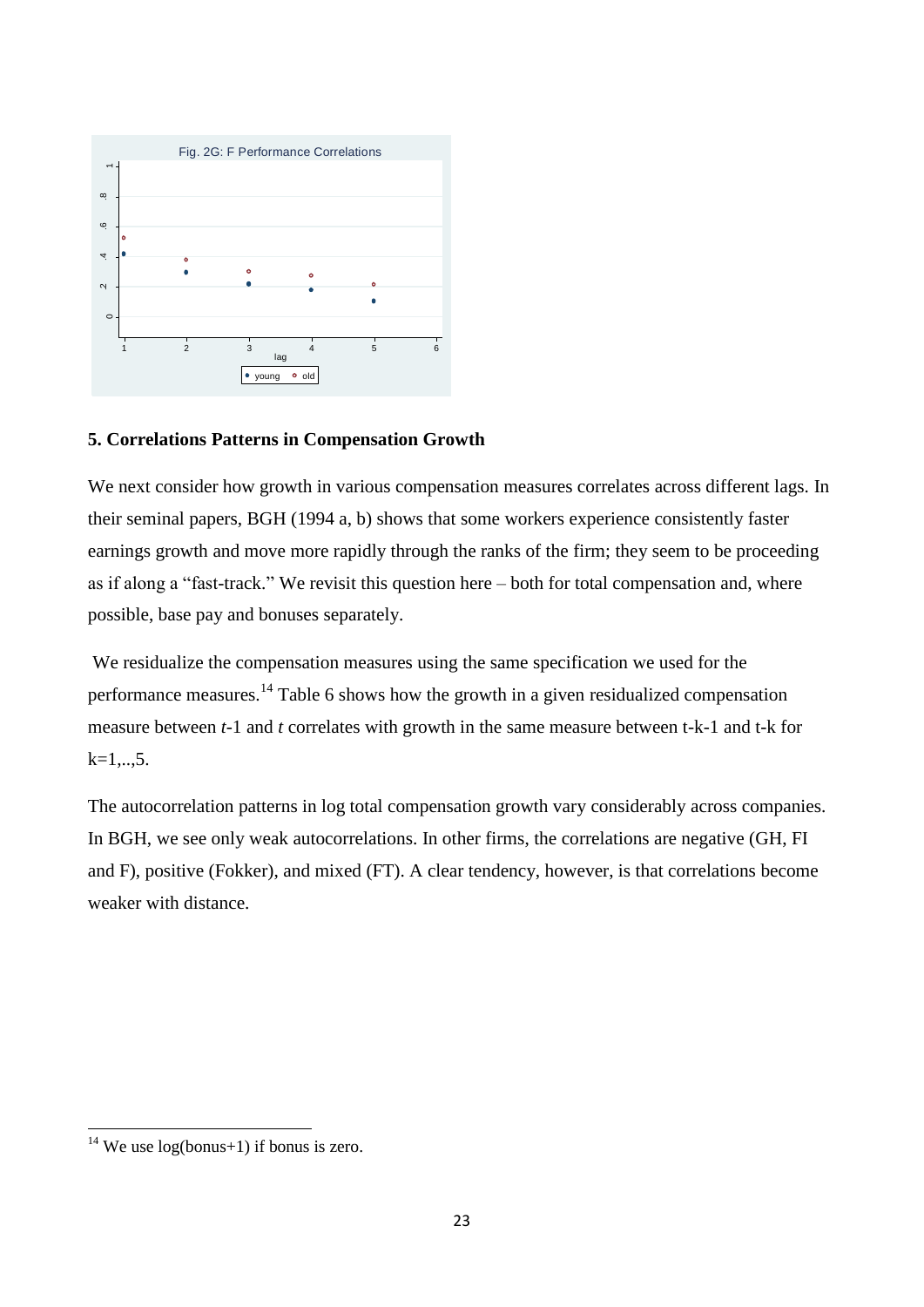| Table of Growin Correlations for Directent Compensation Measures     |                             |                                |                               |                 |                                |           |                                |                                |
|----------------------------------------------------------------------|-----------------------------|--------------------------------|-------------------------------|-----------------|--------------------------------|-----------|--------------------------------|--------------------------------|
| Panel A: BGH, GH, Fokker                                             |                             |                                |                               |                 |                                |           |                                |                                |
|                                                                      | <b>BGH</b><br>$(1981-1988)$ | <b>BGH</b><br>$(1981-1988)$    | <b>BGH</b><br>$(1981 - 1988)$ | <b>GH</b>       |                                |           | Fokker Blue<br>Collar          | Fokker White<br>Collar         |
| <b>Compensation Measure</b>                                          | Log Base<br>Pay             | Log Total<br>Compen-<br>sation | Log Bonus                     | Log Base<br>Pay | Log Total<br>Compen-<br>sation | Log Bonus | Log Total<br>Compen-<br>sation | Log Total<br>Compen-<br>sation |
| Correlation of growth between t<br>and t+1 with growth separated by: |                             |                                |                               |                 |                                |           |                                |                                |
| $1$ lag                                                              | 0.24                        | $-0.05$                        | $-0.27$                       | 0.03            | $-0.15$                        | $-0.33$   | 0.10                           | 0.27                           |
| 2 lags                                                               | 0.18                        | $-0.04$                        | $-0.24$                       | $-0.01$         | $-0.08$                        | $-0.10$   | 0.14                           | 0.23                           |
| 3 lags                                                               | 0.12                        | $-0.04$                        | $-0.17$                       | 0.07            | $-0.15$                        | $-0.27$   | 0.08                           | 0.19                           |
| 4 lags                                                               | 0.07                        | 0.03                           | 0.02                          | Na              | Na                             | Na        | 0.04                           | 0.12                           |
| 5 lags                                                               | 0.01                        | $-0.02$                        | 0.15                          | Na              | Na                             | Na        | 0.05                           | 0.11                           |

# **Table 6. Growth Correlations for Different Compensation Measures**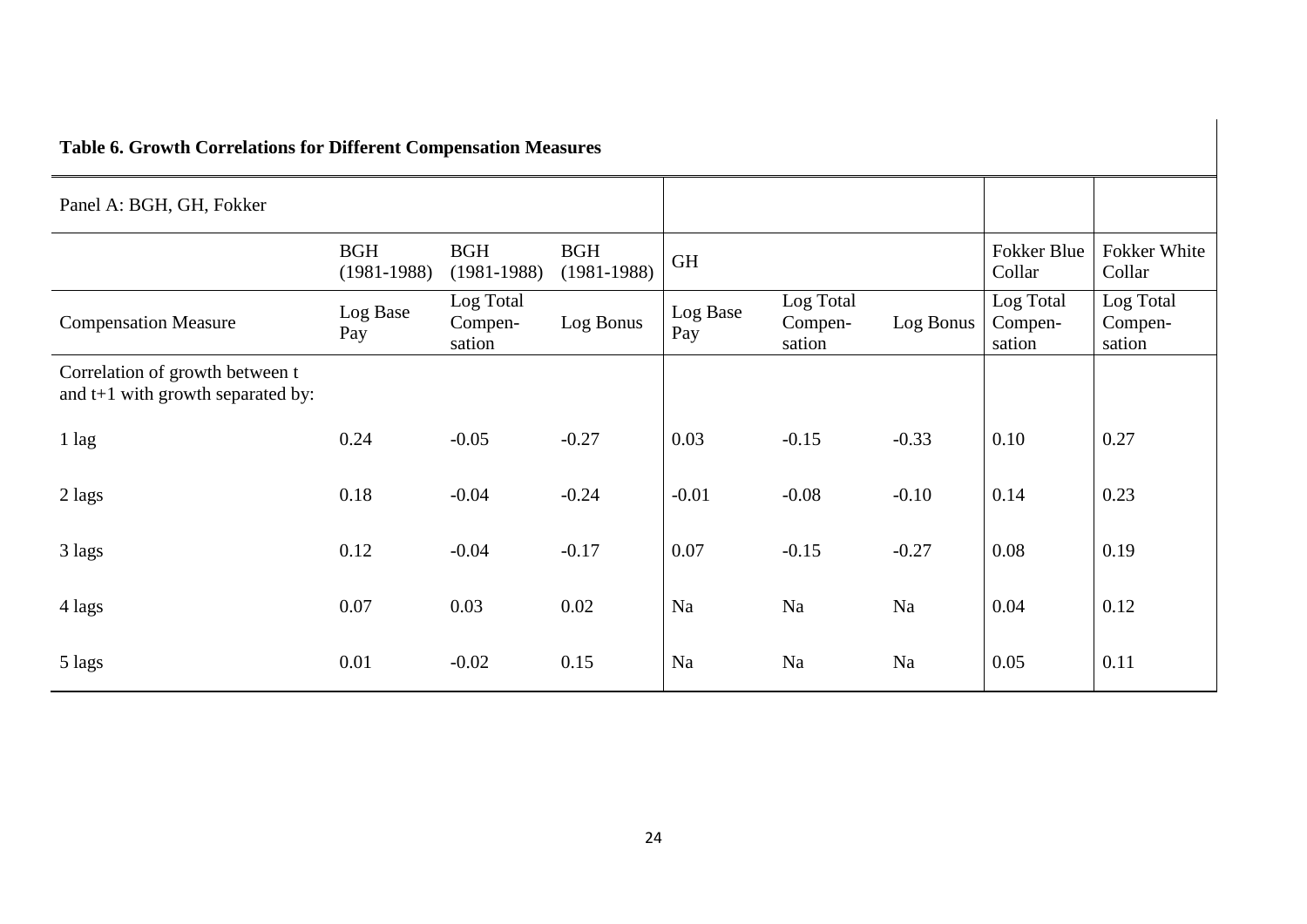| Panel B: FI, FT, F                                      |                 |                                |           |                 |                                |           |                 |                                |           |
|---------------------------------------------------------|-----------------|--------------------------------|-----------|-----------------|--------------------------------|-----------|-----------------|--------------------------------|-----------|
|                                                         | ${\rm FI}$      |                                |           | <b>FT</b>       |                                |           | ${\bf F}$       |                                |           |
| <b>Compensation Measure</b>                             | Log Base<br>Pay | Log Total<br>Compen-<br>sation | Log Bonus | Log Base<br>Pay | Log Total<br>Compen-<br>sation | Log Bonus | Log Base<br>Pay | Log Total<br>Compen-<br>sation | Log Bonus |
| Correlation of growth in t with<br>growth separated by: |                 |                                |           |                 |                                |           |                 |                                |           |
| 1 lag                                                   | $-0.25$         | $-0.24$                        | $-0.45$   | 0.12            | $-0.14$                        | $-0.46$   | $-0.53$         | $-0.30$                        | $-0.45$   |
| 2 lags                                                  | $-0.03$         | $-0.02$                        | $-0.03$   | 0.07            | 0.36                           | 0.05      | $-0.04$         | $-0.16$                        | $-0.05$   |
| 3 lags                                                  | $-0.03$         | $-0.04$                        | 0.01      | 0.49            | 0.41                           | 0.02      | $-0.05$         | $-0.01$                        | 0.00      |
| 4 lags                                                  | $0.00\,$        | 0.00                           | $-0.03$   | Na              | Na                             | Na        | $-0.01$         | $-0.01$                        | 0.00      |
| 5 lags                                                  | Na              | Na                             | Na        | Na              | Na                             | Na        | Na              | Na                             | Na        |

Note: We show correlations in growth for the various residualized compensation measures across up to five lags. These are pair-wise correlations and therefore the number of observations going into each cell is not common across rows within columns. We show correlations from the 1981-1988 period for BGH, because this is the period for which we have base-pay and bonus information.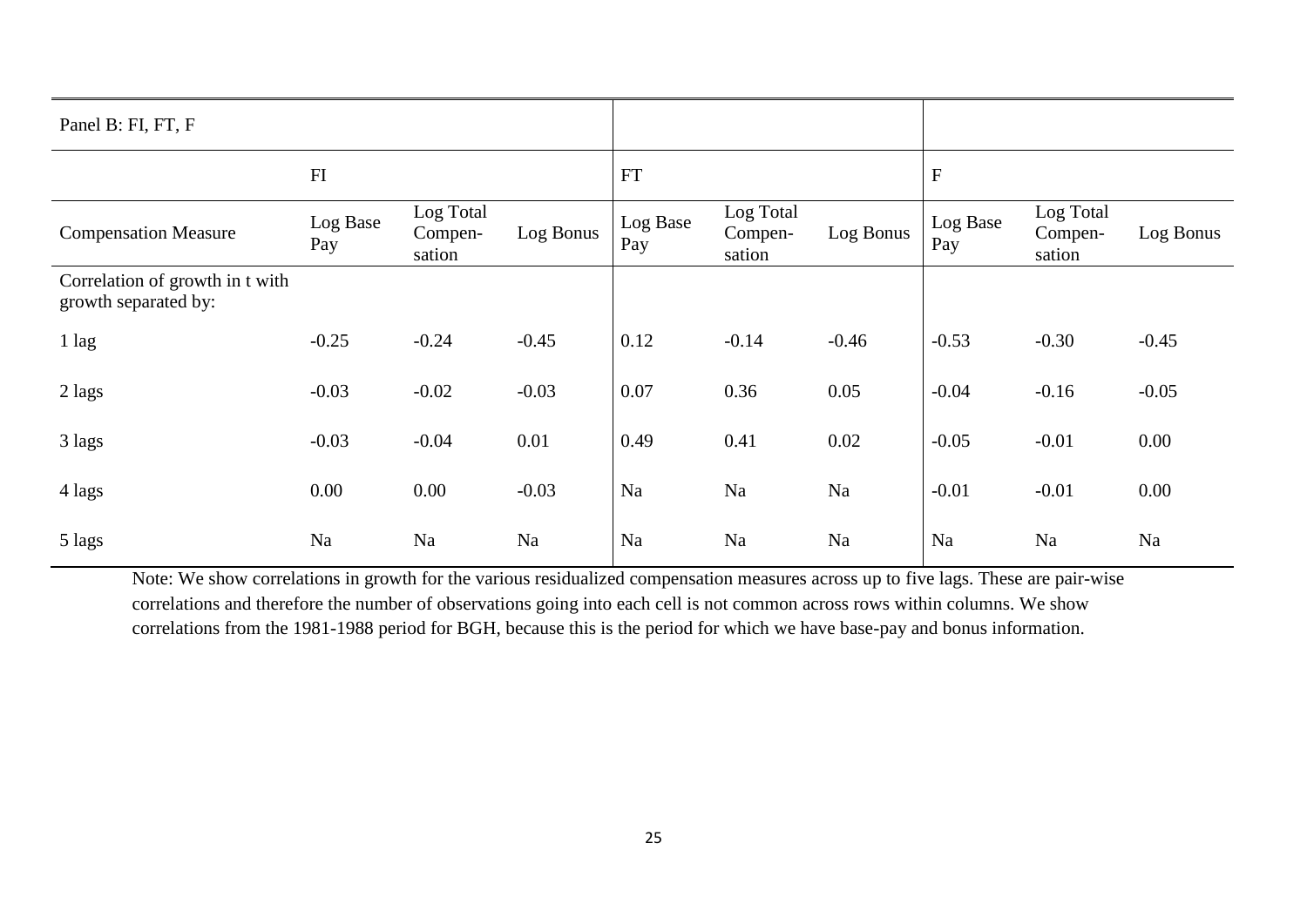Autocorrelation patterns in base pay and bonus payments are very different. In all firms, the first autocorrelation in log bonus growth is strongly negative, which suggests that periods of high bonus growth are followed by periods of low growth. The evidence on the autocorrelations in log base pay growth is more mixed. For two firms (FI and F), we find negative autocorrelations in log base pay growth. For GH, autocorrelations are mixed. For the remaining firms, log base pay growth is positively autocorrelated. The mixed findings on the autocorrelation structures presented in this section show that the earnings process is to a large degree firm specific. In addition, when variable pay components such as bonuses are part of the compensation package, the dynamics of base pay and total compensation may be very different.

#### **6. Correlations of Performance Ratings with Earnings Components**

In this section, we consider how earnings and performance ratings are correlated. We consider total compensation and, to the extent possible, we look separately at bonus pay and base pay. We do not simply consider the contemporaneous correlations, but also consider how earnings and performance ratings correlate when they are separated by various leads and lags.

To remain consistent, we residualize performance and the three log earnings measures in the same manner we did in Sections 4 and 5. For all earnings measures, we consider the correlation of the earning measure at experience *t* with performance ratings obtained in period *t*+*k*, where *k* is allowed to vary between (at most) -5 and +5. We obtain these correlations for two groups: individuals with 0-15 years of experience and individuals with 16-30 years of experience.



### **Figure 3. Performance-Base Pay Correlations**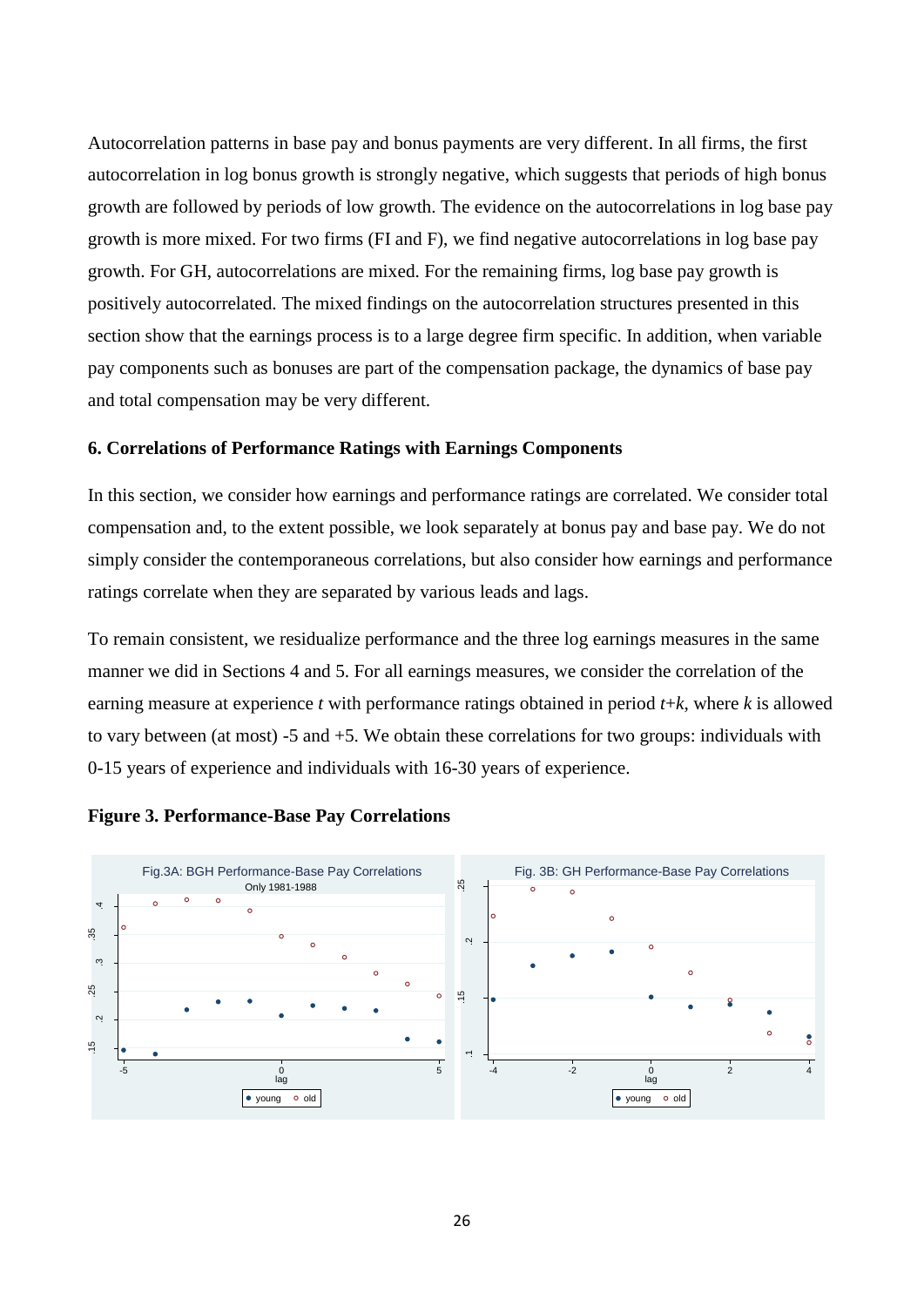

In Figure 3A-E, we show the correlations between performance and base pay for the five data sets where we can break down total compensation into base pay and bonuses. A consistent finding across firms, and in particular for more experienced workers, is that the correlations of base pay with contemporaneous ratings or ratings obtained in the near past exceed the correlations of base pay with future performance ratings. Kahn and Lange (2011) first noticed this discontinuity in the correlation patterns around the present time in their analysis of the BGH data. Here, we find the same asymmetry in GH, FT and F and among older workers for FI.

Kahn and Lange also emphasize that in BGH, the correlations of log base pay with performance ratings are higher for older workers than they are for younger workers. We find the same patterns in the other firms (with a few exceptions for GH and FT). A final finding common to all data sets that is not easily explained within the Kahn-Lange framework is that base pay correlates less with performance ratings obtained far in the future than with those obtained in the immediate future.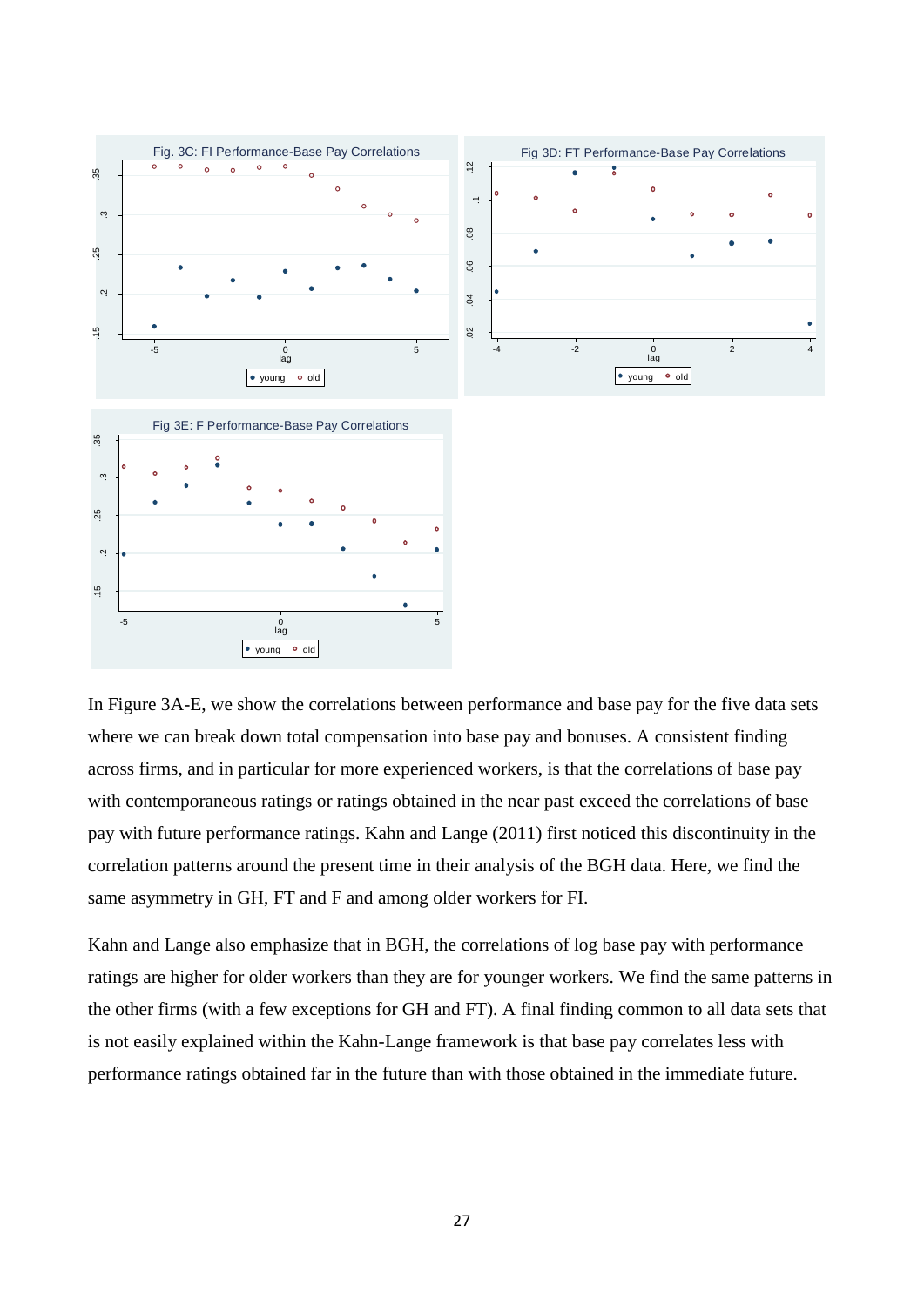

**Figure 4. Performance-Bonus Correlations**

We next turn to the correlations between performance ratings and log bonuses (see Figures 4A-E). The observed patterns are quite different from those established for base pay. In GH, we find no discernible pattern, regardless of the age of the workers. In FT, and F, performance pay and bonuses are highly correlated with current ratings. This pattern is less pronounced but still discernible in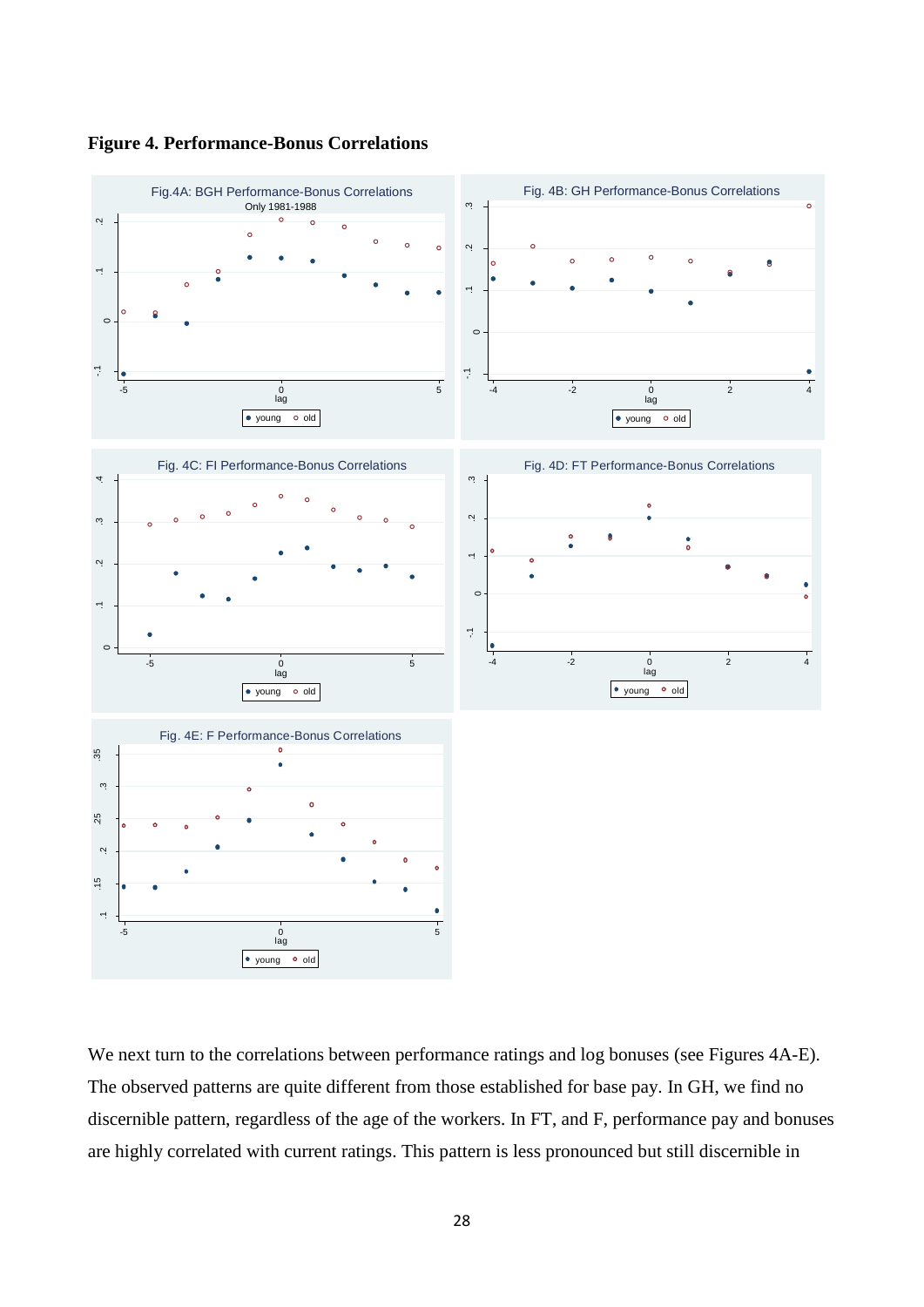BGH and FI. Only in GH is there no evidence that contemporaneous performance and bonuses are more highly correlated than bonuses and performance in other periods. Overall, the findings provide some support for the hypothesis that bonuses are being used to provide direct incentives.







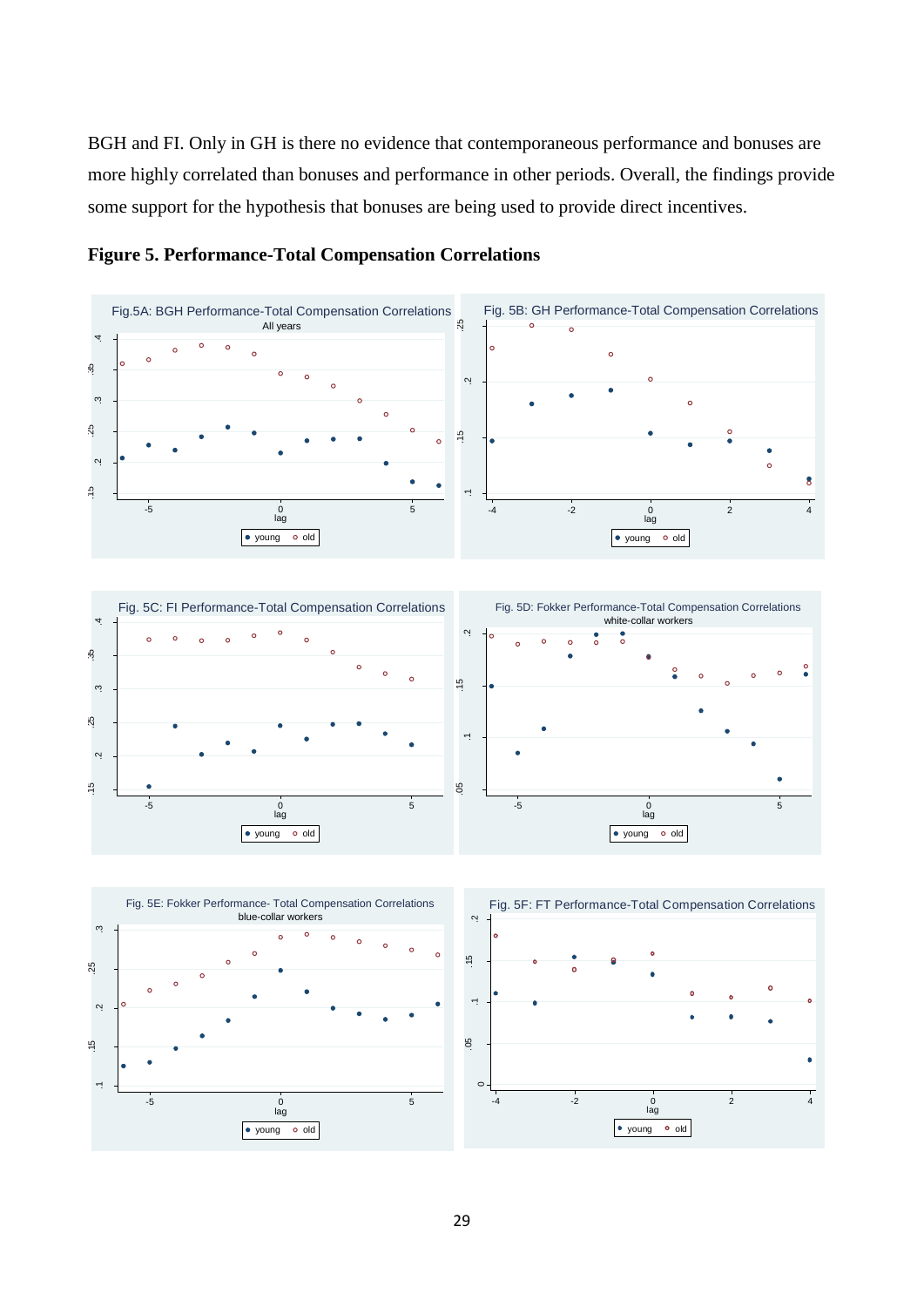

Finally, Figures 5A-G show how total compensation correlates with performance ratings. In all firms where we could separately study base pay and bonuses, we find that the correlations between total compensation and performance mirror those for base pay and performance. In Fokker, where this distinction was not possible, we find large differences between blue-collar and white-collar workers. Although the patterns for white-collar workers are in line with what we observe in other firms, the correlations for blue-collar workers are unusual. For them, past performance measures correlate less highly with current compensation than do future performance measures. These results are exceptional and can be in part be explained by the very strict administrative rules governing pay, as described in Dohmen (2004).

The results presented in this section show some common patterns. First, there is a clear tendency toward higher correlations between earnings and performance ratings for older rather than younger workers. For instance, we find that contemporaneous correlations between log total compensation and performance ratings are high and between 0.15 and 0.40 for more-experienced workers and relatively low and between 0.10 and 0.30 for less-experienced workers. Second, similar to Kahn and Lange for BGH, we find a step pattern in the correlations of total compensation and base pay across leading and lagging performance ratings in many, but not, all firms. In particular, for older workers, correlations of log total compensation or log base pay with performance measures two or three periods into the past can be 0.05 points higher than the correlations two or three periods into the future. Finally, the step patterns in the correlations of total compensation and base pay with performance are not evident for bonuses. However, bonuses tend to be more highly correlated with current performance, which would be expected if firms tie bonuses directly to current performance.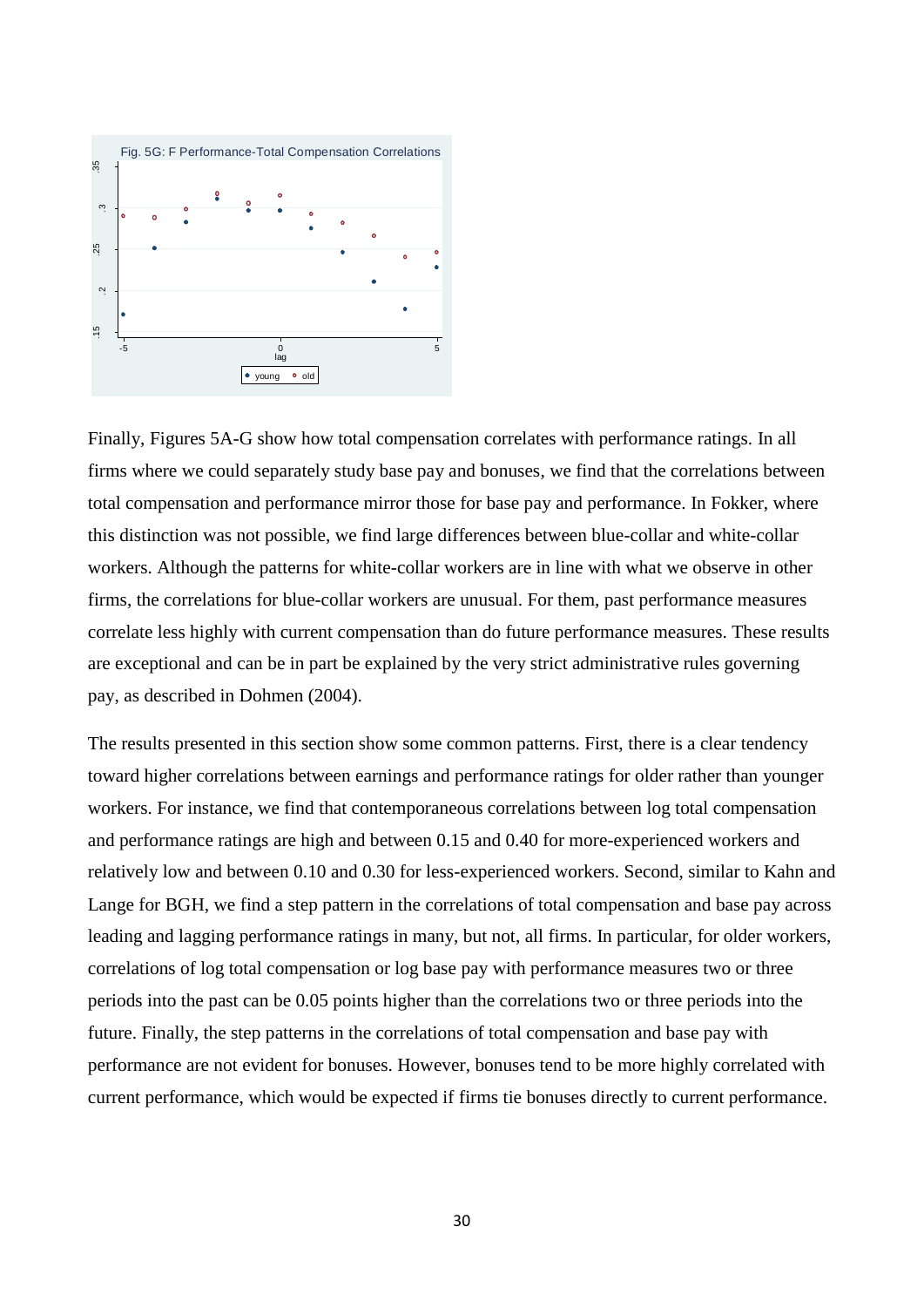#### **7. Correlations of Performance Ratings with Promotions and Demotions**

We next analyze internal employee mobility, specifically, the frequency of promotions and demotions and their relation to performance ratings. Our focus is on yearly transition rates. That is, we compare job levels at time *t* and *t*+1, where the two periods are separated by one year, for individuals who are employed by the firm in two consecutive years. When controlling for performance and individual characteristics, we always use information from time *t*.

Table 7 present statistics on the frequency of promotions and demotions in the different firms.<sup>15</sup> The data in the first three rows describe promotion and demotion for all individuals in the firm. The promotions frequencies vary substantially across firms and range from 2.4 percent to 16 percent. Demotions are less frequent but not uncommon. The ratio of promotions to demotions is between 3 and 80, but three firms have ratios below 4.6.

In Table 7 (lower part), we show the time to first promotion. We restrict the sample to individuals who are both recruited and who stay with the firm for at least six consecutive years within the sample period. Again, there is a lot of variation across firms. Almost 80 percent of employees in BGH, but only 14 percent of blue-collar workers at Fokker, are promoted within the first five years. For the other firms, the probability of being promoted during the first five years varies between 45 percent and 65 percent. Conditional on being promoted within the first five years, promotions are typically much more common within the first two or three years. The main exception is FI, where a very large fraction of employees is promoted during the fifth year of employment.<sup>16</sup> Thus, we find that in most firms, a substantial fraction of new employees are promoted relatively soon after they are recruited. However, it is also noteworthy that a large fraction is passed over for promotion in the first five years of employment and this group may never receive a promotion.

**.** 

<sup>&</sup>lt;sup>15</sup> We use job levels to construct promotions and demotions in BGH, Fokker, FI, FT, and F. Job levels in BGH are those generated by BGH (1994a,b). We chose these level classifications in part to generate common "career trajectories" along a job hierarchy within a firm. It is likely that this classification scheme leads us to underestimate demotions. Promotions and demotions in Fokker, FI, FT, and F are based on job levels defined by the respective firms. GH provides direct measures of promotions and demotions.

<sup>&</sup>lt;sup>16</sup> In general, we find that many patterns in FI point to a system that seems highly regulated and with little individual variation. The large heaping of promotions at particular points in individual careers as well as the lack of demotions and separations (see below) all point to a system that bases promotions and demotions on rules common to all workers. Because of the Italian context, it likely reflects union-based contractual rules agreed.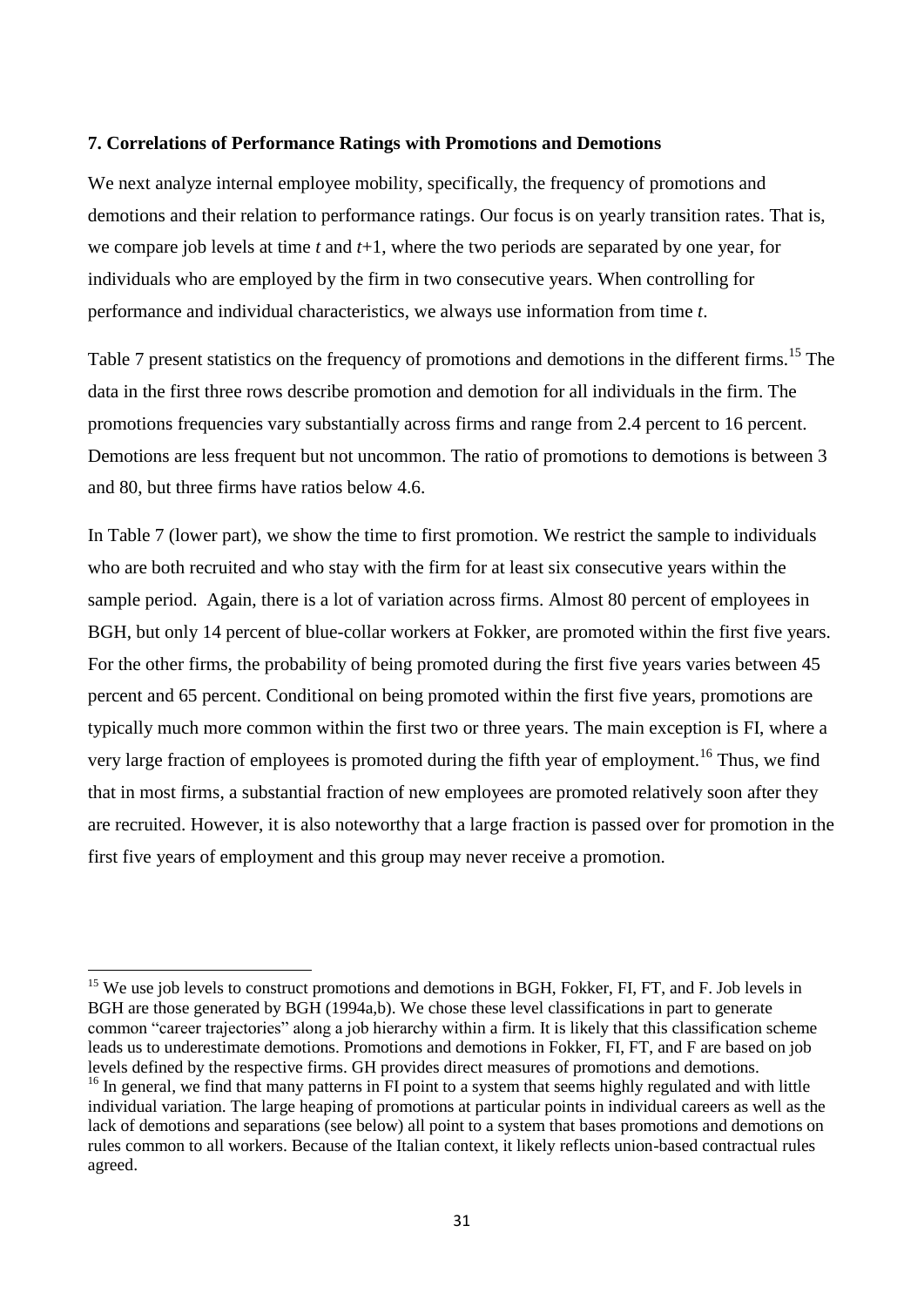|                       | <b>BGH</b> | <b>GH</b>                | Fokker<br>Blue<br>Collar | Fokker<br>White<br>Collar | FI    | FT   | F     |
|-----------------------|------------|--------------------------|--------------------------|---------------------------|-------|------|-------|
| Levels in             |            |                          |                          |                           |       |      |       |
| Hierarchy             | 4          | $\overline{\phantom{a}}$ | 3                        | 5                         | 8     | 8    | 11    |
| Prob. of<br>Promotion | 16.0%      | 7.7%                     | 3.4%                     | 9.2%                      | 12.6% | 2.4% | 12.1% |
| Prob. of<br>Demotion  | 0.2%       | 0.4%                     | 1.1%                     | 2.0%                      | 0.0%  | 0.8% | 1.1%  |

# **Table 7. Promotion and Demotion Probabilities**

**.** 

# **Time to first promotion (if promoted within the first five years)**

| Year 1   | 31.8% | 21.1% | 16.1% | 25.9% | 12.9% | 25.9%          | 14.0% |
|----------|-------|-------|-------|-------|-------|----------------|-------|
| Year 2   | 35.1% | 27.6% | 21.2% | 21.9% | 10.6% | 34.6%          | 21.1% |
| Year 3   | 17.6% | 30.2% | 22.3% | 23.9% | 9.0%  | 14.8%          | 29.8% |
| Year 4   | 9.5%  | 12.6% | 25.9% | 22.7% | 9.4%  | 24.7%          | 14.9% |
| Year 5   | 5.9%  | 8.6%  | 14.5% | 5.7%  | 58.0% | $\overline{a}$ | 20.2% |
| Never or | 21.3% | 55.4% | 77.9% | 43.6% | 40.5% | 87.9%          | 34.9% |
| later    |       |       |       |       |       |                |       |

Note: To construct the "time to first promotion," we sample those individuals who are both recruited and stay with the firm for six consecutive years within the sample period. The sample period for FT is five years and we can therefore only we consider time to promotion within the first four years for this company. Among blue-collar workers in Fokker, we very rarely observe promotions to white-collar jobs. Somewhat more often, but still rare, are demotions of white-collar workers to the blue-collar jobs.

Overall, it is difficult to explain the observed differences in the frequency of promotions and demotions as they in part may reflect differences in administrative and reporting practices across  $firms.<sup>17</sup> Nevertheless, two findings are consistent across firms: there are many more promotions$ than demotions, and there are more promotions among recent hires.

High performance ratings are associated with an increased promotion probability. Table 8 reports partial correlations between performance ratings and internal mobility. For all firms, we find positive correlations between performance ratings and promotions. The lowest coefficient (0.051) occurs among Fokker blue-collar workers, but otherwise the correlations are fairly similar and fall

 $17$  Fokker provides an example of how promotion and demotions can be affected by the circumstances of the firm itself. After 1993, Fokker entered a period of reorganization when we observe substantially more demotions. Some of these demotions are arbitrary reclassifications of departments within the firm hierarchy without obviously entailing changes in the job responsibilities or classification according to the union wage contracts.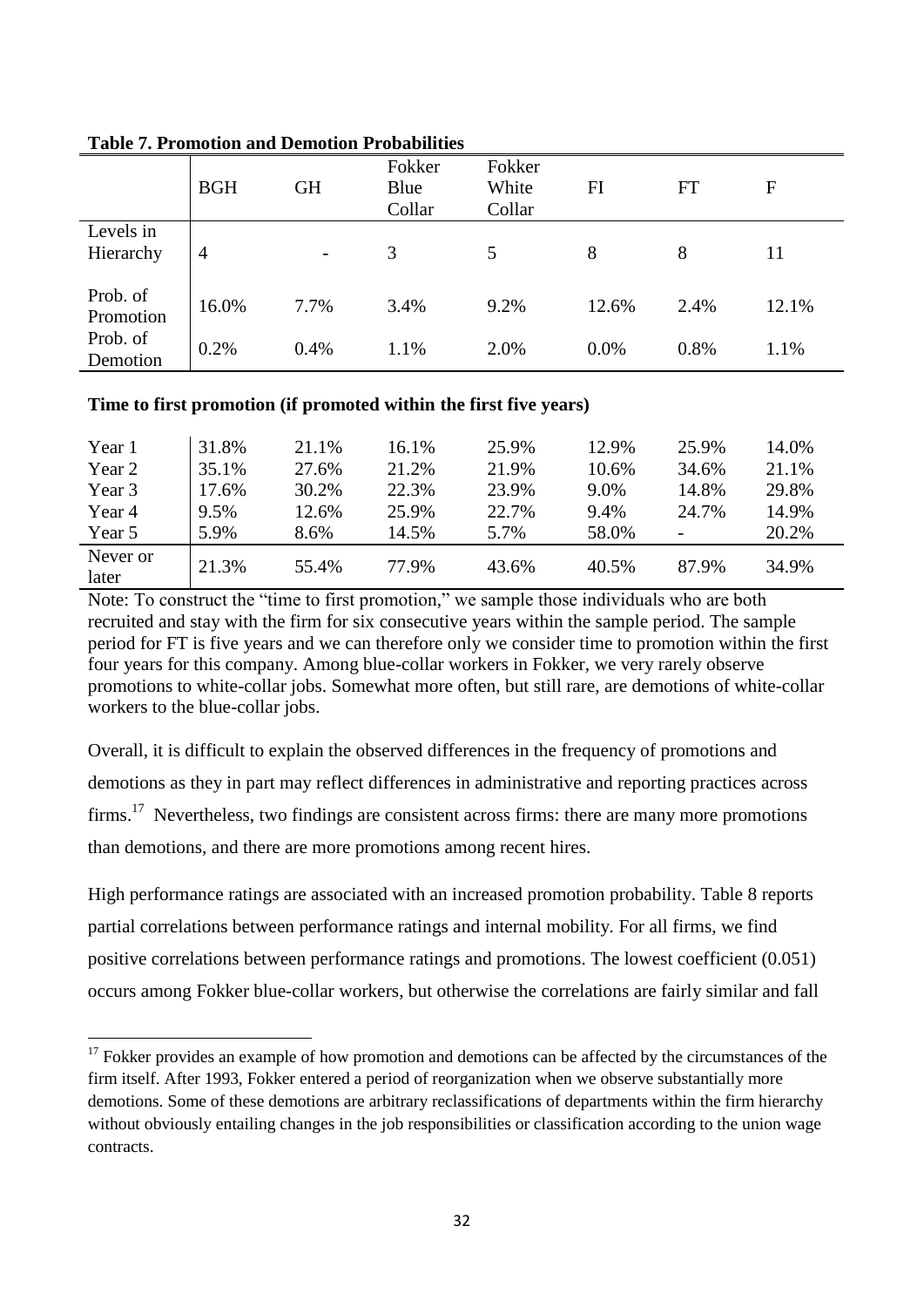between 0.051 and 0.132. Correlations between performance and demotions are all negative and very similar: they all fall in the interval -0.012 to -0.033.

|                                                                              | <b>BGH</b> | <b>GH</b> | Fokker<br>Blue-<br>Collar | Fokker<br>White-<br>Collar | FI      | <b>FT</b> | F        |
|------------------------------------------------------------------------------|------------|-----------|---------------------------|----------------------------|---------|-----------|----------|
| Scale                                                                        | $1-5$      | $2 - 15$  | $1-6$                     | $1 - 5$                    | $2 - 6$ | $1 - 5$   | $1 - 5$  |
| Performance at t<br>and promotion<br>between t and $t+1$<br>Performance at t | 0.124      | 0.060     | 0.051                     | 0.084                      | 0.062   | 0.132     | 0.053    |
| and demotion<br>between t and $t+1$                                          | $-0.024$   | $-0.016$  | $-0.016$                  | $-0.030$                   | Na      | $-0.012$  | $-0.033$ |

**Table 8. Correlations between Performance Ratings and Internal Mobility**

Note: The reported correlations are based on residualized performance measures.

In Table 9, we explore the relation between performance and promotions further and present odds ratios from regressions relating promotions to the performance of employees (relative to their job level) during the last two periods. In all firms, an increase in recent performance significantly raises the odds of a promotion. In GH, Fokker, FI, FT, and F, an increase in performance today raises the promotion probability by between 20 and 134 percent. An even stronger relation is observed in BGH, where the odds ratio is 3.69. Lagged performance is in general less important for promotion. In BGH, FI, and Fokker, a test for the odds-ratio being 1 cannot be rejected. In GH, lagged performance has a negative effect on the promotion probability, whereas in FT and F, the effect is positive.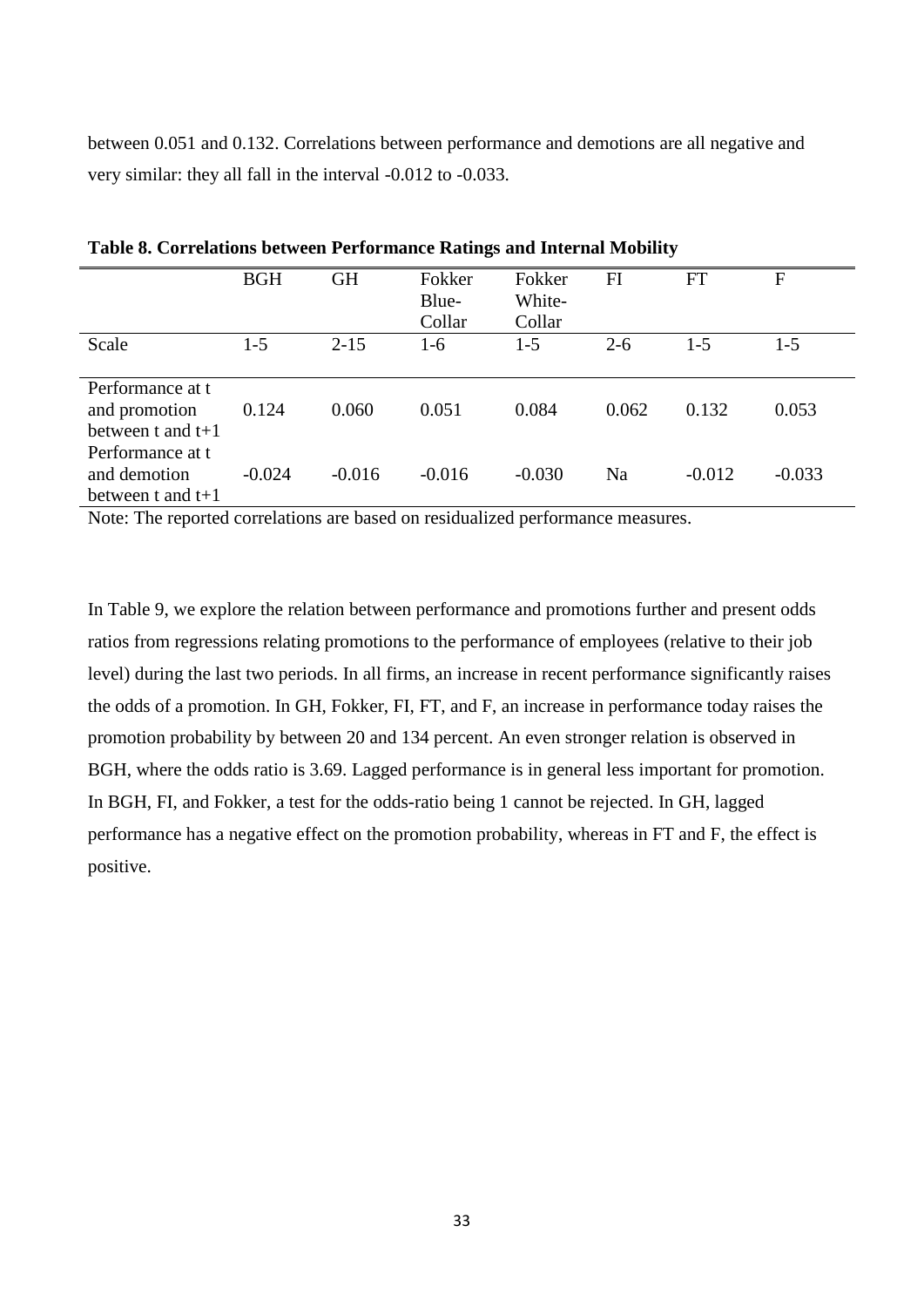| Endogenous<br>variable:<br>Promotion between<br>t and $t+1$ | <b>BGH</b>     | <b>GH</b>      | Fokker<br>Blue<br>Collar | Fokker<br>White<br>Collar | FI             | <b>FT</b>      | F              |
|-------------------------------------------------------------|----------------|----------------|--------------------------|---------------------------|----------------|----------------|----------------|
| Performance at t                                            | 3.69<br>(0.19) | 1.20<br>(0.03) | 1.44<br>(0.07)           | 1.92<br>(0.13)            | 1.52<br>(0.06) | 2.34<br>(0.23) | 1.54<br>(0.06) |
| Performance at t-1                                          | 0.94<br>(0.05) | 0.93<br>(0.02) | 1.03<br>(0.05)           | 1.08<br>(0.08)            | 0.99<br>(0.05) | 1.62<br>(0.16) | 1.22<br>(0.04) |
| Pseudo<br>R-squared                                         | 0.220          | 0.082          | 0.039                    | 0.046                     | 0.103          | 0.121          | 0.117          |
| N                                                           | 13,167         | 12,417         | 48,857                   | 17,671                    | 33,339         | 6,510          | 24,911         |

Note: The table reports odds ratios of logistic regressions of promotion between *t* and *t*+1 on residualized performance from time *t* and *t*-1. All regressions control for quadratics in experience and orthogonal tenure, together with education, gender, and year dummies, and race when appropriate. Each specification furthermore includes dummy variables for the job levels in *t* and *t*-1.

# **8. Correlations of Performance Ratings with Separations, Quits, and Dismissals**

Here we examine the correlations between employee turnover and performance. Although most research on employee turnover is restricted to addressing job separations (when an employee leaves a company), two of the firms have provided information on the reason for job separation. This allows us to examine the relation between performance and, respectively, quits (employee initiated separation) and dismissals (employer initiated separation).

In Table 10 we present job separation probabilities for the six firms. The separation rates in the American firms (10.7 percent and 12.5 percent) exceed those in the European firms. The lowest separation rates are in the Italian firm, FI, with just over 2.2 percent. Excepting the period of downsizing that Fokker underwent after 1992, separation rates in the other European firms range from 5.9 to 7.5 percent. The separation rates in these companies thus line up with the stereotypical view that European labor markets are characterized by less mobility than the U.S. labor market, and in particular the perception that there is very little labor mobility in Italy.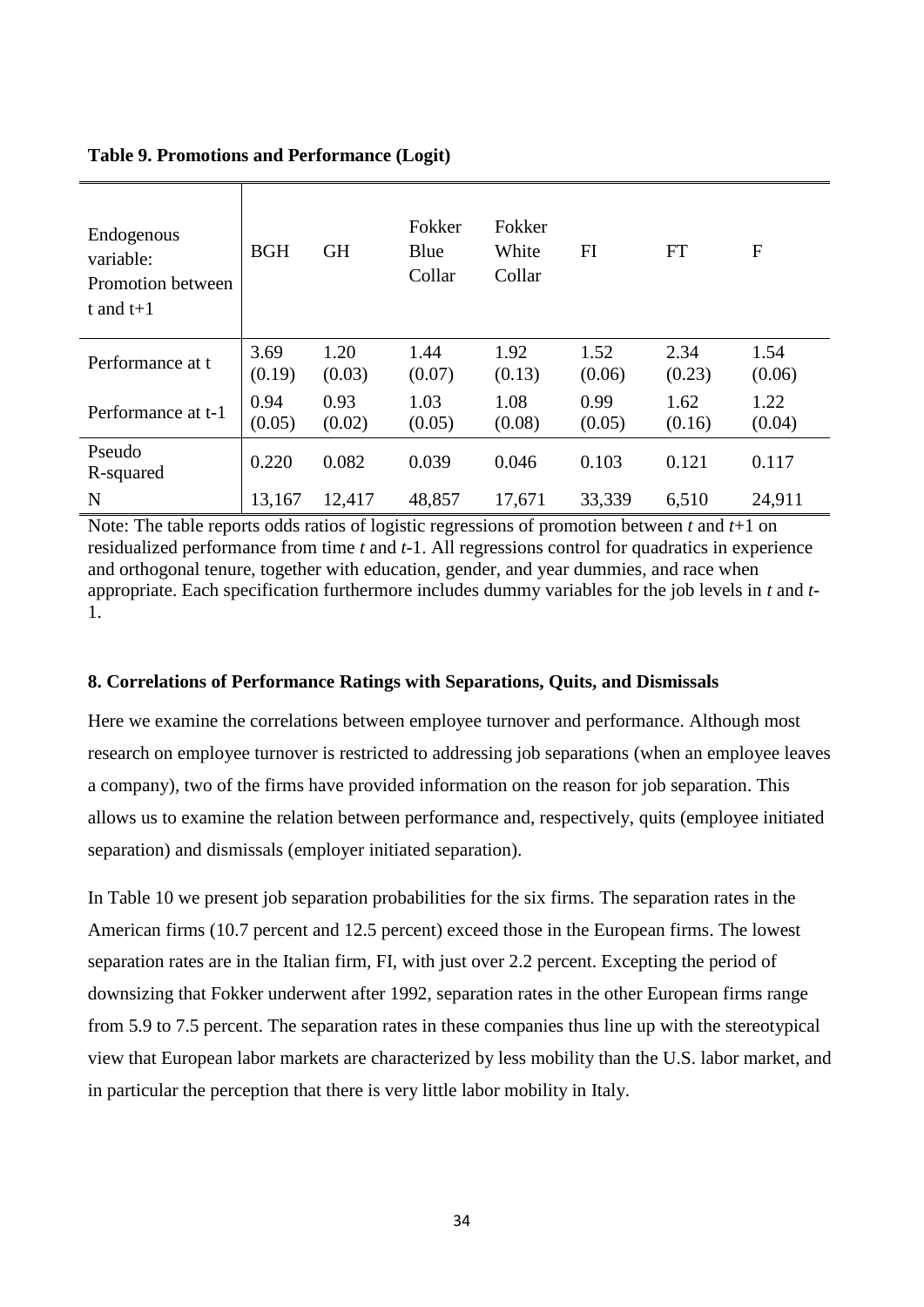|                       | <b>BGH</b> | <b>GH</b> | <b>Fokker</b><br><b>Fokker</b><br>White-Collar <sup>1</sup><br>Blue-Collar <sup>1</sup> |                   | FI       | <b>FT</b> | $\mathbf{F}$ |
|-----------------------|------------|-----------|-----------------------------------------------------------------------------------------|-------------------|----------|-----------|--------------|
| <b>Scale</b>          | $1-5$      | $2 - 15$  | $1-6$                                                                                   | $1-5$             | $2 - 6$  | $1-5$     | $1-5$        |
| Separation rate       |            |           | Overall: 9.91%                                                                          | Overall: 8.99%    |          |           |              |
|                       | 10.75%     | 12.48%    | Pre-1991: 6.06%                                                                         | Pre-1991: 6.20%   | 2.23%    | 6.47%     | 5.91%        |
|                       |            |           | Post-1991: 14.65%                                                                       | Post-1991: 12.33% |          |           |              |
| Quit rate             |            |           |                                                                                         |                   |          | 4.77%     | 5.31%        |
| Dismissal rate        |            |           |                                                                                         |                   |          | 1.70%     | 0.60%        |
| <b>Correlations</b>   |            |           |                                                                                         |                   |          |           |              |
| Performance at t      |            |           | Overall: -0.067                                                                         | Overall: -0.055   |          |           |              |
| and separation        | $-0.084$   | $-0.095$  | Pre-1991: -0.046                                                                        | Pre-1991: -0.049  | $-0.018$ | $-0.071$  | $-0.046$     |
| between t and $t+1$   |            |           | Post-1991: -0.088                                                                       | Post-1991: -0.063 |          |           |              |
| Performance at t      |            |           |                                                                                         |                   |          |           |              |
| and quit between t Na |            | Na        | Na                                                                                      | Na                | Na       | $-0.029$  | $-0.037$     |
| and $t+1$             |            |           |                                                                                         |                   |          |           |              |
| Performance at t      |            |           |                                                                                         |                   |          |           |              |
| and dismissal         | Na         | Na        | Na                                                                                      | Na                | Na       | $-0.083$  | $-0.040$     |
| between t and $t+1$   |            |           |                                                                                         |                   |          |           |              |

**Table 10. Correlations between Performance Ratings and Mobility out of the Firm**

Notes: The reported correlations are based on residualized performance measures.<br><sup>1</sup> Fokker went through several downsizing episodes between 1992 and 1995. We therefore present statistics before, during, and after 1991.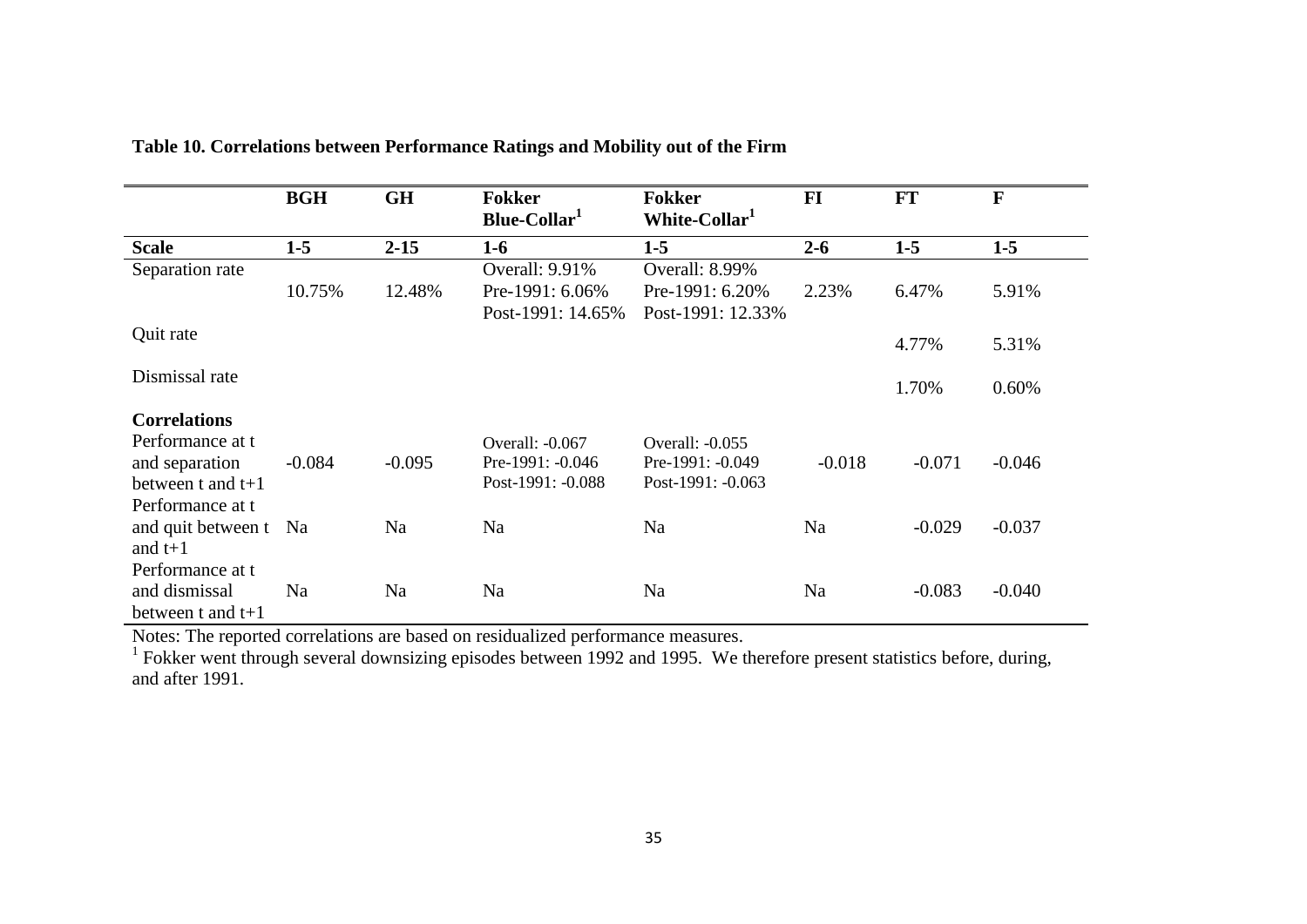For FT and F, we examine the distinction between quits and dismissals. In both of these firms, the majority of separations are classified as quits. Dismissals are more frequent in FT, where they occur at a rate of 1.7 percent annually. On average, only 0.6 percent of workers at F are dismissed each year. Table 10 also shows that the correlation between separations and job performance is uniformly negative. The correlations are particularly strong in BGH, GH, and FT and very weak in FI. In FT and F, where it is possible to disentangle quits from dismissals, both types of exits are negatively correlated with performance, but the correlation between performance and dismissals is stronger.

The relation between performance and separations is explored in more detail in Table 11. We use the same specification as in Table 9 and establish the result that higher performance implies a lower separation probability. A test for the odds ratio for lagged performance being 1 cannot be rejected in most firms. Only in F and Fokker (blue-collar only) does lagged performance reduce the exit rate.

| Endogenous<br>variable:<br>Separation between<br>t and $t+1$ | <b>BGH</b>     | <b>GH</b>      | Fokker<br>Blue | Fokker<br>White | FI             | <b>FT</b>      | ${\bf F}$      |
|--------------------------------------------------------------|----------------|----------------|----------------|-----------------|----------------|----------------|----------------|
|                                                              |                |                | Collar         | Collar          |                |                |                |
| Performance at t                                             | 0.63<br>(0.03) | 0.86<br>(0.02) | 0.83<br>(0.03) | 0.74<br>(0.07)  | 0.74<br>(0.14) | 0.58<br>(0.05) | 0.66<br>(0.04) |
| Performance at t-1                                           | 0.98<br>(0.04) | 0.98<br>(0.02) | 0.80<br>(0.03) | 0.90<br>(0.09)  | 0.95<br>(0.18) | 1.07<br>(0.10) | 0.89<br>(0.07) |
| Pseudo<br>R-squared                                          | 0.080          | 0.032          | 0.135          | 0.144           | 0.150          | 0.057          | 0.111          |
| N                                                            | 22,041         | 6,729          | 34,443         | 12,957          | 50,136         | 6,510          | 35,060         |

## **Table 11. Separations and Performance (Logit)**

Note: Separation between *t* and *t*+1 is regressed on residualized performance from time *t* and *t*-1. All regressions control for quadratics in experience and orthogonal tenure, gender, and year dummies, and race when appropriate. Each specification furthermore includes dummy variables for the job levels in *t* and *t*-1.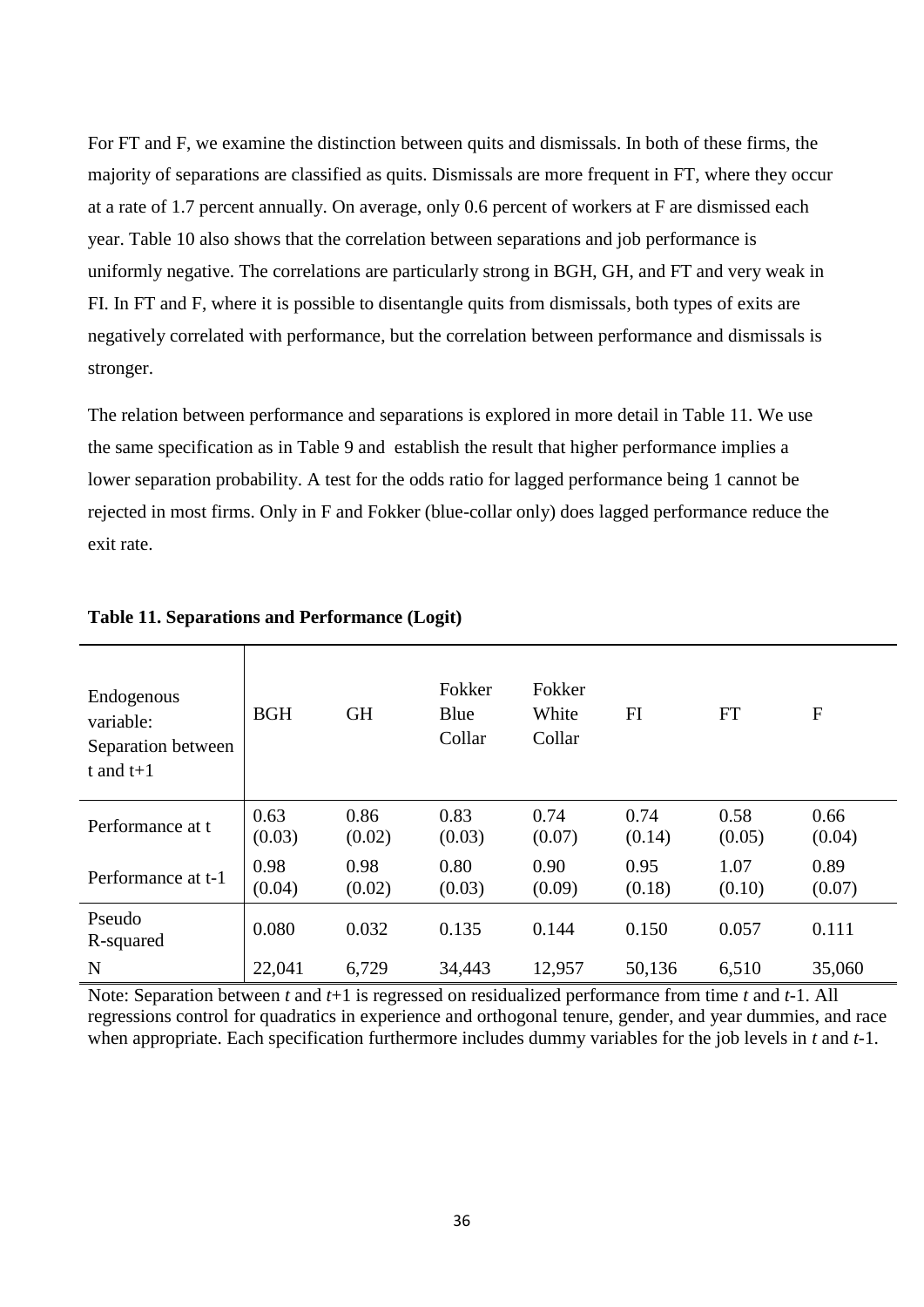#### **9. Conclusion**

In most employment relationships, objective performance measures are unavailable. For this reason, supervisors are often asked to subjectively evaluate workers' performances. In turn, the subjective performance ratings become part of the information employers use when they sort, select, and create incentives for their employees. Because personnel data including performance ratings are still rare, very little is known about how these ratings are used and what consequence they have for employees' careers. The purpose of this paper has been to uncover any empirical regularities in the use of performance ratings across firms. We hope it will provide an empirical basis that can be used to evaluate, test, and modify theories of employment relationships.

Across six companies, we find many similarities in the way performance scales are structured and used and in how performance ratings correlate with pay and other career outcomes. For instance, the correlation between total compensation and contemporaneous performance never exceeds 0.4, is typically above 0.2, and is generally higher for more-experienced workers. Less robust, but still notable, is our finding that, in many firms, base pay and total compensation correlate more highly with past performance ratings than future performance ratings. We also find many similarities in how performance and employee mobility is related. For example, promotions are always positively correlated with recent performance, whereas demotions and transitions out of the firm are negatively correlated with performance.

There are a number of exceptions and idiosyncrasies that likely stem from the specific circumstances of the studied firms. For instance, among blue-collar workers in Fokker, compensation tends to be more highly correlated with future rather than past performance measures. We believe this is an artifact of a set of very stringent rules negotiated with the unions, as described in Dohmen (2004) and Dohmen et al. (2004). Nevertheless, the similarities across firms in their use of performance ratings far outweigh the exceptions.

Past research has raised the concern that the information in subjective performance measures may be limited because of collusion (Tirole 1986), influence costs (Milgrom 1988), bias (Prendergast and Topel 1993; MacLeod 2003), and favoritism (Prendergast and Topel 1996). Although these concerns are certainly valid, our empirical findings show that performance ratings correlate significantly with career outcomes, and that these correlations to a large extent are similar across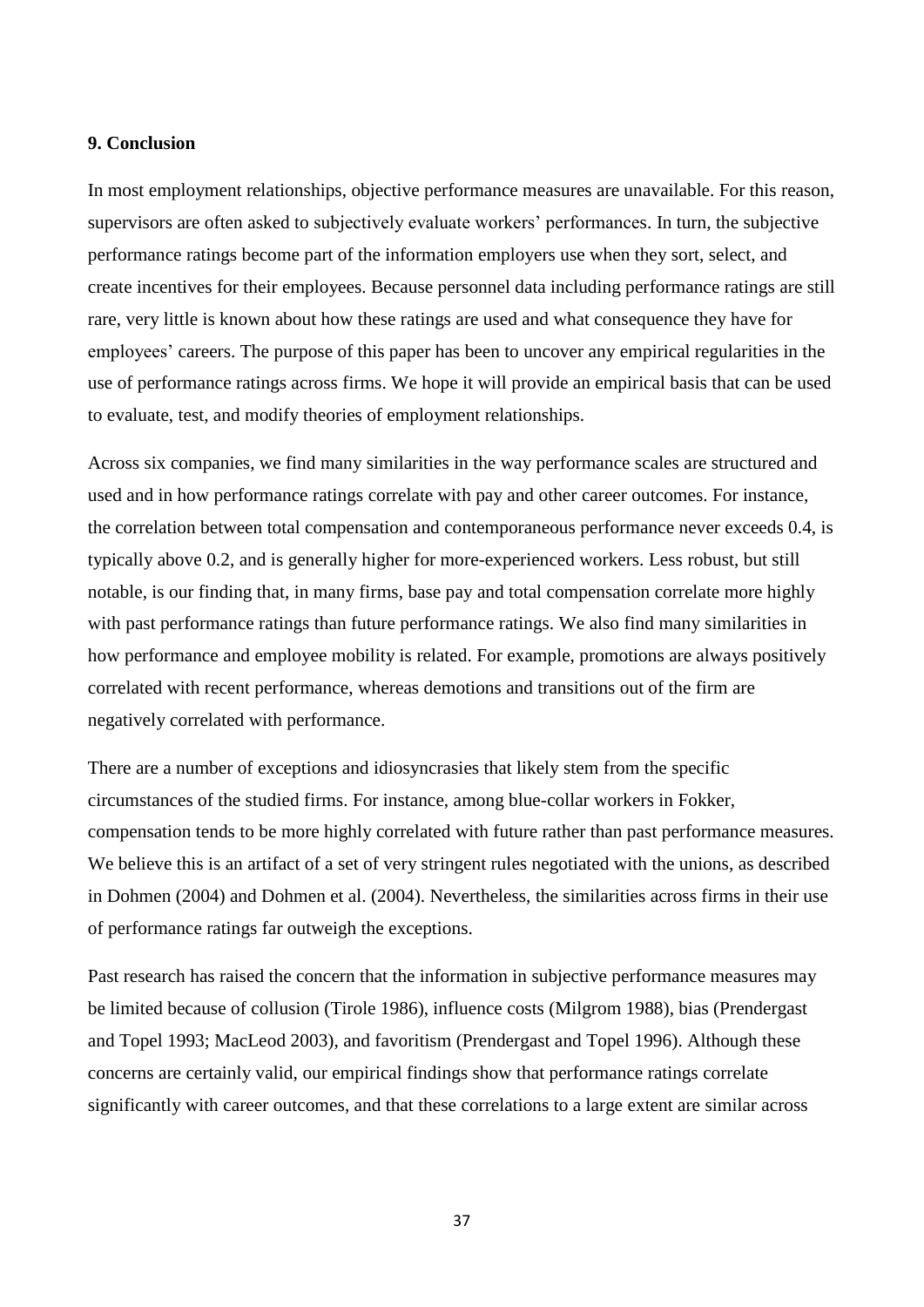firms—even if there are exceptions. For this reason, we believe that, despite prior concerns, subjective performance measures contain important information about employee performance.

We hope that our empirical work provides an impetus for model testing and theoretical work that examine how firms collect and use information on worker performance in settings where objective performance measures are unavailable. Ideally, such work can explain the similarities we observe across firms but also the factors that determine differences in how firms use performance ratings.

#### **10. References**

Baker G. P., M. Gibbs, and B. Holmstrom. 1993. "Hierarchies and compensation: A case study." *European Economic Review* Vol. 37 No. 2-3: 366-378.

Lackson 2014 and S1994a. "The internal economics of the firm: Evidence from personnel data." *Quarterly Journal of Economics* Vol. 109 No. 4: 881-919.

\_\_\_\_\_\_\_\_\_\_. 1994b. ―The wage policy of the firm.‖ *Quarterly Journal of Economics* Vol. 109 No. 4: 921-955.

Bandiera, O., I. Barankay, and I. Rasul. 2005, "Social preferences and response to incentives: Evidence from personnel data.‖ *Quarterly Journal of Economics* Vol 120 No.3: 917-962.

\_\_\_\_\_\_\_\_\_\_. 2006. ―Incentives for managers and inequality among workers: Evidence from a firm level experiment." CEPR Working Paper 5649.

Barlevy, Gadi, and Derek Neal. 2011. "Pay for Percentile." Working Paper no. 17194. Cambridge, MA: National Bureau of Economic Research.

DeVaro, J., and M. Waldman. 2011. "The signaling role of promotions: Further theory and empirical evidence." *Journal of Labor Economics* (forthcoming).

Dohmen, T. 2004. "Performance, seniority, and wages: Formal salary systems and individual earnings profiles.‖ *Labour Economics*Vol. 11 No. 6: 741-763.

Dohmen, T., B. Kriechel, and G. A. Pfann. 2004. "Monkey bars and ladders: The importance of lateral and vertical movements in internal labor market careers." Journal of Population Economics Vol. 17 No. 2: 193-228.

Flabbi, L., and A. Ichino. 2001. "Productivity, seniority and wages: New evidence from personnel data.‖ *Labour Economics* Vol. 8 No. 3: 359-387.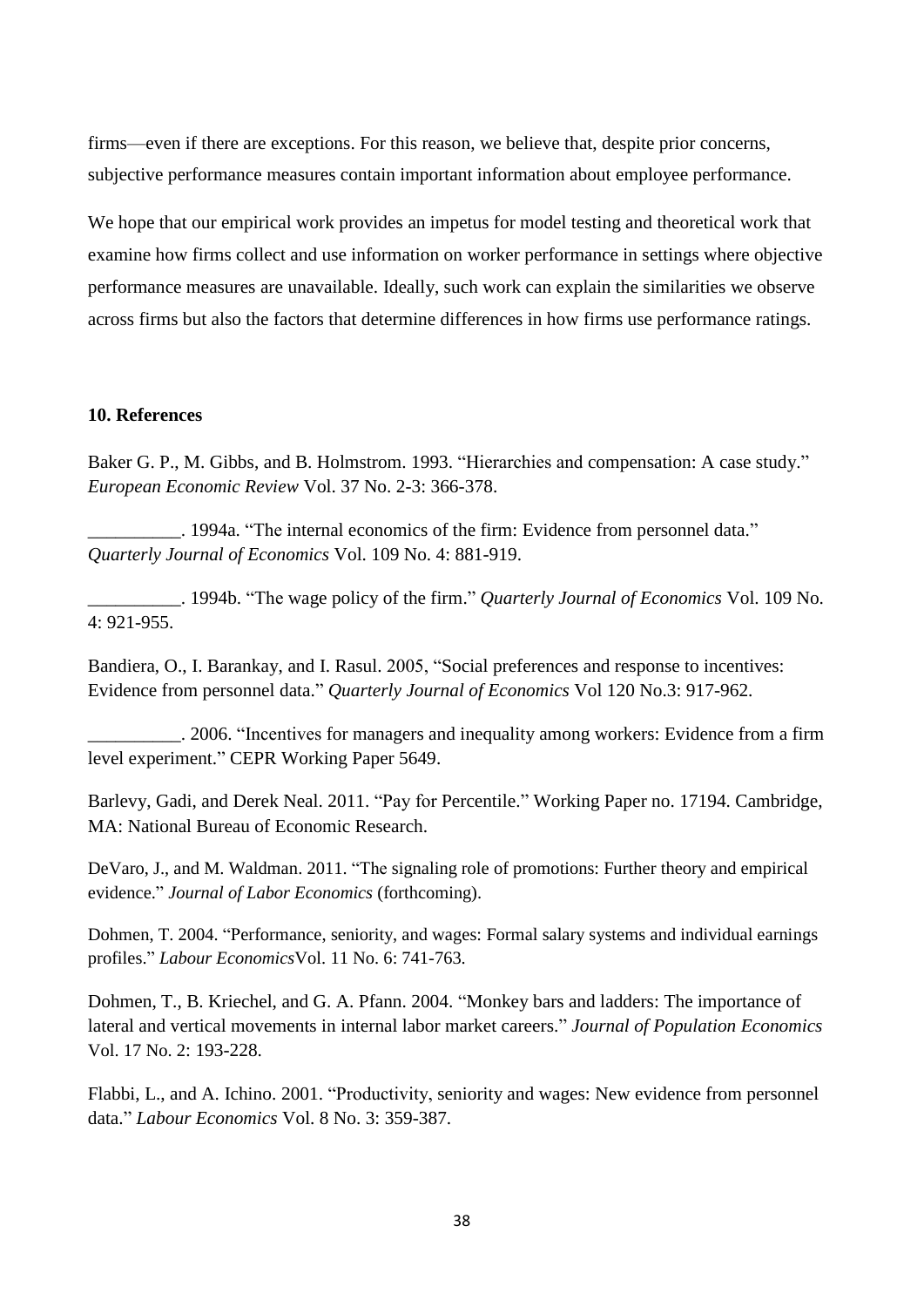Frederiksen, A. 2010. "Earnings progression, human capital and incentives: Theory and evidence." IZA Discussion Paper 4863, Bonn.

Frederiksen, A., and E. Takáts. 2011. "Promotions, dismissals and employee selection: Theory and evidence.‖ *Journal of Law, Economics and Organization* Vol 27, No. 1: 159-179.

Gibbons, R., and M. Waldman. 1999. "A theory of wage and promotion dynamics inside firms." *Quarterly Journal of Economics* Vol. 114, No. 4: 1321-1358.

\_\_\_\_\_\_\_\_\_\_. 2006. ―Enriching a theory of wage and promotion dynamics inside firms.‖ *Journal of Labor Economics* Vol 27, No. 1: 59-107.

Gibbs, M. 1995. "Incentive compensation in a corporate hierarchy." *Journal of Accounting and Economics* 19 (2–3): 247–277.

Gibbs, M., and W. Hendricks. 2004. "Do formal salary systems really matter?" *Industrial and Labor Relations Review* Vol. 58, No.1: 71-93.

Goldhaber, D., and M. Hansen. 2010. "Using performance on the job to inform teacher tenure decisions.‖ *American Economic Review: Papers & Proceedings* 100 (May): 250–255*.*

Halse, N., V. Smeets, and F. Warzynski. 2011. "Subjective performance evaluation, compensation, and career dynamics in a global company." Unpublished paper, Aarhus University, Aarhus. CITY.

Kahn, L., and F. Lange. 2011. "Learning about employee and employer learning: Dynamics of performance and wage measures." Working paper. New Haven, CT: Yale University.

Lazear, E. P. 2000. "Performance pay and productivity." *American Economic Review X*: 1346-1361.

MacLeod, W. B. 2003. "Optimal contracting with subjective evaluation." *American Economic Review* X: 216-240.

Medoff, J., and K. Abraham. 1980. "Experience, performance, and earnings." *Quarterly Journal of Economics* Vol. 85 No. 4: 703-736.

\_\_\_\_\_\_\_\_\_\_. 1981. ―Are those paid more really more productive?‖, *Journal of Human Resources* Vol. 16 No. 2: 186-216.

Milgrom, P. R. 1988. "Employment contracts, influence activities, and efficient organization design." *Journal of Political Economy* Vol. 96 No. 1: 42-60.

Mincer, J. 1974. "Schooling, experience and earnings.". Cambridge, MA: National Bureau of Economic Research.

Oyer, P., and S. Schaefer. 2010. "Personnel economics: hiring and incentives." In *The handbook of labor economics*, ed. O. Ashenfelter and D. Card. Elsevier, Amsterdam